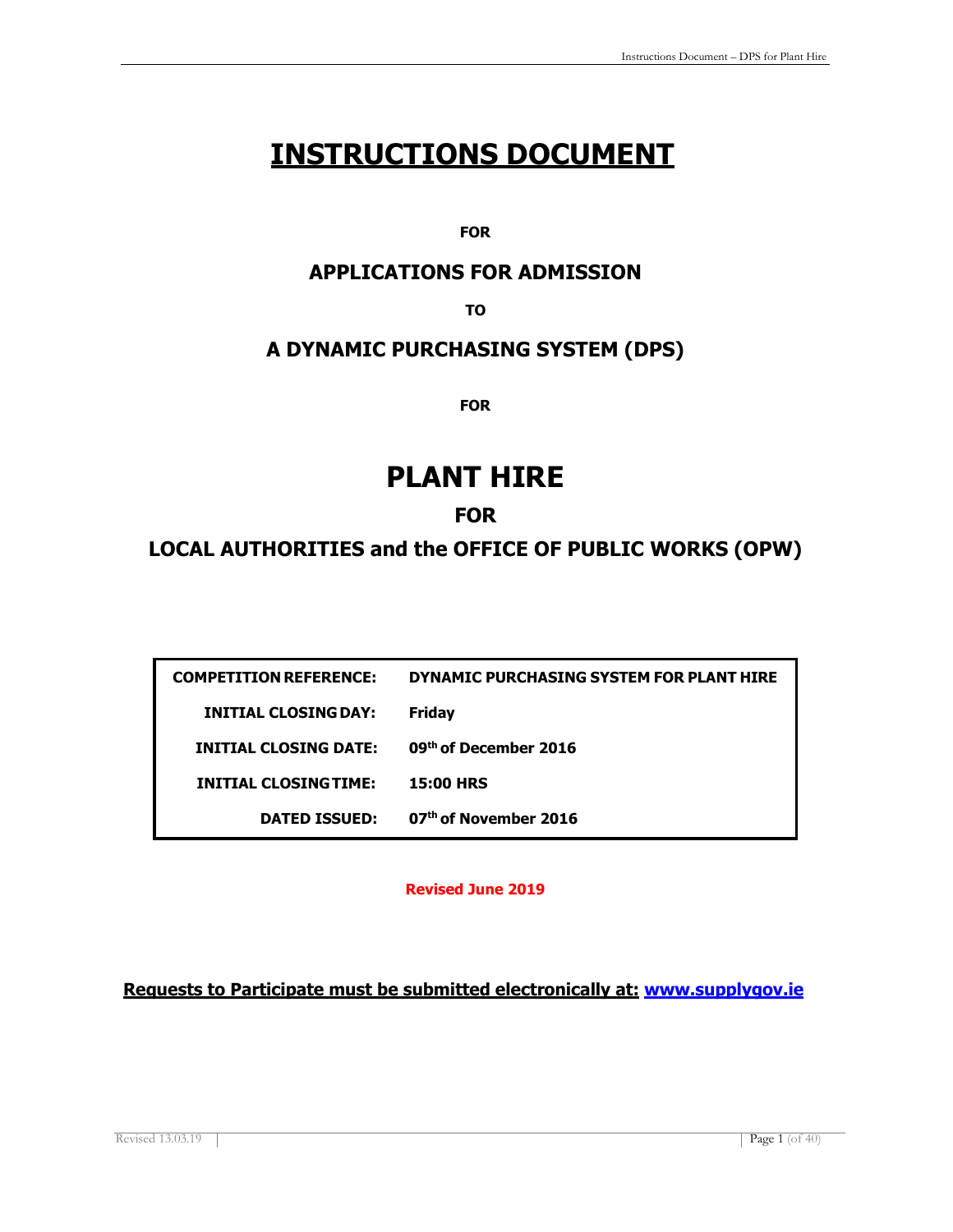# TABLE OF CONTENTS

| 1.0 |     |                                                                                         |  |
|-----|-----|-----------------------------------------------------------------------------------------|--|
|     | 1.1 |                                                                                         |  |
| 2.0 |     |                                                                                         |  |
|     | 2.1 |                                                                                         |  |
|     | 2.2 |                                                                                         |  |
|     | 2.3 |                                                                                         |  |
| 3.0 |     |                                                                                         |  |
|     | 3.1 |                                                                                         |  |
|     | 3.2 |                                                                                         |  |
|     | 3.3 | Requests to Participate - Following Establishment of DPS (During period of validity)  7 |  |
|     | 3.4 |                                                                                         |  |
|     | 3.5 | Adding a new Lot - Following Establishment of DPS (During period of validity)  8        |  |
|     | 3.6 |                                                                                         |  |
|     | 3.7 |                                                                                         |  |
|     | 3.8 |                                                                                         |  |
|     | 3.9 |                                                                                         |  |
|     |     |                                                                                         |  |
|     |     |                                                                                         |  |
| 4.0 |     | THE SETTING UP AND OPERATION OF THE DYNAMIC PURCHASING SYSTEM  12                       |  |
|     | 4.1 |                                                                                         |  |
|     | 4.2 |                                                                                         |  |
|     | 4.3 |                                                                                         |  |
|     | 4.4 |                                                                                         |  |
|     | 4.5 |                                                                                         |  |
|     | 4.6 |                                                                                         |  |
|     | 4.7 |                                                                                         |  |
| 5.0 |     |                                                                                         |  |
|     | 5.1 |                                                                                         |  |
|     | 5.2 |                                                                                         |  |
|     | 5.3 |                                                                                         |  |
|     | 5.4 |                                                                                         |  |
| 6.0 |     |                                                                                         |  |
|     | 6.1 |                                                                                         |  |
|     | 6.2 |                                                                                         |  |
|     | 6.3 | Tax Compliance - Current Tax Clearance Certificate / e-Tax Clearance Certificate22      |  |
|     | 6.4 |                                                                                         |  |
|     | 6.5 |                                                                                         |  |
|     | 6.6 |                                                                                         |  |
|     | 6.7 |                                                                                         |  |
|     | 6.8 |                                                                                         |  |
|     | 6.9 |                                                                                         |  |
|     |     |                                                                                         |  |
|     |     |                                                                                         |  |
| 7.0 |     |                                                                                         |  |
|     | 7.1 |                                                                                         |  |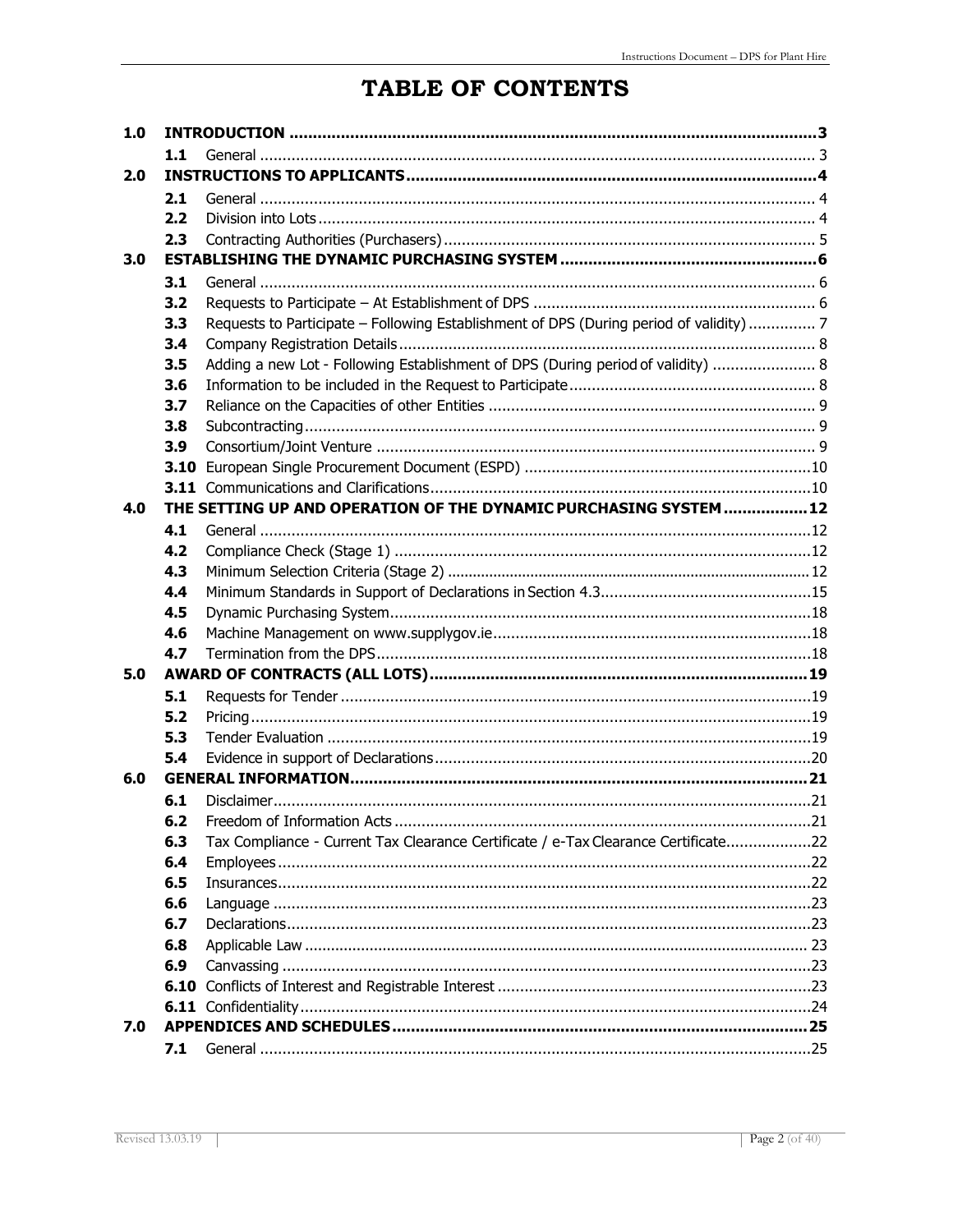## <span id="page-2-0"></span>**1.0 INTRODUCTION**

#### **1.1 General**

- $1.1.1$ The Local Government Operational Procurement Centre (the LGOPC) acting as a Central Purchasing Body (CPB) under the auspices of Kerry County Council is coordinating the establishment of a Dynamic Purchasing System (DPS) on behalf of the contracting authorities listed in **Schedule 3**: Contracting Authorities (the "Purchasers") to the Standard Terms & Conditions for Dynamic Purchasing System for Plant Hire.
- The purpose of this procedure is to establish a Dynamic Purchasing System (DPS) for the  $1.1.2$ procurement of **Plant Hire services** to the contracting authorities (the "**Purchasers**").
- The proposed Plant Hire services include but are not limited to those set out under **Schedule 1**   $1.1.3$ (General Specification) of the Standard Terms & Conditions for Dynamic Purchasing System for Plant Hire.
- $1.1.4$ A Dynamic Purchasing System (DPS) is a completely electronic process contracting authorities can use to procure commonly available goods, works or services that meet the requirements of the contracting authorities. The DPS is a computer based system which is used by the Purchasers to request tenders from all suitably qualified Contractors/Suppliers who have been admitted to the system. It involves a two stage process. Firstly, potential Contractors/Suppliers are assessed to see that they satisfy the selection criteria. Contractors/Suppliers that meet the selection criteria are then admitted to the DPS. The second stage involves inviting Contractors/Suppliers to tender for specific procurements from time to time.
- Interested Contractors/Suppliers can apply to join the DPS at any time (excluding the period where  $1.1.5$ the Initial Evaluation is being conducted) by submitting a Request to Participate. The Dynamic Purchasing System will be open throughout the period of validity of the purchasing system to any applicant that satisfies the minimum selection criteria defined in Section 4.0 of this Instructions Document. Any Applicant that submits a Request to Participate and meets the selection criteria will be invited to tender for supplies & services advertised under the dynamic purchasing system over the defined period of validity.
- $1.1.6$ An Applicant ("**Contractors/Suppliers**"), can make only one application per competition.
- The DPS commenced in **March 2017** with an initial "Period of Validity" of **two (2) years** from  $1.1.7$ establishment. Further to a corrigendum published on eTenders and in the Official Journal of the European Union ("OJEU") on 20<sup>th</sup> March 2019, the period of validity was extended for a further period of five (5) years. Contracts entered into under this DPS may extend beyond the date of expiry of the DPS.
- $1.1.8$ All information relating to this Application for Admission to the Plant Hire DPS, including instructions, selection assessment documents, clarifications and changes is published on the Irish Government's eTenders website [\(www.etenders.gov.ie](http://www.etenders.gov.ie/) ) under the Contract Notice.
- $1.1.9$ The LGOPC invites Requests to Participate from Applicants who wish to be included on this DPS ("**Applications**"). **The Requests to Participate must be submitted electronically using [www.supplygov.ie.](http://www.supplygov.ie/) Applications (including hardcopy submissions) will not be accepted in any other format.**
- Requests to Participate will be accepted before the Initial Closing Date and subsequently during the  $1.1.10$ period of validity of this DPS, in accordance with the instructions set out in Section 3.0 hereunder.
- Applicants admitted to the system (the "**Contractors/Suppliers**"), may, at any time during the  $1.1.11$ period of validity, be invited to tender for contracts offered by the DPS Purchasers for the provision of Plant Hire services described herein.
- Contracts awarded under DPS will be awarded in accordance with the provisions outlined in this  $1.1.12$ Instructions Document. Details are set out hereunder in Section 5.0 of this Instructions Document.
- **Appendix 2** to these Instructions contains a glossary of terms. Unless the context otherwise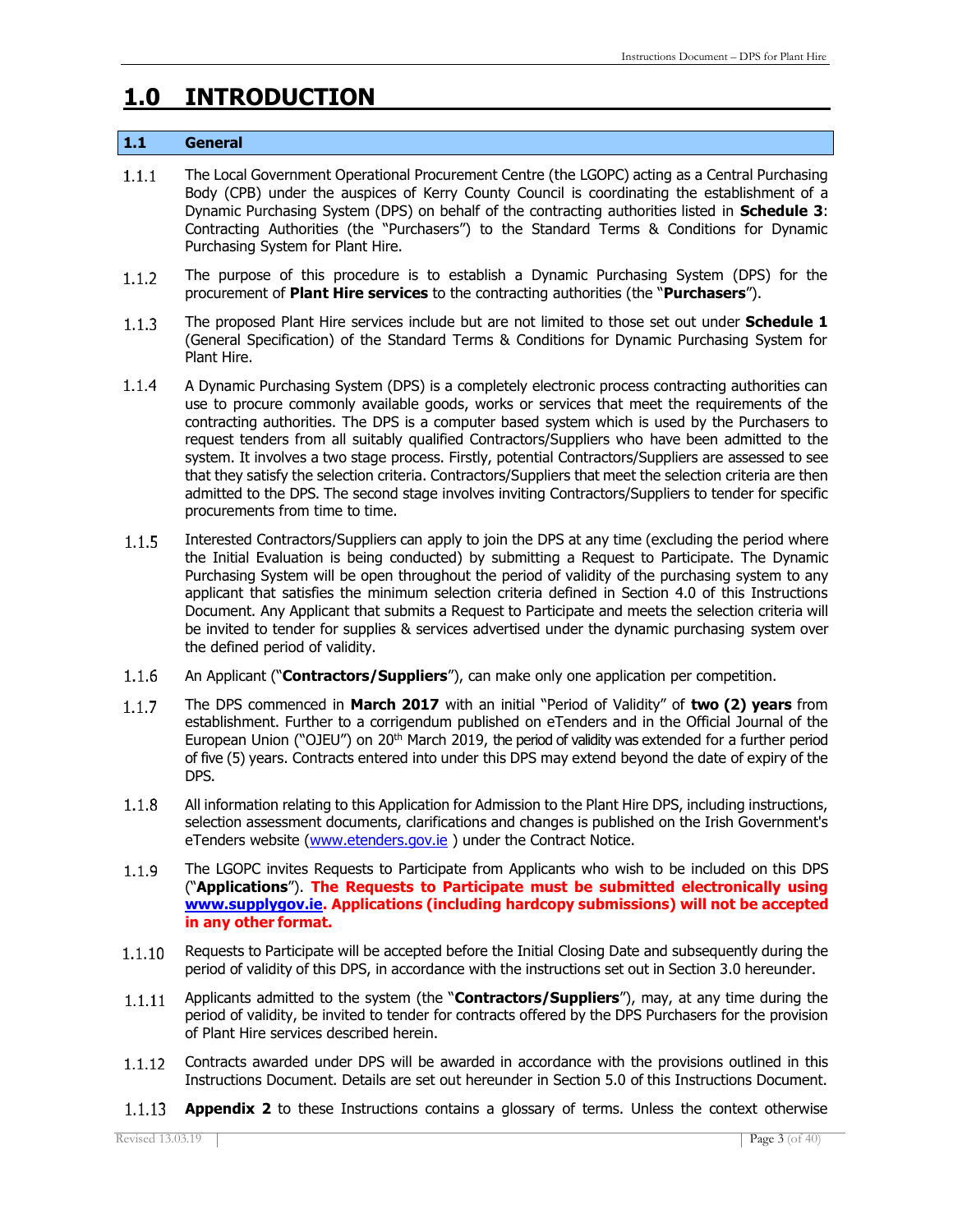requires, capitalised terms in these Instructions have the meaning given in the glossary of terms.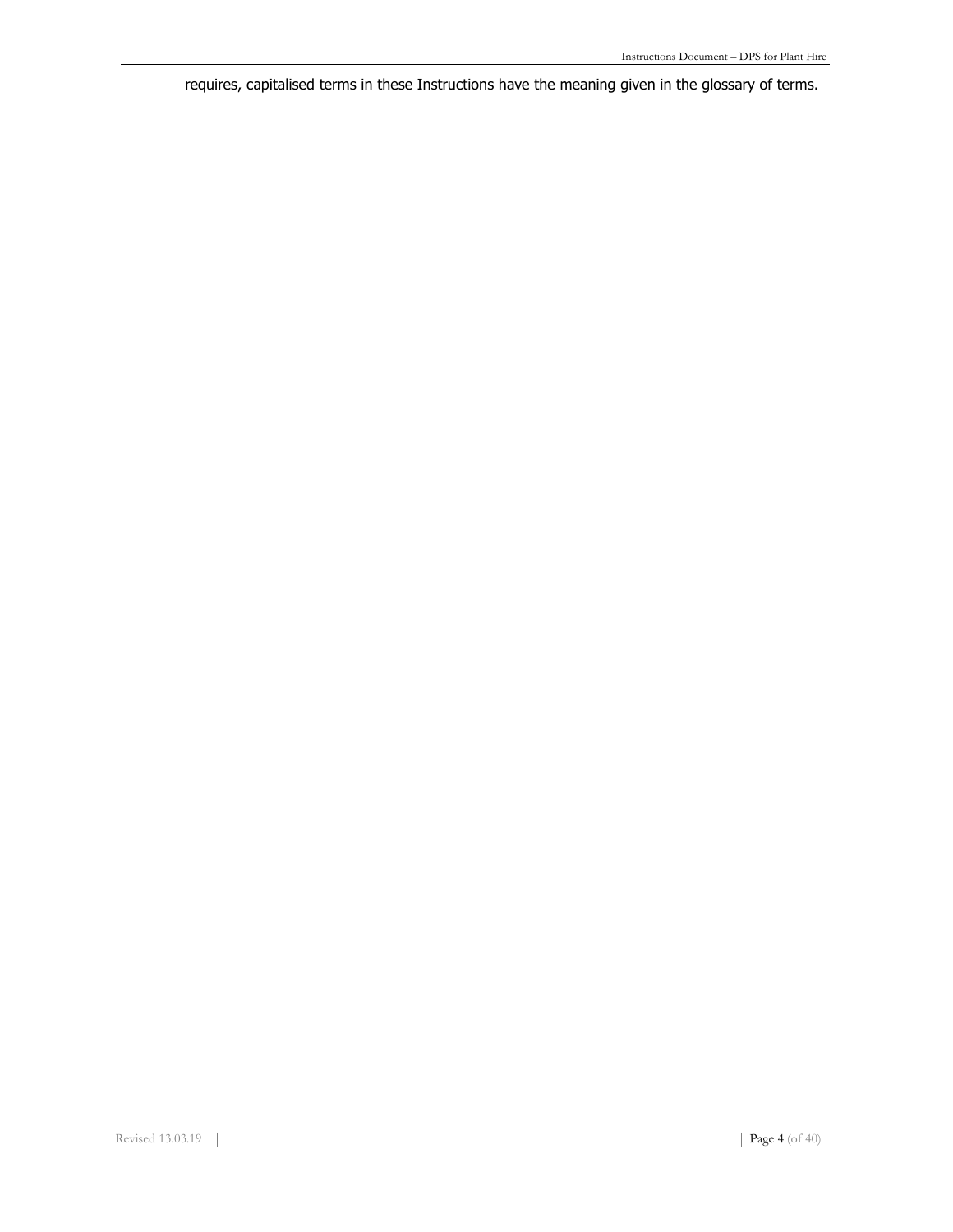# <span id="page-4-0"></span>**2.0 INSTRUCTIONS TO APPLICANTS**

### **2.1 General**

- $2.1.1$ The Applicants should study the contents of these Instructions carefully, including the information and documents contained in the Appendices and the accompanying Terms & Conditions and complete all of the requirements set out therein. Failure to provide all the requested information may result in your Request to Participate being deemed non-compliant and the request may be rejected.
- $2.1.2$ The LGOPC's detailed requirements in relation to this competition are set out in the General Specification Document in **Schedule 1** of the **Standard Terms & Conditions for Dynamic Purchasing System for Plant Hire**.
- $2.1.3$ The LGOPC will not accept responsibility for information relayed (or not relayed) via third parties.
- $2.1.4$ If the Applicant alters or edits these Instructions, that Applicant's Request to Participate may be deemed non-compliant and may be rejected.
- $2.1.5$ The LGOPC reserves the right to update, delete, vary, extend or alter this Instructions Document and the information and documents contained herein at any time by notice by email to Applicants.
- $2.1.6$ Each Applicant's costs will be their sole liability. The LGOPC has no obligation to reimburse the Applicant in respect of costs incurred by it in the preparation of its application or otherwise as a result of its participation in the process, whatsoever or howsoever arising.
- $2.1.7$ Applicants attention is drawn to the fact that they must fully comply with or fully disclose all required information included under Section 6.0 - "Conflicts of Interest and Registrable Interest" of this document.
- $2.1.8$ Applicants are required to fully comply with these Instructions when preparing their Applications and participating in this process. It is the responsibility of the Applicant to ensure that they fully understand the requirements of these Instructions. Where an Applicant does not fully understand the requirements, the query should be submitted pursuant to paragraph 3.11.2 below.
- $2.1.9$ If an Applicant fails to comply in any way with these Instructions, the LGOPC may (but is not obliged to) disqualify the Applicant concerned and reject its Application. Without prejudice to this right, the LGOPC may (but is not obliged to) seek clarification or further information from the Applicant (that does not materially alter its Application) or take any other step permitted by law.

#### **2.2 Division into Lots**

 $2.2.1$ This DPS will be divided into **three (3)** separate lots as follows -:

| <b>Lot Reference</b> | <b>Description</b>                      |
|----------------------|-----------------------------------------|
| 1                    | Plant Hire only (without Operator/PSCS) |
| 2                    | Plant Hire with Operator (without PSCS) |
| З                    | Plant Hire with Operator and with PSCS  |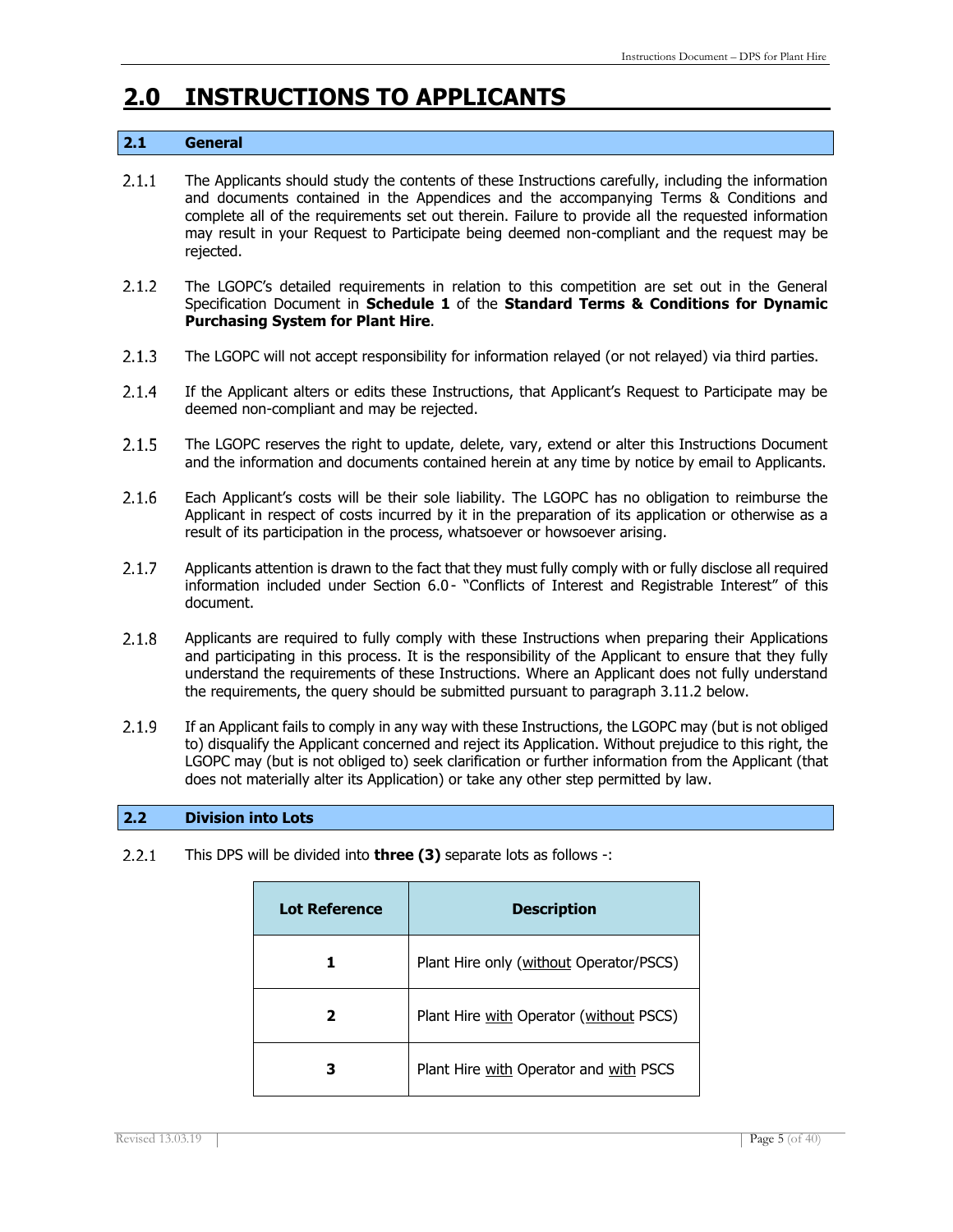### **2.3 Contracting Authorities (Purchasers)**

#### $2.3.1$ The Contracting Authorities participating in this DPS are set out in **Schedule 3** of the **Standard Terms & Conditions for Dynamic Purchasing System for Plant Hire**.

 $2.3.2$ Applicants have the option of nominating which Contracting Authority they wish to be considered for by completing the online checklist of Contracting Authorities. Purchasers will then, as needs arise, invite tenders from those Contractors/Suppliers admitted to the DPS for the relevant Contracting Authority.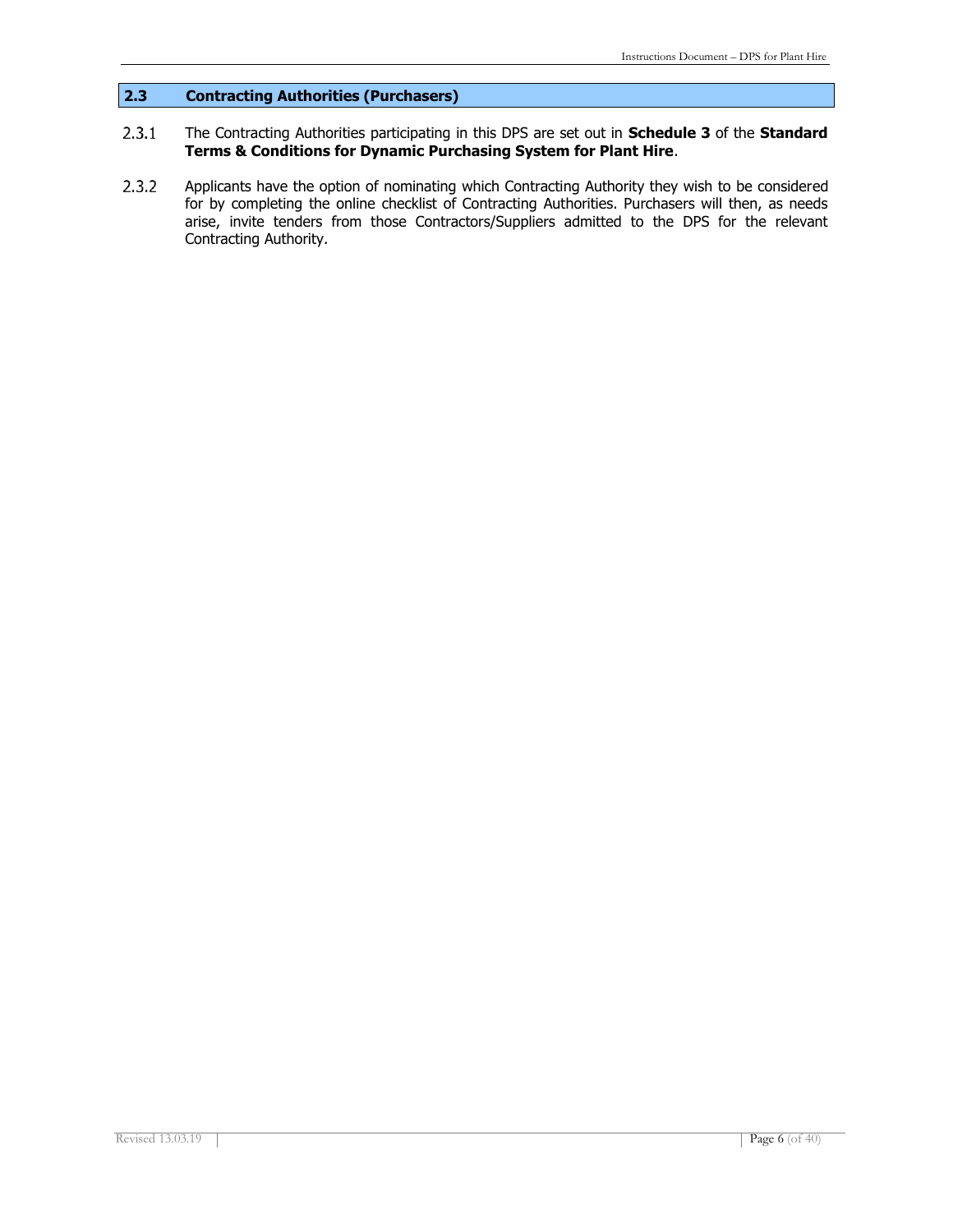## <span id="page-6-0"></span>**3.0 ESTABLISHING THE DYNAMIC PURCHASING SYSTEM**

#### **3.1 General**

- $3.1.1$ This Dynamic Purchasing System (DPS) is being established in accordance with the restricted procedure. The regulatory provisions applicable to the application process comprises Directive 2014/24/EU of the European Parliament and of the Council, on the coordination of procedures for the award of public works contracts, public supply contracts and public service contracts, implemented into Irish law by European Union (Award of Public Authority Contracts) Regulations 2016 (SI 284 of 2016).
- $3.1.2$ All Applicants submitting a Request to Participate will be assessed in accordance with the minimum selection criteria set out in Section 4.0 of these Instructions.
- $3.1.3$ All Applicants satisfying the minimum selection criteria will be notified of their admittance to the system.
- $3.1.4$ Applicants can apply for either or all Lots.
- $3.1.5$ The terms and conditions that will apply to all contracts awarded pursuant to this DPS (Standard Terms & Conditions for Dynamic Purchasing System for Plant Hire) can be viewed at [www.etenders.gov.ie](http://www.etenders.gov.ie/) under the Contract Notice. The Standard Terms & Conditions for Dynamic Purchasing System for Plant Hire may not be qualified or amended with the submission of an application for selection to this DPS. The Standard Terms & Conditions for Dynamic Purchasing System for Plant Hire will be wholly incorporated into any contract awarded under this DPS, unless otherwise amended by a Contracting Authority in a Request for Tender. Additional terms and conditions may be incorporated within the contract awarded by a Contracting Authority under this DPS. It will be a requirement that any tenders submitted are based on the *Standard Terms &* Conditions for Dynamic Purchasing System for Plant Hire and any additional terms and conditions communicated in the Request for Tender. It is NOT a requirement for Applicants to sign or include the *Standard Terms & Conditions for Dynamic Purchasing System for Plant Hire* with their application for selection to this DPS.
- $3.1.6$ If an Applicant becomes aware of any ambiguity, discrepancy, error or omission in or between these documents or in the online application process, it must immediately notify the LGOPC through eTenders, even if after the Initial Closing Date has passed.
- $3.1.7$ Notification of a modification to this Instructions Document shall be issued at least **six days (6)**  prior to the Initial Closing Date indicated on [www.etenders.gov.ie](http://www.etenders.gov.ie/) and shall be issued as an addendum to, and shall be deemed to constitute part of, the Instructions Document. If necessary, the LGOPC will amend the Initial Closing Date in order to comply with this requirement.
- $3.1.8$ This competition supersedes and replaces all previous documentation, communications and correspondence between the Contracting Authorities and Applicants in relation to the subject matter of this competition, and Applicants should place no reliance on such previous documentation and correspondence.

#### **3.2 Requests to Participate – At Establishment of DPS**

- The Requests to Participate must be completed electronically using [www.supplygov.ie](http://www.supplygov.ie/) Applications  $3.2.1$ will not be accepted in any other format. There are six steps involved in the establishment phase of the DPS.
- $3.2.2$ **Step One:** Applicants must download and read the tender documents from [www.etenders.gov.ie](http://www.etenders.gov.ie/)
- $3.2.3$ **Step Two:** Applicants must register as a supplier on www.supplygov.je Where an Applicant is not currently registered on [www.supplygov.ie](http://www.supplygov.ie/) the Applicant shall access the site and select 'Register as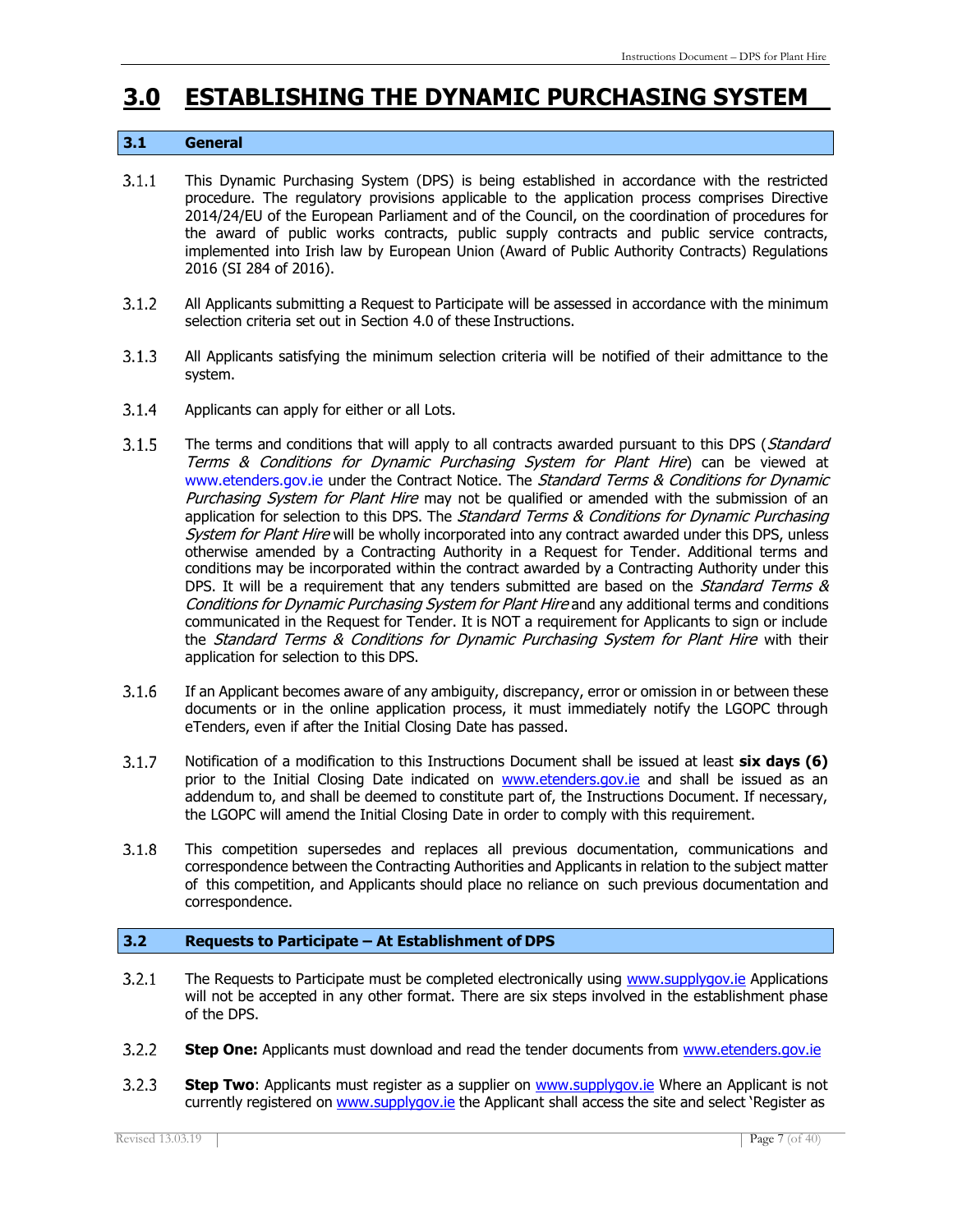a Supplier' which will guide the Applicant through the registration process. Supplier Guides in respect of the use of the [www.supplygov.ie](http://www.supplygov.ie/) system and also specifically in the use of the DPS for Plant Hire are available under the "Publication/Guides" tab at the bottom left side of the [www.supplygov.ie](http://www.supplygov.ie/)  homepage screen.

- $3.2.4$ **Step Three**: Once Contractors/Suppliers log in to [www.supplygov.ie](http://www.supplygov.ie/) , the Plant Hire Application for Admission to a DPS will appear on their Home Page and they can commence the application process.
- $3.2.5$ Applicants will be guided through the online application process at each stage and do not need to complete the entire process at one time. The application process can be updated, edited, completed and saved at any time prior to the Initial Closing Date.
- $3.2.6$ The application process for the establishment phase of the DPS will automatically conclude at the Initial Closing Date at which point the Application will be formally accepted by the online system, whether fully complete or not. Accordingly, Applicants must ensure that the application process is fully complete prior to the Initial Closing Date. (Following the establishment of the DPS, the DPS will reopen for applications).
- $3.2.7$ The application process includes completing online selections, forms and declarations as well as uploading signed declarations and requested evidence in response to the Minimum Selection Assessment Criteria set out in these Instructions and in the published Notice.
- $3.2.8$ All documents to be uploaded are available for downloading from [www.etenders.gov.ie](http://www.etenders.gov.ie/) under the advertised Contract Notice.
- $3.2.9$ All signed documents to be uploaded must include a clear, **original signature**, and be witnessed where indicated.
- $3.2.10$ Applications must be submitted electronically no later than **15:00**hrs Irish Time on the **09th of December 2016** (the "**Initial Closing Date**").
- $3.2.11$ It is the responsibility of each individual Applicant to ensure that its Application is completed and submitted online by the noted deadline. Applicants should commence this process well in advance of the Initial Closing Deadline to allow sufficient time for completing the application.
- **Step Four:** Completed Applications for admittance to the DPS will be assessed in accordance with  $3.2.12$ Section 4.0 below.
- $3.2.13$ **Step Five:** Following conclusion of the assessment**,** Applicants will be informed at the earliest opportunity whether or not they have been admitted to the DPS.
- $3.2.14$ **Step Six:** Once the DPS is live, approved Applicants admitted to the DPS will be invited to tender for contracts offered by the relevant Contracting Authorities.

#### **3.3 Requests to Participate – Following Establishment of DPS (During period of validity)**

- $3.3.1$ Following the establishment of the DPS, the system will open to receive new Requests to Participate to be submitted through [www.supplygov.ie](http://www.supplygov.ie/) at any time throughout the Period of Validity of the DPS.
- $3.3.2$ The re-opening of the application process will appear on the Home Page of registered suppliers on [www.supplygov.ie](http://www.supplygov.ie/) only. Suppliers not registered on [www.supplygov.ie](http://www.supplygov.ie/) must first register as a new Supplier on [www.supplygov.ie.](http://www.supplygov.ie/)
- $3.3.3$ New or previously unsuccessful Applicants can submit new applications for admission to the DPS.
- $3.3.4$ At that stage, all information relating to this competition, including instructions and selection assessment documents, will be available from [www.supplygov.ie](http://www.supplygov.ie/) and [www.etenders.gov.ie](http://www.etenders.gov.ie/)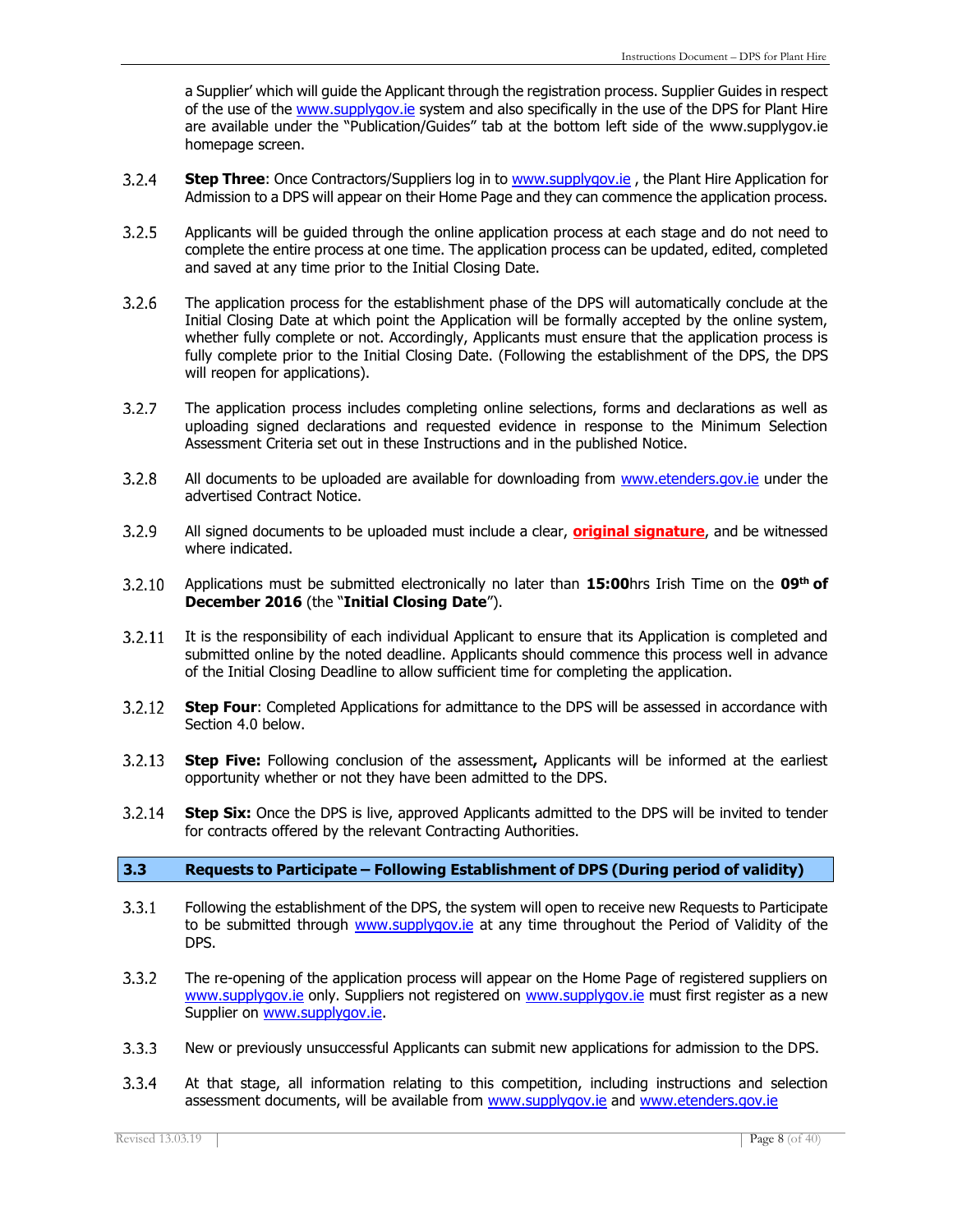- New Applications will be assessed for selection in accordance with the same Minimum Selection  $3.3.5$ Criteria noted in Section 4.0 of these instructions within 10 working days of their receipt, which period may be extended to 15 working days where justified.
- $3.3.6$ At any time during the period of validity of the DPS, the LGOPC will issue requests to participating Contractors/Suppliers to submit renewed and updated self-declarations on the fulfillment of criteria for qualitative selection, within a time limit to be specified in the requests. Contractors/Suppliers may be excluded from the DPS in the event that they fail to meet the criteria for qualitative selection

#### **3.4 Company Registration Details**

- $3.4.1$ Where the Contractor/Supplier is registered with the Companies Registration Office (www.cro.ie), the Contractor/Supplier must ensure that the Registered Company name is used in all parts of the application process and in all documents submitted as part of the application process.
- $3.4.2$ Where the Contractor/Supplier is currently registered on [www.Supplygov.ie,](http://www.supplygov.ie/) the company name included on [www.Supplygov.ie](http://www.supplygov.ie/) must match the registered company name as recorded on [www.cro.ie.](http://www.cro.ie/)
- $3.4.3$ Where the Contractor/Supplier is not registered with the Companies Registration Office (www.cro.ie), the name of the company included in all parts of the application process and in all documents submitted as part of the application process, must match the name of the company as registered on [www.Supplygov.ie](http://www.supplygov.ie/) in line with your VAT Registration Number.
- $3.4.4$ It is the responsibility of the Contractor/Supplier to ensure that any errors or inconsistencies in the above information are corrected prior to submitting an application for admittance to the DPS.

#### **3.5 Adding a new Lot - Following Establishment of DPS (During period of validity)**

- $3.5.1$ Following the establishment of the DPS, the system will open to receive new Requests to Participate to be submitted through [www.supplygov.ie](http://www.supplygov.ie/) at any time throughout the Period of Validity of the DPS.
- $3.5.2$ The re-opening of the application process will appear on the Home Page of registered suppliers on [www.supplygov.ie](http://www.supplygov.ie/) only.
- $3.5.3$ Suppliers admitted to the DPS at the initial application stage may apply/re-apply to participate in an additional Lot under the DPS.
- $3.5.4$ The addition of a new Lot will require that the Supplier submits a new complete application for that Lot.
- $3.5.5$ Such Applications will be assessed for selection in accordance with the same Minimum Selection Criteria noted in Section 4.0 of these instructions within 10 working days of their receipt, which period may be extended to 15 working days where justified.

#### **3.6 Information to be included in the Request to Participate**

- $3.6.1$ Applicants are required to fully comply with these Instructions when preparing their Applications and participating in this process. It is the responsibility of the Applicants to ensure that they fully understand the requirements of these Instructions.
- $3.6.2$ Applicants should study the contents of this Instructions Document carefully, including the Appendices, the Standard Terms & Conditions for Dynamic Purchasing System for Plant Hire, and the sample Contracts for each of the three Lots, prior to preparing the documentation to be included with their application.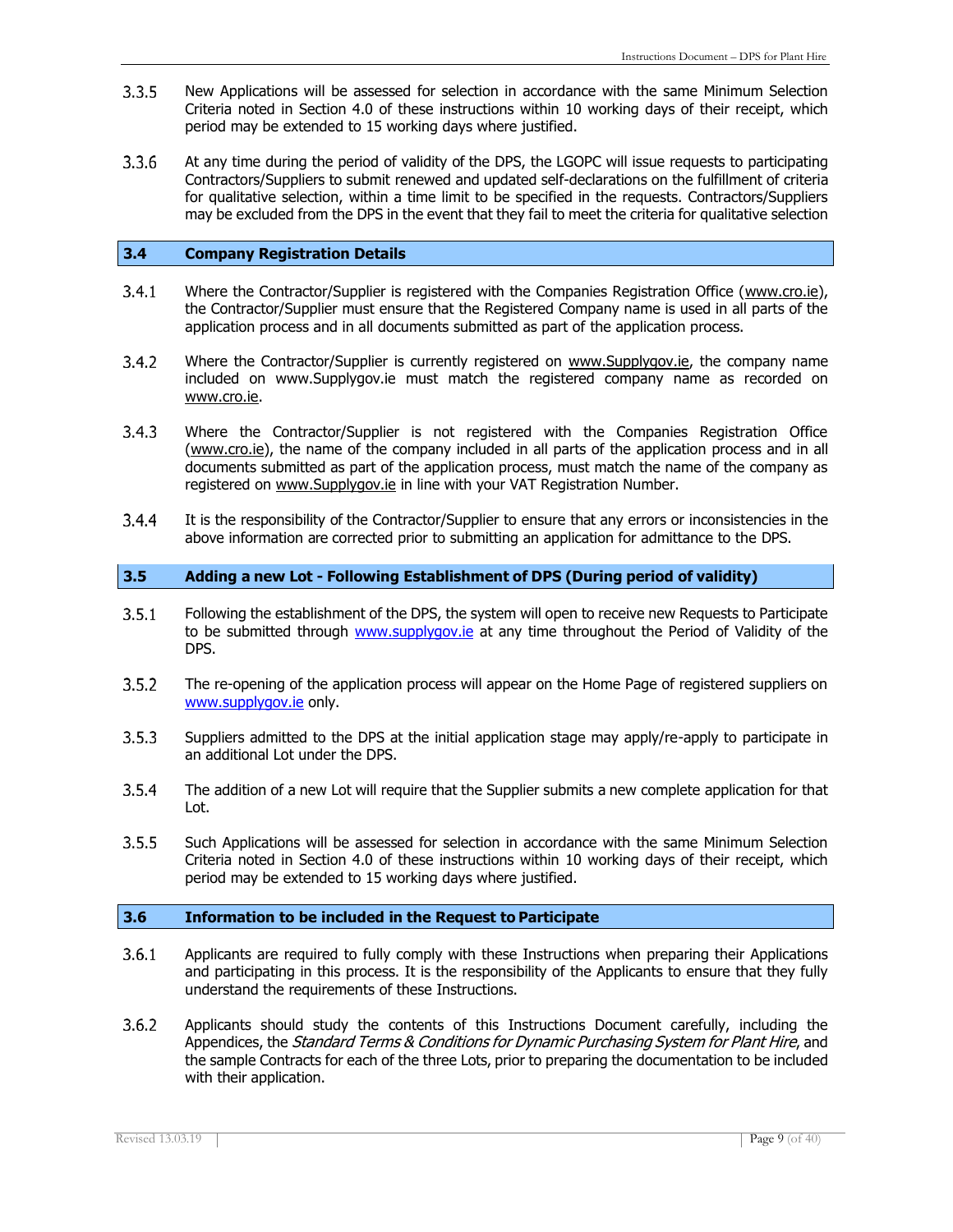- $3.6.3$ Where an Applicant does not fully understand the requirements, the query should be submitted online through [www.etenders.gov.ie, p](http://www.etenders.gov.ie/)ursuant to the provisions of part 3.11 of these Instructions.
- $3.6.4$ Failure to provide all of the specified information may result in the Request to Participate being deemed non-compliant and the Application may be rejected.
- $3.6.5$ The LGOPC's detailed technical requirements in relation to this competition are set out in the General Specification Document included at **Schedule 1** of the Standard Terms & Conditions for Dynamic Purchasing System for Plant Hire.

#### **3.7 Reliance on the Capacities of other Entities**

- $3.7.1$ In order to demonstrate compliance with the requirements of this competition or any Request for Tender, an Applicant may rely on the capacities of other entities, regardless of the legal nature of the links between the Applicant and those other entities.
- $3.7.2$ An Applicant may only rely on the capacities of other entities where those entities will perform the works, supplies or services for which these capacities are required.
- $3.7.3$ Where an Applicant wants to rely on the capacities of other entities, it shall prove to the Contracting Authority at tender stage that it will have at its disposal the resources necessary, including by producing a commitment by those entities to that effect.
- $3.7.4$ If applicable, the provisions of this, part 3.7, will be enforced at Request for Tender stage.

#### **3.8 Subcontracting**

- $3.8.1$ Contractors/Suppliers must indicate at tender stage, any share of the contract that it may intend to subcontract to third parties and any proposed subcontractors.
- $3.8.2$ At contract stage, when responding to a Request for Tender, the Contractor/Supplier shall indicate to the Contracting Authority the qualifications and experience of staff it proposes for completion of the supplies and/or services defined in the Request for Tender.
- Where subcontractors are proposed for completion of the supplies and/or services, the  $3.8.3$ Contractor/Supplier shall indicate to the Contracting Authority the name, contact details and legal representatives of the subcontractors.
- $3.8.4$ The Contracting Authority may take appropriate measures by, amongst other things, verifying in accordance with the provisions in the Regulations, whether there are grounds for exclusion of subcontractors under Regulation 57 of the 2016 Regulations (SI 284 of 2016).
- $3.8.5$ If applicable, the provisions of this, part 3.8, will be enforced at Request for Tender stage, whereby Contractors/Suppliers responding to a Request for Tender must provide the necessary details and proof required, as set out in Contract Award & Evaluation Criteria.

#### **3.9 Consortium/Joint Venture**

- $3.9.1$ A consortium/joint venture will not be required to convert into a specific legal form in order to submit an Application, but may be required to do so prior to formal execution of any contract awarded under this DPS. A Contracting Authority may:
	- contract with one economic operator who will act as the agreed prime Contractor/Supplier;
	- contract with each member of the consortium/joint venture on the basis of joint and several liabilities;
	- contract with one member of the consortium/joint venture as prime Contractor/Supplier to whom the other members will be subcontractors; or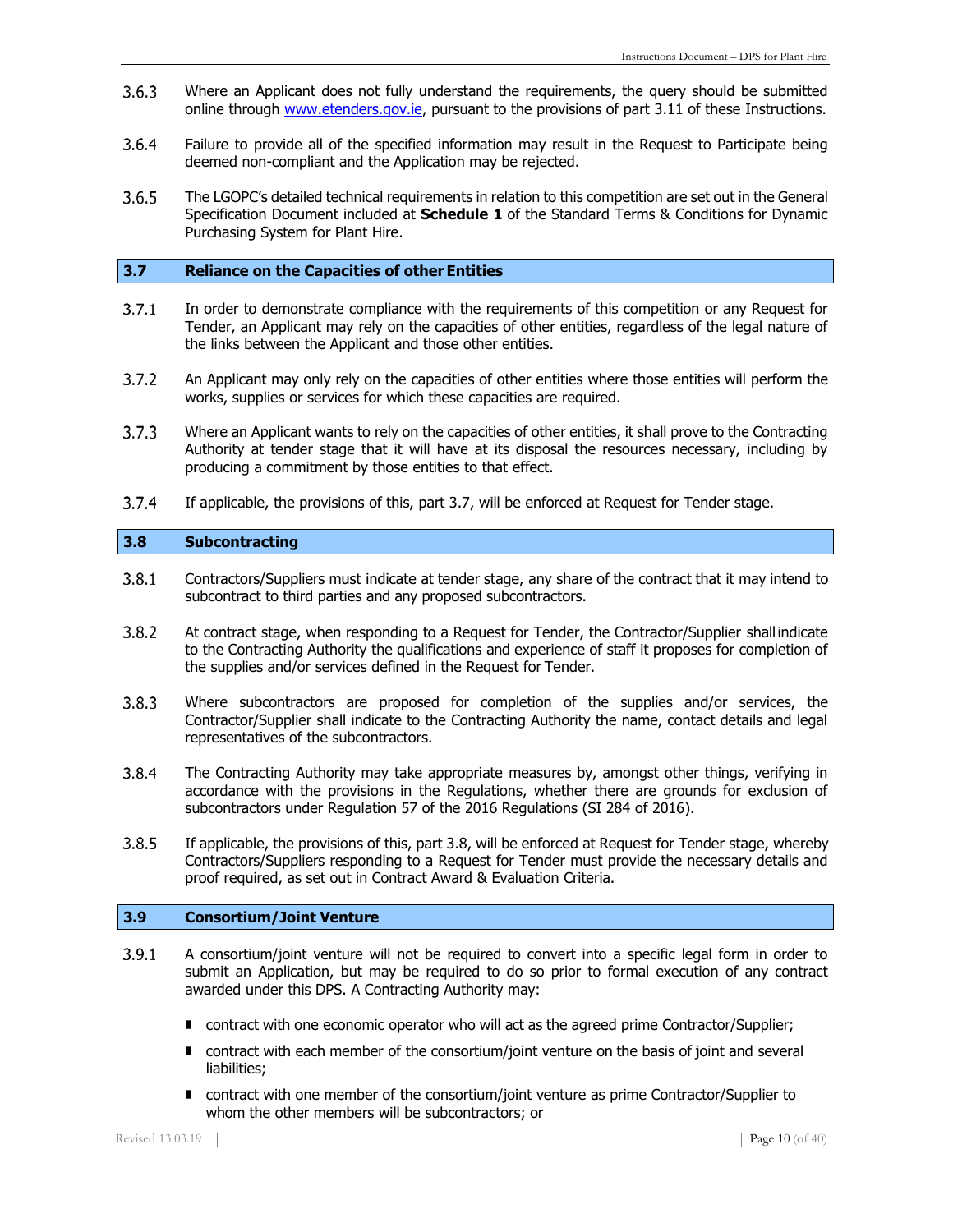■ at its discretion, require the consortium/joint venture to enter into any other contracting arrangement.

#### **3.10 European Single Procurement Document (ESPD)**

- $3.10.1$ Submission of an ESPD for this competition is optional – if an Applicant intends to submitan ESPD, it should adhere to the instructions below.
- $3.10.2$ In accordance with Regulation 59 of the European Union (Award of Public Authority Contracts) Regulations 2016, LGOPC must accept a European Single Procurement Document (ESPD) as preliminary evidence confirming that the Applicant fulfils the following conditions-:
	- it is not in one or more of the situations referred to in Regulation 57 in which an economic operator shall or may be excluded; and
	- it meets the relevant criteria for qualitative selection as defined more explicitly in the Minimum Selection Criteria for each Lot for which it is seeking admission to theDPS.
- $3.10.3$ The information that Applicants must include in the ESPD is set out in the Tender Documents. Potential Applicants must examine this information carefully in view of their participation and possible submission of an ESPD. If an Applicant proposes to submit an ESPD and it is relying on the capacities of one or more other entities, those entities must also each submit an ESPD setting out the relevant information for the respective entity. In addition, where a group of economic operators, including temporary associations, participate together in this competition and they intend to submit an ESPD, a separate ESPD setting out the information required under Parts II to V of the ESPD form must be submitted for each of the participating economic operators.

#### **3.11 Communications and Clarifications**

- $3.11.1$ All communications shall only be made electronically. It is mandatory that all Applicants provide an email address for receiving correspondence in relation to this DPS. This e-mail address must be provided as part of the Contractor/Supplier registration process on [www.supplygov.ie.](http://www.supplygov.ie/)
- $3.11.2$ Any and all queries from Applicants in relation to the requirements of this Instructions Document shall be submitted online only at [www.etenders.gov.ie.](http://www.etenders.gov.ie/)
- $3.11.3$ At the initial establishment stage of the DPS, such queries shall be submitted no later than **10 days** prior to the Initial Closing Date for the receipt of Applications.
- $3.11.4$ The LGOPC will endeavor to respond to all reasonable queries received without delay but, in any case, no later than **6 days** prior to the Initial Closing Date for the receipt of initial Applications, but does not undertake to respond to all queries received.
- $3.11.5$ Following the conclusion of the establishment of this DPS, no time limits will apply to the submission of queries thereafter from new Applicants.
- 3.11.6 Subject to Paragraph 3.11.7, the query and the LGOPC's response will, where appropriate, be communicated to all Applicants, without disclosing the name of the Applicant who initiated the query.
- If an Applicant believes a query and/or its response relates to a confidential or commercially  $3.11.7$ sensitive aspect of its Application, it must mark the query as "Confidential" and state the reason(s) why. If the LGOPC, in its absolute discretion, is satisfied that the query and/or its response should be properly regarded as confidential or commercially sensitive, the nature of the query and its response shall be kept confidential, subject to any obligations under law.
- $3.11.8$ During the assessment of Applications, clarification of submitted content may be sought via e-mail from Applicants. Response to requests for clarification may not materially change any of the elements of the submitted Application.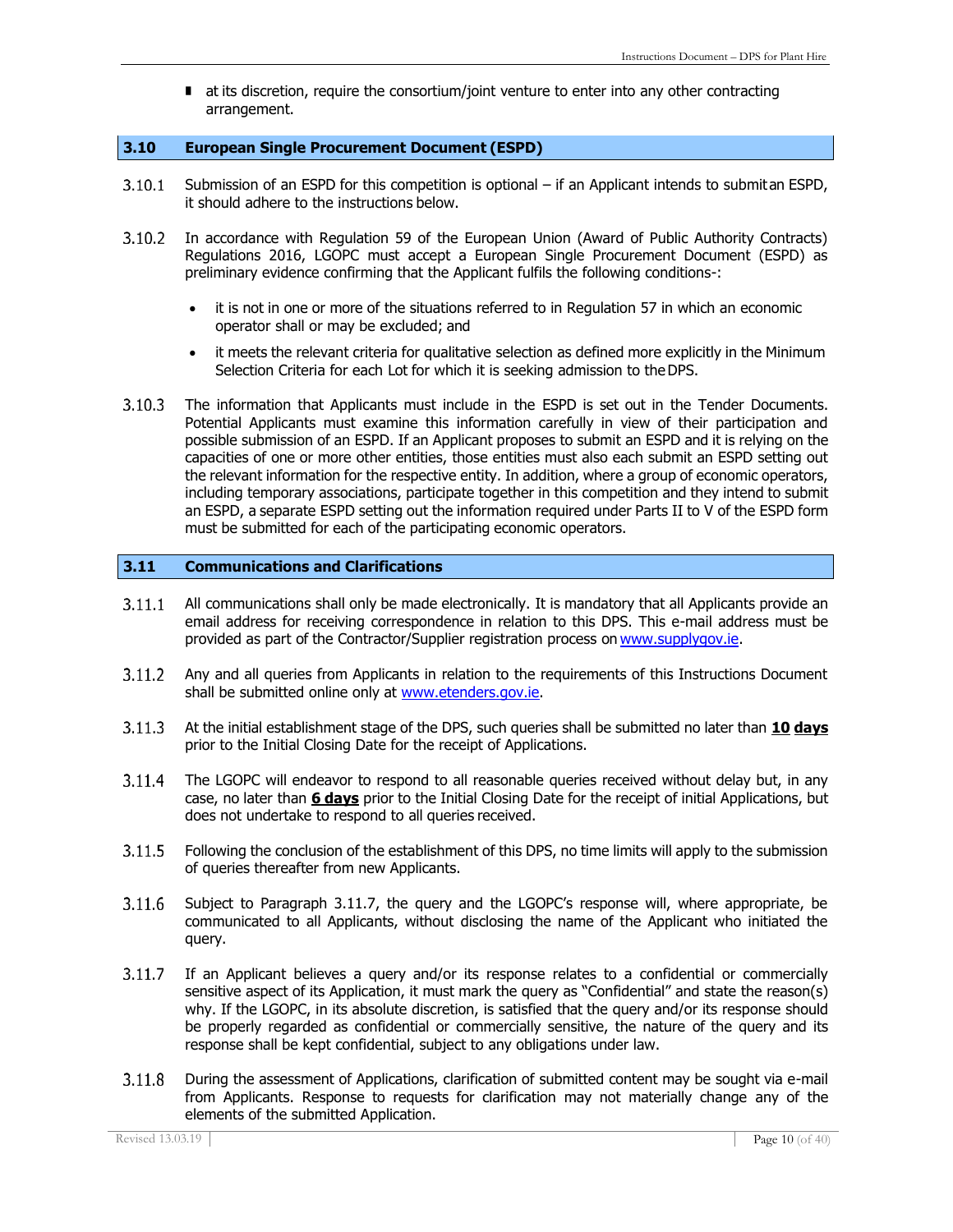- Where the LGOPC request clarification or further information on any matters relating to the Application or supporting documentation, such information shall be submitted no later than the date specified in the request.
- 3.11.10 Following the assessment of Applications for Admission, Applicants will be informed at the earliest possible opportunity of whether or not they have been admitted to the DPS. This communication will be by electronic means only.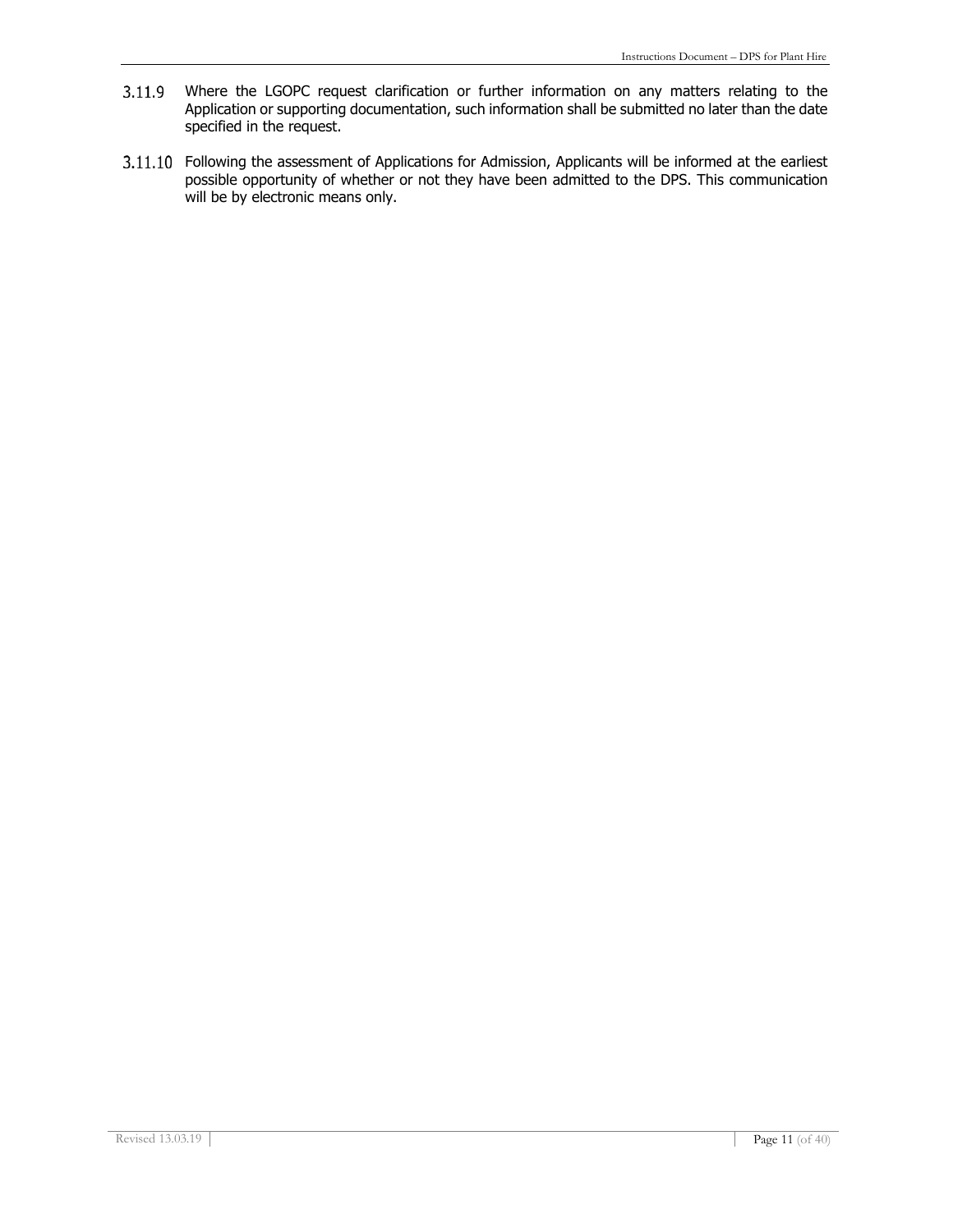## **4.0 THE SETTING UP AND OPERATION OF THE DYNAMIC PURCHASING SYSTEM**

#### **4.1 General**

- $4.1.1$ Applications for admittance to the DPS received by the Initial Closing Date will be evaluated separately for each Lot.
- $4.1.2$ The evaluation will be completed for each Lot in the following order -:

| No.          | <b>Stage</b>                                                                                                                                                                                                                                   |
|--------------|------------------------------------------------------------------------------------------------------------------------------------------------------------------------------------------------------------------------------------------------|
|              | <b>Compliance Check</b><br>Examine completeness of all submissions received prior to the Closing Date                                                                                                                                          |
| $\mathbf{2}$ | <b>Selection Assessment</b><br>Applicants must pass the specific requirements listed in the Selection Criteria outlined in this Instructions Document and in the online application process,<br>including any additional requested information |

#### **4.2 Compliance Check (Stage 1)**

- $4.2.1$ In the first instance, Applications will be checked to determine whether they are fully complete and include all information required.
- $4.2.2$ Applications passing the Compliance Check will then proceed to Selection Assessment in accordance with the Minimum Selection Criteria set out hereunder for admittance to the DPS for each Lot.

#### **4.3 Minimum Selection Criteria (Stage 2)**

#### $4.3.1$ **LOT 1** - Minimum Selection Criteria

Applications must include all the information set out in the table:

| LOT 1: PLANT HIRE ONLY (without Operator/PSCS) -<br><b>Minimum Selection Criteria</b>                                                                                                                                                                                                                                            | <b>Weighting</b> |
|----------------------------------------------------------------------------------------------------------------------------------------------------------------------------------------------------------------------------------------------------------------------------------------------------------------------------------|------------------|
| <b>Online Declarations/Questions (For Information Only)</b><br>Applicants must complete all of the following declarations/guestions on<br>www.supplygov.ie<br>Employee Status<br>3 or Less Employees Status<br><b>Statutory Compliance Declaration</b><br>Does the Contractor/Supplier intend to submit an ESPD? (Not Mandatory) | N/A              |
| Online Input onto <b>www.supplygov.ie</b> system (For Information Only)<br>Applicants must input the following information onto www.supplygov.ie:<br>Safe Pass Card (minimum of one safe pass card information to be entered<br>online)                                                                                          | N/A              |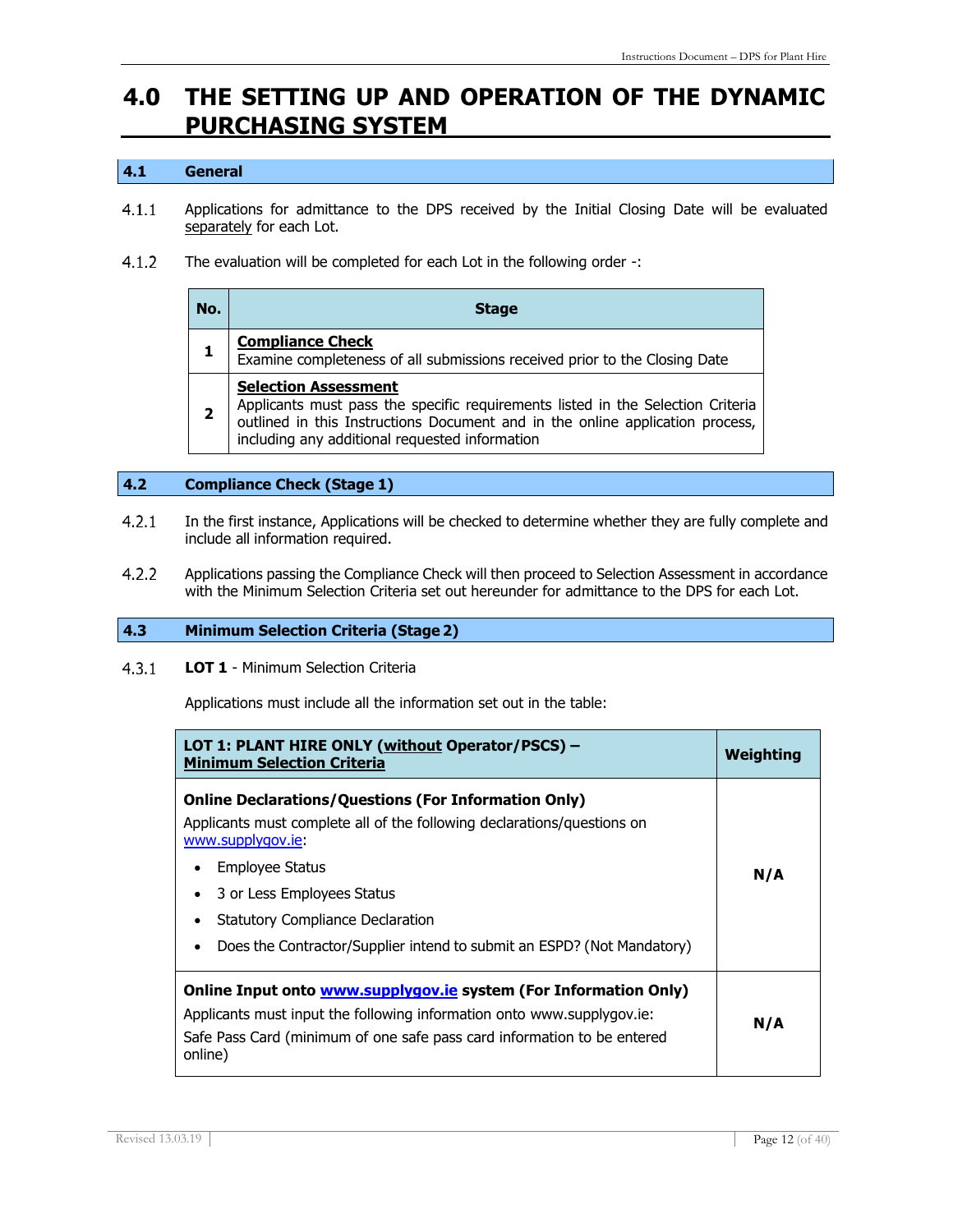| <b>Online Declarations (Pass/Fail)</b><br>Applicants must complete all of the following declarations on www.supplygov.ie:<br>Health & Safety Legislation Declaration<br>$\bullet$<br>Safe Pass Card and CSCS Card Compliance Declaration<br>Complying with Schedule 1 - General Specification Declaration<br>Conflict of Interest Declaration<br><b>Insurance Declaration</b>                                                                                                                                                                                                                                                                                                                                                                                                                                       | Pass/Fail |
|---------------------------------------------------------------------------------------------------------------------------------------------------------------------------------------------------------------------------------------------------------------------------------------------------------------------------------------------------------------------------------------------------------------------------------------------------------------------------------------------------------------------------------------------------------------------------------------------------------------------------------------------------------------------------------------------------------------------------------------------------------------------------------------------------------------------|-----------|
| Documents to be uploaded online at www.supplygov.ie.<br>These documents are listed under the Terms & Conditions tab<br><sub>on</sub><br>www.supplygov.ie and are available under the contract notice<br><b>on</b><br>www.etenders.gov.ie<br>Personal Situation Declaration Form (PSDF) - unless an ESPD is being<br>completed (Please note this Declaration is valid for 12 months only and<br>Suppliers/Contractors will be requested to renew it annually. Failure to<br>resubmit this Declaration may result in the Supplier/Contractor being de-<br>activated from the DPS).<br>Contractor/Supplier Registration Details Form<br>٠<br>Current Safety Statement (Signed, Dated and Company Registrations Office<br>$\bullet$<br>Company Name referenced where applicable)<br>Relevant Experience Form Lot 1<br>٠ | Pass/Fail |
| European Single Procurement Document (ESPD) (Not Mandatory) (if<br>$\bullet$<br>answered yes to online declaration only)                                                                                                                                                                                                                                                                                                                                                                                                                                                                                                                                                                                                                                                                                            |           |

#### $4.3.2$ **LOT 2** - Minimum Selection Criteria

| LOT 2: PLANT HIRE with OPERATOR (without PSCS) -<br><b>Minimum Selection Criteria</b>                                                                                                                                                                                                                                                                     | <b>Weighting</b> |
|-----------------------------------------------------------------------------------------------------------------------------------------------------------------------------------------------------------------------------------------------------------------------------------------------------------------------------------------------------------|------------------|
| <b>Online Declarations/Questions (For Information Only)</b><br>Applicants must complete all of the following declarations/questions on<br>www.supplygov.ie<br><b>Employee Status</b><br>٠<br>3 or Less Employees Status<br>$\bullet$<br><b>Statutory Compliance Declaration</b><br>Does the Contractor/Supplier intend to submit an ESPD? (Not Mandatory) | N/A              |
| Online Input onto <b>www.supplygov.ie</b> system (For Information Only)<br>Applicants must input the following information onto www.supplygov.ie:<br>Safe Pass Card (minimum of one safe pass card information to be entered<br>online)                                                                                                                   | N/A              |
| <b>Online Declarations (Pass/Fail)</b><br>Applicants must complete all of the following declarations on www.supplygov.ie:<br>Health & Safety Legislation Declaration<br>$\bullet$<br>Safe Pass Card and CSCS Card Compliance Declaration                                                                                                                  | Pass/Fail        |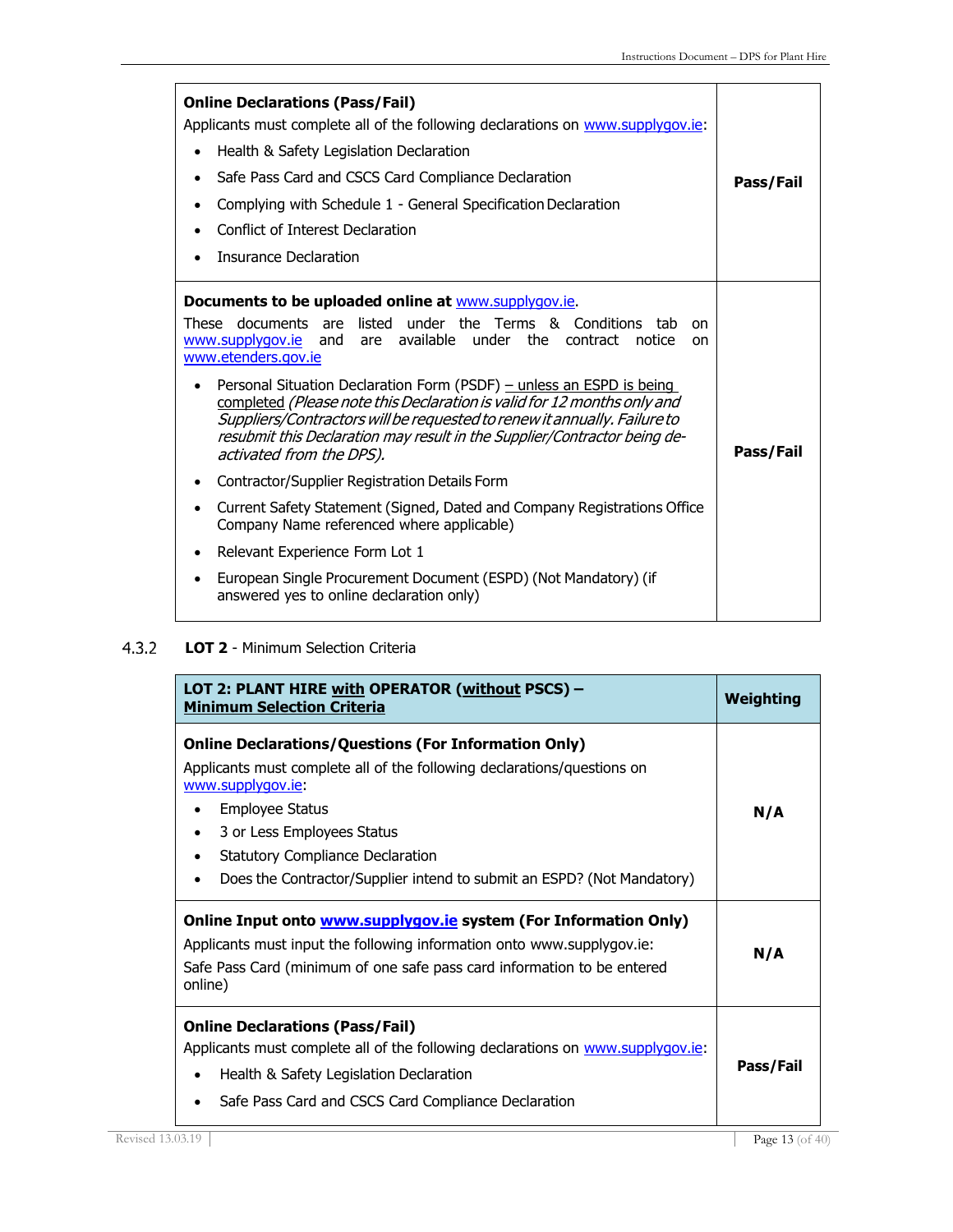| Complying with Schedule 1 - General Specification Declaration                                                                                                                                                                                                                                                                         |           |
|---------------------------------------------------------------------------------------------------------------------------------------------------------------------------------------------------------------------------------------------------------------------------------------------------------------------------------------|-----------|
| <b>Conflict of Interest Declaration</b>                                                                                                                                                                                                                                                                                               |           |
| <b>Insurance Declaration</b>                                                                                                                                                                                                                                                                                                          |           |
| H&S Standards-Educational & Professional Qualifications Declaration<br>٠                                                                                                                                                                                                                                                              |           |
| Technicians or Technical Bodies responsible for Quality Control Declaration<br>$\bullet$                                                                                                                                                                                                                                              |           |
| Documents to be uploaded online at www.supplygov.ie.                                                                                                                                                                                                                                                                                  |           |
| These documents are listed under the Terms & Conditions<br>tab<br>on<br>www.supplygov.ie and are available under the contract notice<br>on.<br>www.etenders.gov.ie                                                                                                                                                                    |           |
| Personal Situation Declaration Form - PSDF - unless an ESPD is being<br>completed. (Please note this Declaration is valid for 12 months only and<br>Suppliers/Contractors will be requested to renew it annually. Failure to<br>resubmit this Declaration may result in the Supplier/Contractor being de-<br>activated from the DPS). |           |
| Contractor/Supplier Registration Details Form<br>٠                                                                                                                                                                                                                                                                                    |           |
| Current Safety Statement (Signed, Dated and Company Registrations Office<br>$\bullet$<br>Company Name referenced where applicable)                                                                                                                                                                                                    | Pass/Fail |
| Relevant Experience Form Lot 2                                                                                                                                                                                                                                                                                                        |           |
| Declaration C1: HEALTH AND SAFETY - CONTRACTOR OR PSCS<br>APPOINTMENTS, or equivalent third party certification (e.g. Safe-T Cert or<br>OHSAS 18001)                                                                                                                                                                                  |           |
| Declaration C3: HEALTH AND SAFETY COMPLIANCE - CONTRACTOR, or<br>equivalent third party certification (e.g. Safe-T Cert or OHSAS 18001)                                                                                                                                                                                               |           |
| European Single Procurement Document (ESPD) (Not Mandatory) (if<br>٠<br>answered yes to online declaration only)                                                                                                                                                                                                                      |           |

#### $4.3.3$ **LOT 3**- Minimum Selection Criteria

| LOT 3: PLANT HIRE with OPERATOR and with PSCS -<br><b>Minimum Selection Criteria</b>                                                                                                                                                                                                                                                                | Weighting |
|-----------------------------------------------------------------------------------------------------------------------------------------------------------------------------------------------------------------------------------------------------------------------------------------------------------------------------------------------------|-----------|
| <b>Online Declarations/Questions (For Information Only)</b><br>Applicants must complete all of the following declarations/guestions on<br>www.supplygov.ie:<br>Employee Status<br>$\bullet$<br>3 or Less Employees Status<br><b>Statutory Compliance Declaration</b><br>Does the Contractor/Supplier intend to submit an ESPD? (Not Mandatory)<br>٠ | N/A       |
| Online Input onto <b>www.supplygov.ie system</b> (For Information Only)<br>Applicants must input the following information onto www.supplygov.ie:<br>Safe Pass Card (minimum of one safe pass card information to be entered<br>online)                                                                                                             | N/A       |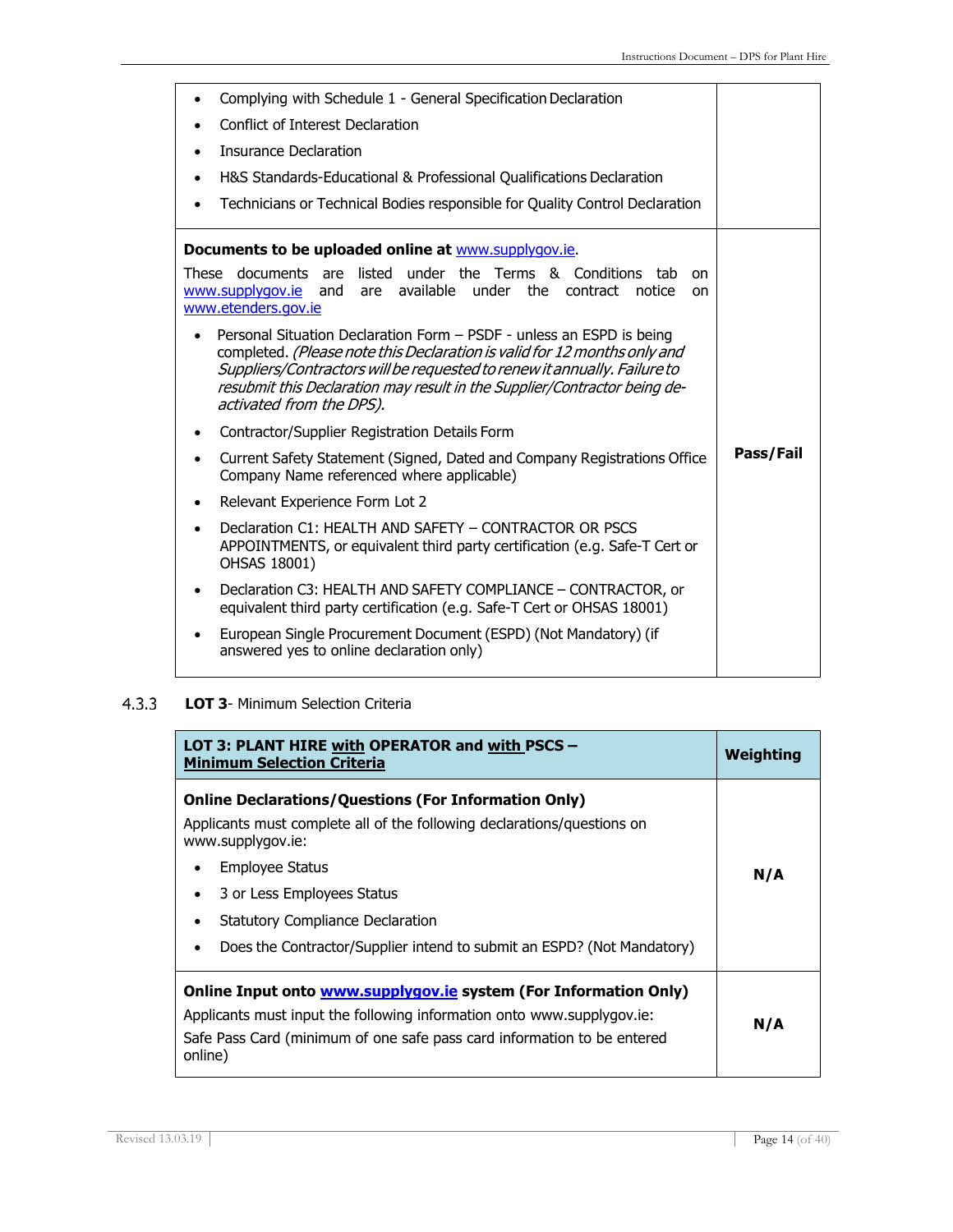| <b>Online Declarations (Pass/Fail)</b><br>Applicants must complete all of the following declarations on www.supplygov.ie:<br>Health & Safety Legislation Declaration<br>$\bullet$<br>Safe Pass Card and CSCS Card Compliance Declaration<br>$\bullet$<br>Complying with Schedule 1 - General Specification Declaration<br>Conflict of Interest Declaration<br>Insurance Declaration<br>H&S Standards-Educational & Professional Qualifications Declaration<br>Technicians or Technical Bodies responsible for Quality Control Declaration<br>Minimum Health and Safety Standards in regard to PSCS function<br>٠<br>Declaration                                                                                                                                                                                                                                                                                                                                                                                                                                                                                                                                                                                                                                                                                                                                                                                             | Pass/Fail |
|-----------------------------------------------------------------------------------------------------------------------------------------------------------------------------------------------------------------------------------------------------------------------------------------------------------------------------------------------------------------------------------------------------------------------------------------------------------------------------------------------------------------------------------------------------------------------------------------------------------------------------------------------------------------------------------------------------------------------------------------------------------------------------------------------------------------------------------------------------------------------------------------------------------------------------------------------------------------------------------------------------------------------------------------------------------------------------------------------------------------------------------------------------------------------------------------------------------------------------------------------------------------------------------------------------------------------------------------------------------------------------------------------------------------------------|-----------|
| Documents to be uploaded online at www.supplygov.ie.<br>These documents are listed under the Terms & Conditions<br>tab<br>on<br>available under the<br>www.supplygov.ie<br>are<br>contract notice<br>and<br>on<br>www.etenders.gov.ie<br>Personal Situation Declaration Form - PSDF - unless an ESPD is being<br>$\bullet$<br>completed Contractor/Supplier Registration Details Form. (Please note this<br>Declaration is valid for 12 months only and Suppliers/Contractors will be<br>requested to renew it annually. Failure to resubmit this Declaration may<br>result in the Supplier/Contractor being de-activated from the DPS).<br>Current Safety Statement (Signed, Dated and Company Registrations Office<br>$\bullet$<br>Company Name referenced where applicable)<br>Relevant Experience Form Lot 3<br>$\bullet$<br>Declaration C1: HEALTH AND SAFETY - CONTRACTOR OR PSCS<br>$\bullet$<br>APPOINTMENTS, or equivalent third party certification (e.g. Safe-T Cert or<br>OHSAS 18001)<br>Declaration C3: HEALTH AND SAFETY COMPLIANCE - CONTRACTOR, or<br>$\bullet$<br>equivalent third party certification (e.g. Safe-T Cert or OHSAS 18001)<br>Declaration C4: HEALTH AND SAFETY COMPLIANCE - PROJECT<br>$\bullet$<br>SUPERVISOR FOR THE CONSTRUCTION STAGE, or equivalent third party<br>certification (e.g. Safe-T Cert or OHSAS 18001)<br>European Single Procurement Document (ESPD) (Not Mandatory) (if | Pass/Fail |

### **4.4 Minimum Standards in Support of Declarations in Section4.3**

- $4.4.1$ The following evidence must be available for inspection by the Purchaser or LGOPC, **if requested**  in support of Declarations. Contractors/Suppliers **do not** have to supply this information unless requested to do so.
- $4.4.2$ Health & Safety Legislation Declaration

As set out in **Schedule 1** of the Standard Terms & Conditions for Dynamic Purchasing System for Plant Hire.

 $4.4.3$ Safe Pass Card and CSCS Card Compliance Declaration

> As set out in **Schedule 1** of the Standard Terms & Conditions for Dynamic Purchasing System for Plant Hire, part 1.7 - Health & Safety (Legal/Paperwork)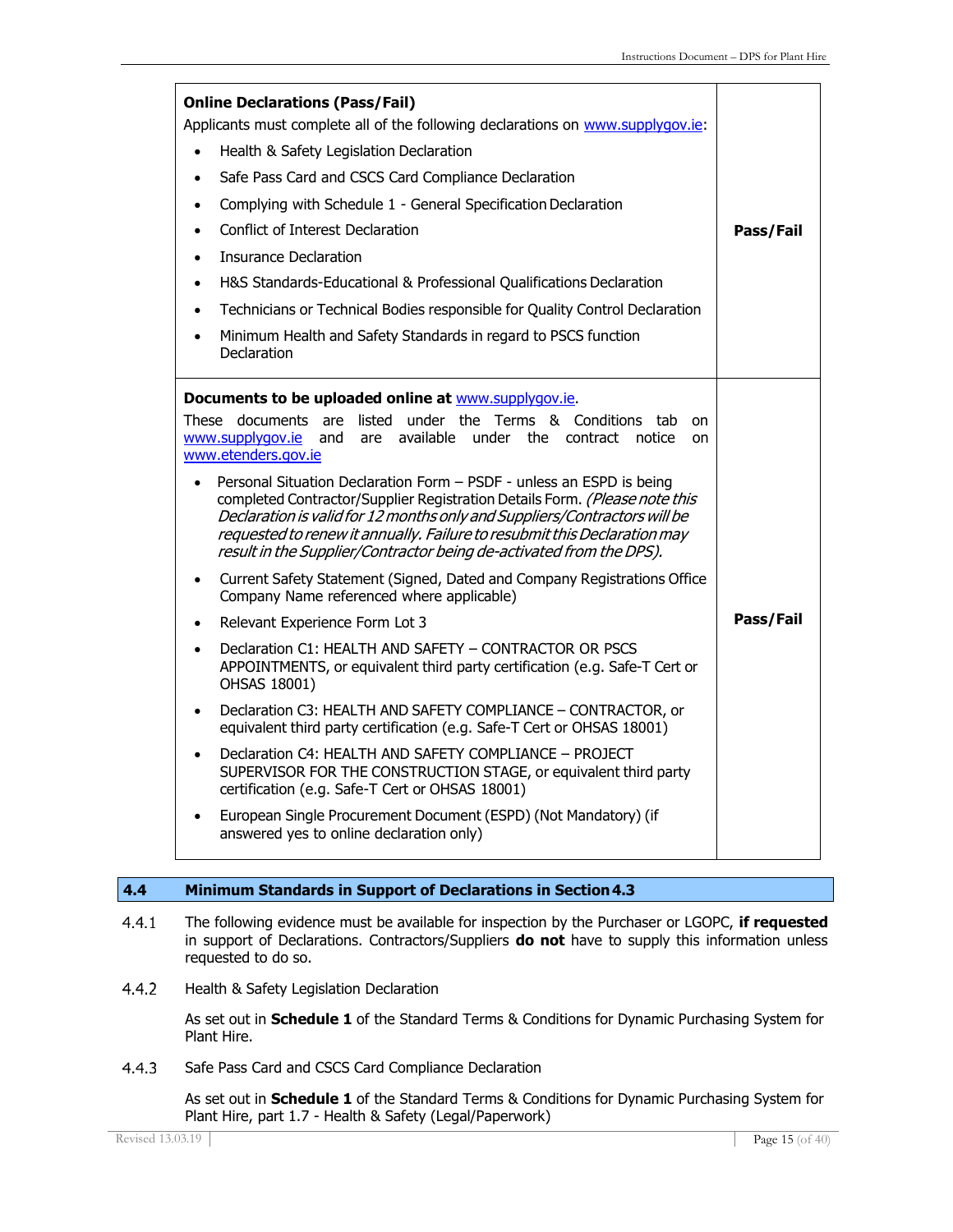$4.4.4$ Compliance with **Schedule 1** of the Standard Terms & Conditions for Dynamic Purchasing System for Plant Hire – General Specification Declaration

As set out in **Schedule 1** of the Standard Terms & Conditions for Dynamic Purchasing System for Plant Hire.

 $4.4.5$ Conflict of Interest Declaration

As set out in Section 6.0, part 6.11 - Conflicts of Interest and Registrable Interest.

- $4.4.6$ H&S Standards-Educational & Professional Qualifications Declaration (**Lots 2 & 3**)
	- The minimum standard for health and safety competency of a Contractor/Supplier and/or its managerial staff should be demonstrated by way of:
		- 1. the educational qualifications, professional qualifications (e.g. professionally qualified project managers, architects, engineers etc. – with dates obtained), and experience in so far as they are relevant to health and safety, and/or
		- 2. educational qualifications, professional qualifications (as above) with at least one member of the Contractor/Supplier or its managerial staff who has experience in relation to projects of similar nature, size and complexity.
		- 3. The curriculum vitae of the Contractor/Supplier and its managerial staff in so far as they relate to health and safety training and/or experience and also the organisation structure of the firm.
		- 4. having at least 3 to 4 hours annual (i.e. in-house or a CPD course) health and safety training in relation to works projects
	- Where a Contractor/Supplier and/or its managerial staff has no educational or professional qualifications the relevant skills must be demonstrated by other means for example by having a higher level of experience (and lower) to the level needed. The Contractor/Supplier and/or its managerial staff with training and qualifications but no experience, or appropriate experience will not be deemed adequate.
	- Identity of the competent person who has overall responsibility for health and safety issues.
	- Employment history with specific reference to project management of Plant Hire Works/Services projects - minimum four (4) Plant Hire Works/Services projects in the last three (3) years each with a contract value in excess of€5,000.
- $4.4.7$ Technicians or Technical Bodies responsible for Quality Control Declaration **(Lots 2 & 3)**

Evidence of adequate skill, experience and resources to carry out the duties of Contractor/Supplier in compliance with Safety Health and Welfare at Work Act 2005 and Safety Health and Welfare at Work (Construction) Regulations 2013, including the names of any group, body or organisation that the Applicant's company is a member of and which promotes and has an involvement in Health and Safety matters.

- 4.4.8 Minimum Health and Safety Standards in regard to PSCS function Declaration (**Lot 3**)
	- A Safe-T-Cert, or OHSAS 18001, or other equivalent independently certified health and safety management system with appropriate health and safety training and resources will satisfy the minimum standards for this criterion, or alternatively the applicant must meet the minimum standard as stated below.

The minimum standard for health and safety competency of the Contractor/Supplier as PSCS and/or its managerial staff should be demonstrated by way of: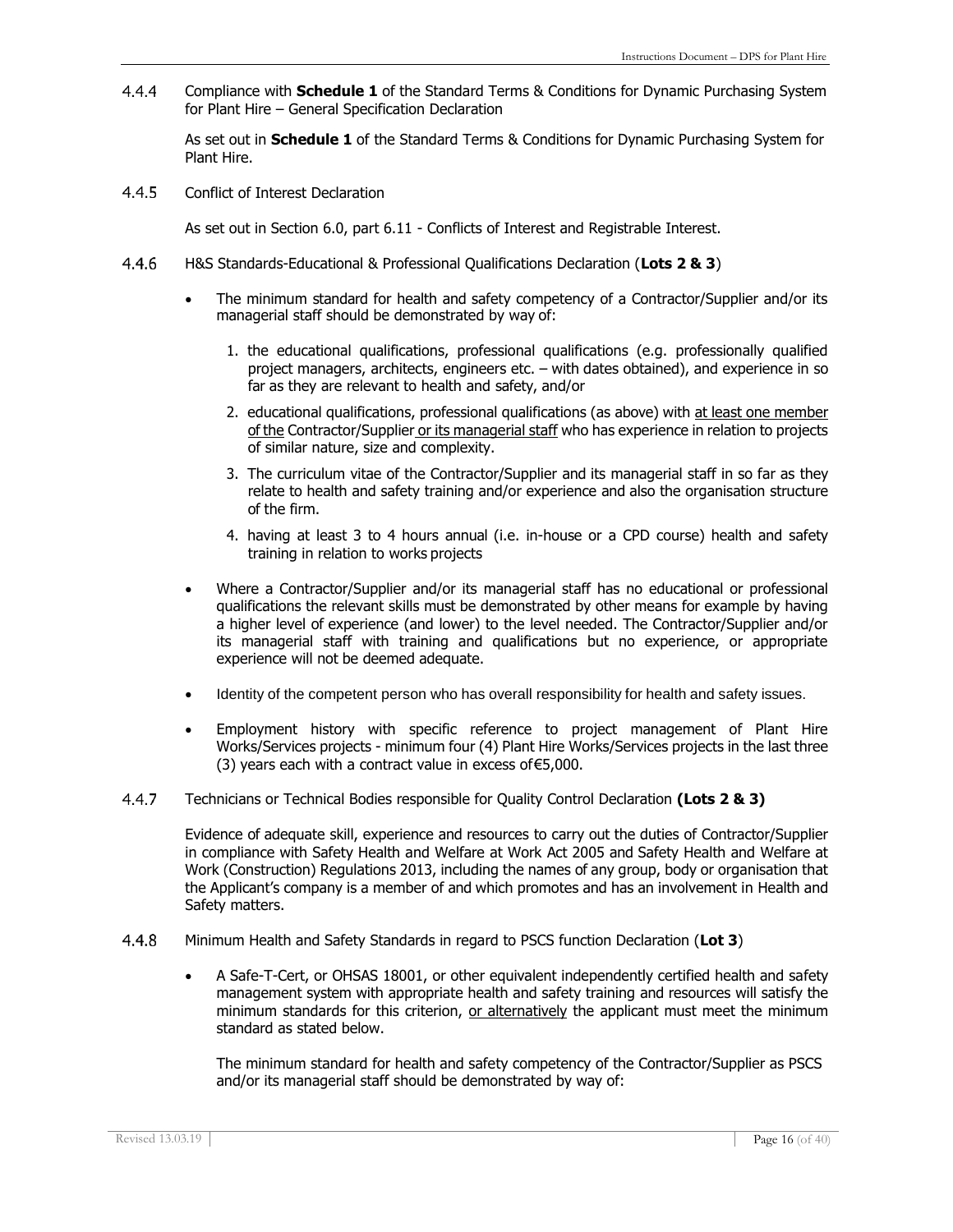- 1. the educational qualifications, professional qualifications (with dates obtained), and experience in providing PSCS services, and/or
- 2. educational qualifications, professional qualifications (with dates obtained) and experience in providing PSCS services by at least one member of the Contractor/Supplier and/or its managerial staff on projects of a similar size, nature and complexity.
- 3. The curriculum vitae of the Contractor/Supplier and/or its managerial staff and also the organisation structure of the Contractor/Supplier as PSCS.
- 4. The Contractor/Supplier and/or at least one of its managerial staff having at least 8 hours' annual health and safety training in the provision of PSCS services (i.e. in-house or a CPD course) or equivalent.

The Contractor/Supplier as PSCS and/or its managerial staff that have health and safety training in providing PSCS services without experience will not be deemed adequate*.*

• A detailed organizational structure chart (e.g. organogram) which illustrates the overall management structure within the organisation and the position held by each manager within that structure. This chart shall confirm the identity of the competent person who discharges the duties of PSCS on behalf of the company.

For clarity, Management positions include all positions in the organisation other than site based Works Supervisors and Operatives/Installation Technicians.

- Contractors/Suppliers are permitted to outsource the PSCS role to a third party. This third party resource must be available to them for the purposes of meeting this requirement for the DPS period of validity, including site involvement and not just in preparation of Health & Safety documentation.
- In instances where external third party organizations are proposed by the Applicant to provide the PSCS service on their behalf, the application must include, in addition to (iii) & (iv) above, a confirmation letter from the Consultant, confirming his/her agreement to act in the role of PSCS for the Applicant under the Plant Hire – Standard Terms and Conditions.
- A concise résumé detailing the specific health and safety competencies of the competent person with specific responsibility for the discharge of the PSCS appointment and function and his/her Employment history with specific reference to fulfilling Health & Safety duties.

#### **Note for Applicants Information -:**

The résumé for the competent person nominated to fulfill the role of PSCS must include the following information:

- (i) Employment history with specific reference to fulfilling Health & Safety duties
- (ii) A recognized professional qualification(s) in Health & Safety provided by an independent training provider, such as -:
	- Third level Certificate or Diploma in Health & Safety
	- Managing Safely in Construction (CIF/IOSH)
	- Accredited PSCS Training
	- or equivalent

(Site induction courses or statutory training courses such as manual handling, Fás/Solas Safepass, Construction Skills Registration Cards (CSCS) **are not** acceptable forms of qualification for this role)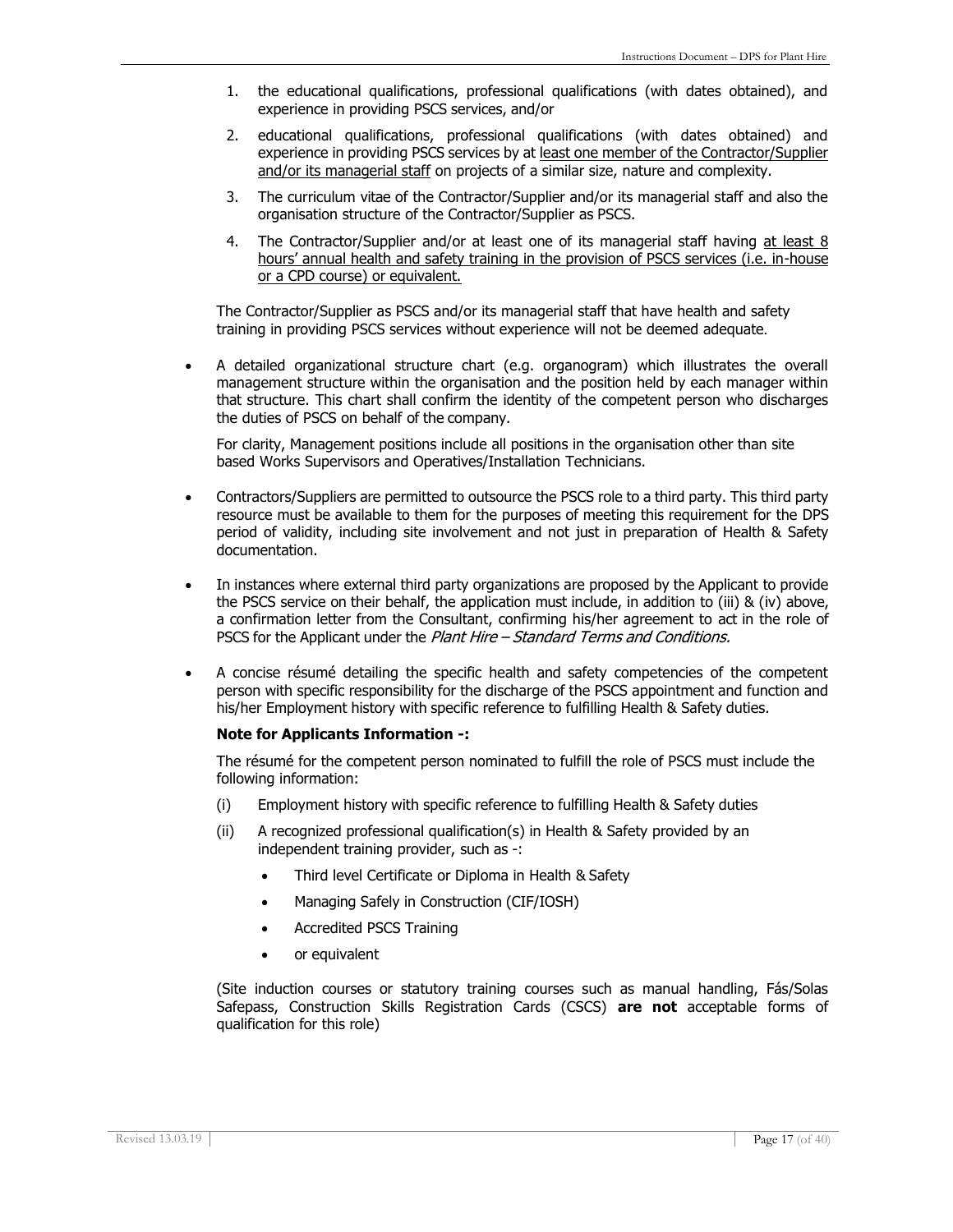#### **4.5 Dynamic Purchasing System**

- $4.5.1$ Applicants must meet the minimum selection criteria for each Lot in order to be admitted to the DPS for that lot.
- 4.5.2 Following the assessment process, all Applicants will be notified of the outcome of the assessment.
- $4.5.3$ Unsuccessful Applicants may re-apply for admittance to the DPS at any time, once the DPS is established. Please refer to section 3.0 above.
- $4.5.4$ The admittance of the successful Applicant to the DPS does not constitute a commitment or guarantee from the LGOPC or any Contracting Authority to purchase supplies or services from the Contractor/Supplier and does not confer any exclusivity on the appointed Contractor/Supplier. The LGOPC and Contracting Authorities reserve the right to carry out separate procurement processes for any supplies or services described in this competition from any Contractor/Supplier outside of the DPS, should they, at their sole discretion, consider it appropriate to do so.
- $4.5.5$ Applicants should note that there is no limit to the number of Applicants to be appointed to the DPS.
- $4.5.6$ By participating in this competition, Applicants accept, confirm and acknowledge that they shall comply with and be bound by the Standard Terms & Conditions for Dynamic Purchasing System for Plant Hire.

#### **4.6 Machine Management on [www.supplygov.ie](http://www.supplygov.ie/)**

- $4.6.1$ Contractors/Suppliers are obliged to register and keep updated, either at pre-contract award or post-contract award stage (but during the period of validity of the DPS), details of all plant and machinery items, which are or will be, utilised in the performance of a contract arising from this DPS.
- $4.6.2$ Registration of plant and machinery items can be completed by emailing [eproc@kerrycoco.ie](mailto:eproc@kerrycoco.ie) or by telephone on 076-1064020.

#### **4.7 Termination from the DPS**

- $4.7.1$ An Applicant may be terminated from the DPS pursuant to the terms and conditions set out in the Terms and Conditions Document.
- $4.7.2$ Subject to the provisions in the Directive and implementing Regulations referenced herein, the LGOPC may change the period of validity of the DPS at any point, at its sole and absolute discretion. This may include extending, shortening or terminating the system.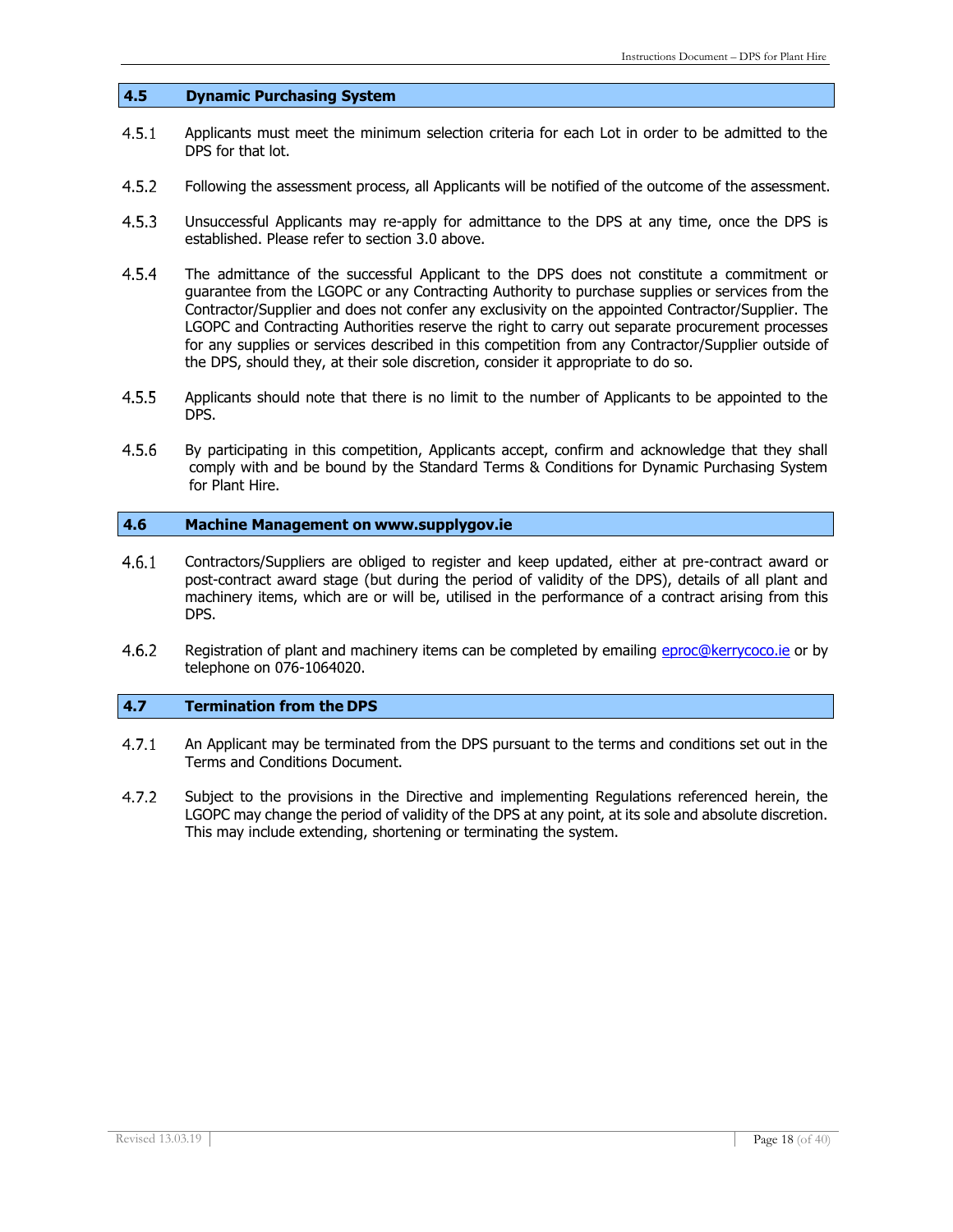# **5.0 AWARD OF CONTRACTS (ALL LOTS)**

#### **5.1 Requests for Tender**

- $5.1.1$ The provisions of this section apply to all Lots.
- $5.1.2$ Each contracting authority shall be solely responsible in respect of procedures or parts of procedures it conducts in regard to the awarding of a contract under this DPS.
- $5.1.3$ Contracting Authorities shall issue electronically any requests for tender and award Contracts through [www.supplygov.ie.](http://www.supplygov.ie/)

#### $5.1.4$ **ONLY CONTRACTORS/SUPPLIERS ADMITTED TO THE DPS WILL BE INVITED TO TENDER FOR CONTRACTS**.

- $5.1.5$ The relevant Contracting Authority shall issue the invitation to all Contractors/Suppliers admitted to DPS who have registered for that Contracting Authority via the [www.supplygov.ie](http://www.supplygov.ie/) system.
- $5.1.6$ Contractors/Suppliers admitted to the DPS may only submit one tender in response to a Request for Tender. Contractors/Suppliers may choose at their discretion not to submit a tender.
- $5.1.7$ Contractors/Suppliers shall comply with any procedures, processes, time limits, instructions or other requirements as issued by the relevant Contracting Authority in relation to the tender and shall bear any and all costs associated therewith. Contractors/Suppliers shall be required to meet the requirements as published for each Contract and to complete or submit all other information as requested prior to the award of any contract. Unless otherwise agreed and where applicable pursuant to the Regulations, Contractors/Suppliers will be given a minimum of 5 days from the date on which the request for Tender is sent to submit atender.
- $5.1.8$ Tenders for all required supplies & services will be scored, evaluated and ranked as set out in these Instructions.

#### **5.2 Pricing**

Contractors/ Suppliers must submit one price for each hire of plant item regardless of whether the  $5.2.1$ Tenderer has several similar items of Plant under a particular category.

#### **5.3 Tender Evaluation**

- $5.3.1$ Tenders submitted in response to a Request for Tender will be evaluated on the basis of the **Contract Evaluation & Award Criteria**, which may be formulated more precisely by the Purchaser in the Request for Tender.
- $5.3.2$ The Contract Evaluation & Award Criteria is set out in **Appendices 4 to 6 in this document.**
- Prior to evaluating any Tender, the DPS Contractors/Suppliers must satisfy the minimum  $5.3.3$ requirements Contract Evaluation & Award Criteria, which may be formulated more precisely in the Request for Tender.
- $5.3.4$ Compliance with these minimum requirements shall be on a **Pass/Fail** basis and any DPS Contractor/Supplier that fails to achieve a Pass rating may be excluded from further consideration in respect of that Request for Tender.
- $5.3.5$ Contract Award Criteria shall be completed in accordance with the criteria and provisions set out in the Contract Evaluation & Award Criteria, which may be formulated more precisely in the Request for Tender.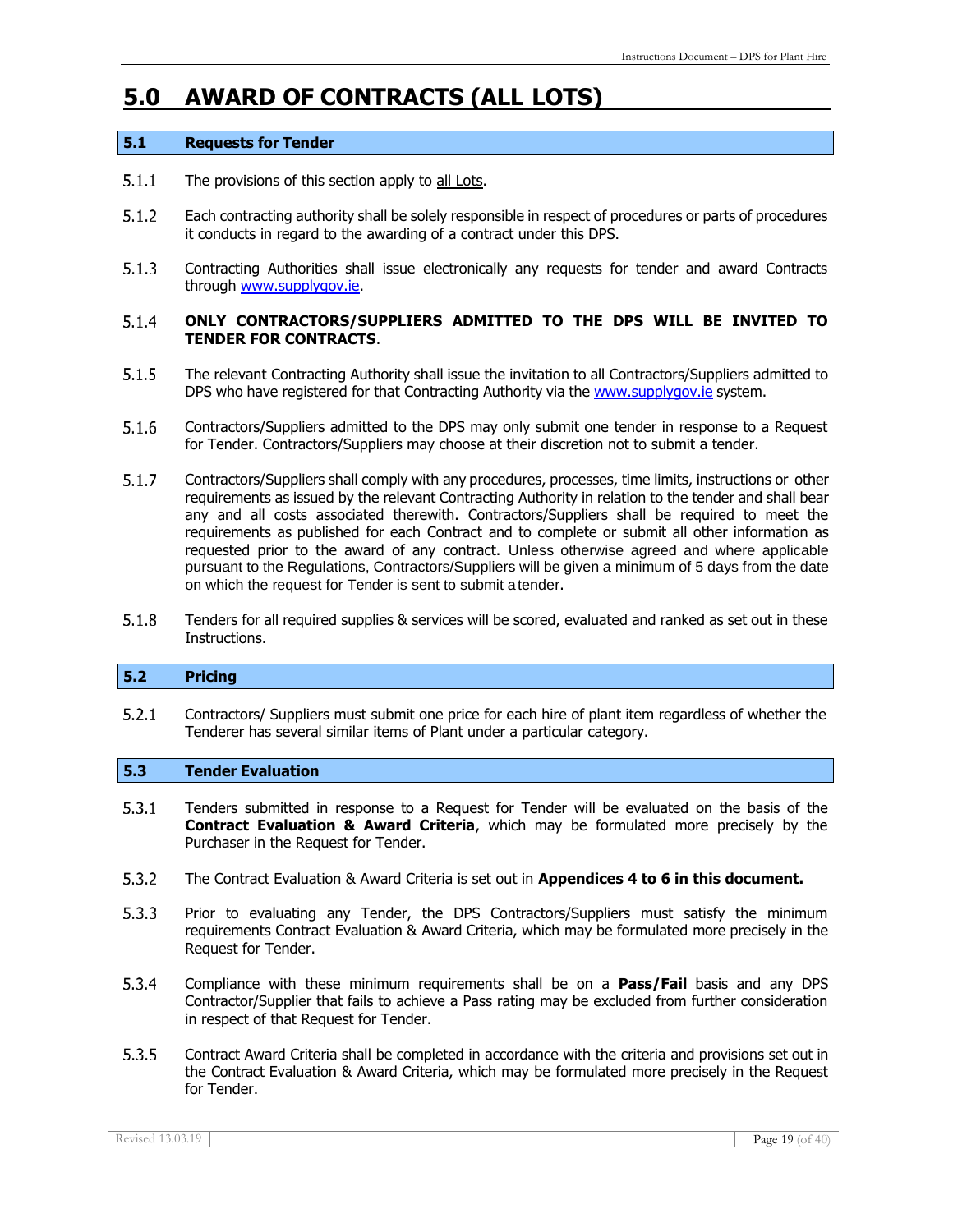### **5.4 Evidence in support of Declarations**

 $5.4.1$ Applicants are reminded of the general provisions on means of proof set out in SI 284 of 2016 that provides for Purchasers to ask participating Contractors/Suppliers to submit supporting documents, and the obligation on tenderers to submit such documentation. Applicants should ensure that supporting documentation in respect of the declarations set out in part 4.4 is available if requested.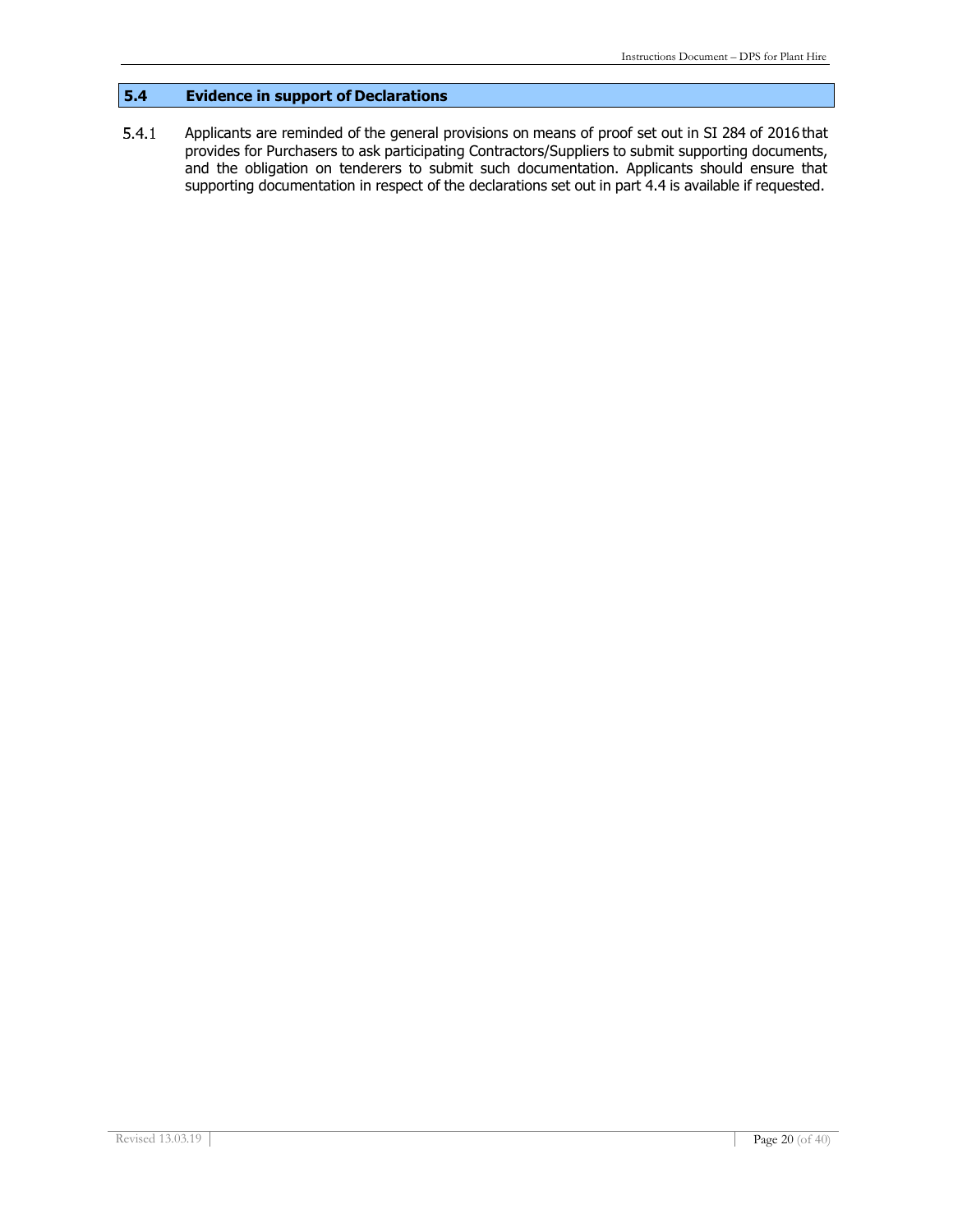# **6.0 GENERAL INFORMATION**

#### **6.1 Disclaimer**

- $6.1.1$ The information provided in these Instructions is offered in good faith for the guidance of the Applicants participating in this competition. The content of these Instructions is for information purposes only and may not be used for any purpose save for this competition. No part of these Instructions, in whole or in part, may be reproduced, stored, transmitted, or used without the prior written permission of the LGOPC (which may be withheld in its sole discretion).
- $6.1.2$ These Instructions are a summary of available information and no reliance shall be placed on any information or statements contained herein, and no representation or warranty, express or implied, is or shall be made in relation to the completeness, accuracy or functioning of the information contained in these Instructions, nor as to the reasonableness of any assumption made in preparing this information. Without prejudice to the foregoing, neither the LGOPC nor their advisers, consultants, Applicants, servants and/or agents shall have any liability or responsibility in relation to the accuracy, adequacy or completeness of such information or any statements made. For the avoidance of doubt, Applicants should not assume that any such information or statements shall remain unchanged.
- $6.1.3$ The LGOPC is not bound by any anomalies, errors or omissions in these Instructions. Applicants shall immediately notify the LGOPC should they become aware of any ambiguity, discrepancy, error or omission in these Instructions, even if the date specified in Paragraph 3.2.10 has passed. The LGOPC shall, upon receipt of such notification, notify all Applicants of its ruling in respect of any such ambiguity, discrepancy, error or omission. Such ruling shall be issued electronically.
- $6.1.4$ By participating in this competition, the Applicant acknowledges that there does not exist any contractual, implied or quasi-contractual relationship between the LGOPC and the Applicant nor will there exist any contractual, implied or quasi-contractual relationship in relation to a tender prior to the award by a Contracting Authority of a contract pursuant to the procedure adopted for the award of contracts.
- $6.1.5$ The LGOPC reserves the right, without notice:
	- to change the basis of, or the procedures (including the timetable) relating to the DPS
	- to reject any, or all, of the Applications
	- not to invite an Applicant to proceed further
	- not to furnish an Applicant with additional information, or
	- to abandon the procedure
- $6.1.6$ In such circumstances, the LGOPC and its advisors shall not be liable to any persons as a result thereof. The LGOPC shall not be bound to accept any Application and reserves the right not to form a DPS in respect of some or all of the supplies and/or services for which Applications are invited.

#### **6.2 Freedom of Information Acts**

- $6.2.1$ The LGOPC and Kerry County Council are subject to the Freedom of Information Act 2014 (FOI Act 2014) and acknowledge that information provided in response to these Instructions may be confidential or commercially sensitive.
- $6.2.2$ Applicants are asked to consider if any of the information supplied by them in response to these Instructions should not be disclosed because it is commercially sensitive or confidential. If this is the case, Applicants can, when providing the information, identify same and specify the reasons for its commercial sensitivity or confidentiality. The LGOPC and Kerry County Council will have regard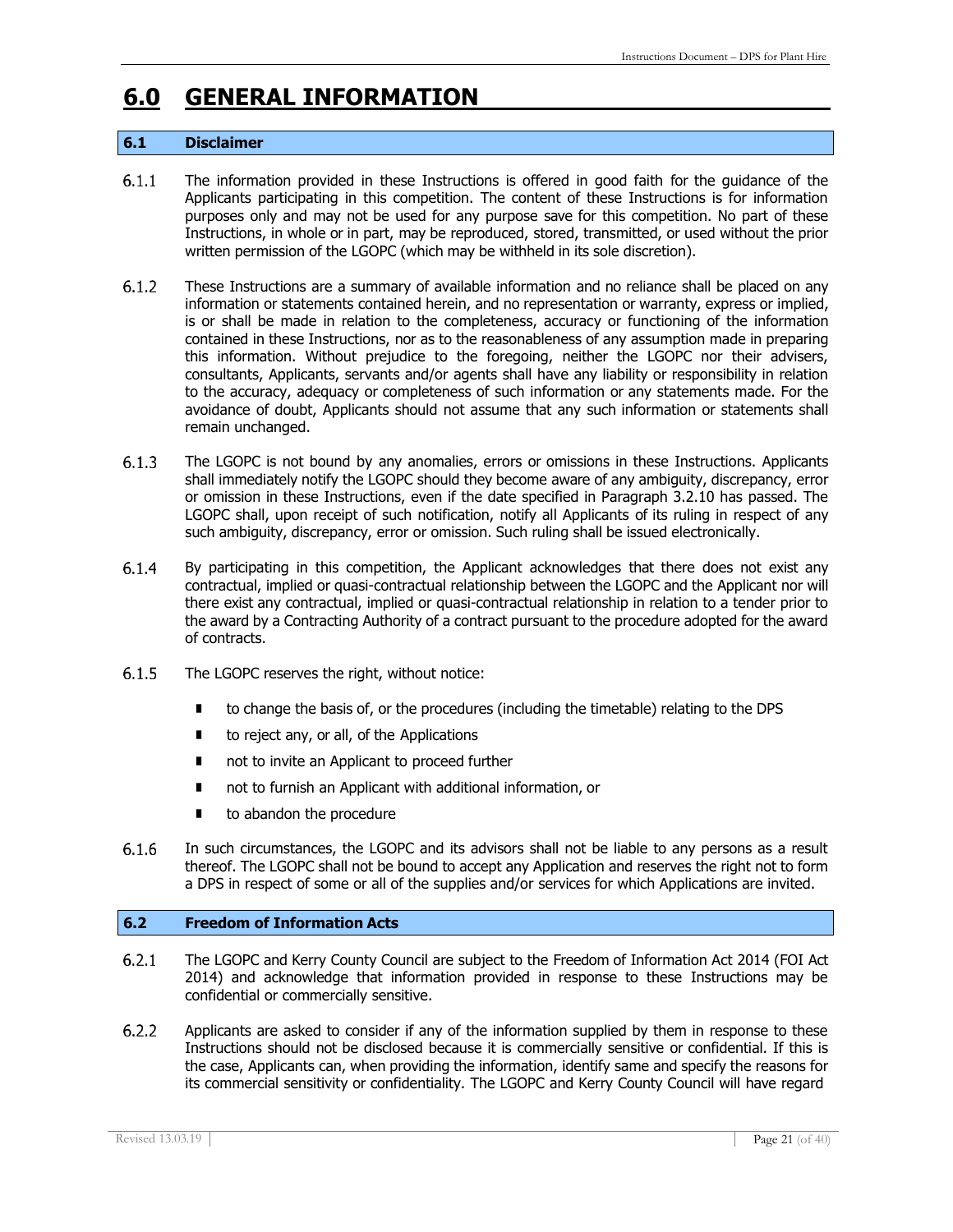to such a statement but are not bound by it. The requirements of the FOI Act 2014 will at all times take precedence.

#### **6.3 Tax Compliance - Current Tax Clearance Certificate / e-Tax Clearance Certificate**

- $6.3.1$ All payments under a contract awarded pursuant to a Request for Tender will be conditional on the Supplier being tax compliant.
- $6.3.2$ Successful Applicants must comply with the terms of the Department of Finance Circulars 43/2006 and 44/2006: Tax Clearance Procedures: Public Sector Contracts, or any replacement.
- $6.3.3$ In line with the legislative provisions of Section 95 of the Finance Act 2014, the following provisions in relation to eTax Clearance Certificates have been brought into force by Revenue, effective from December 2015 -:
	- processing of tax clearance applications, certificates issued by the Revenue Commissioner's and verification by third parties, is all in **electronic** format; and
	- where a taxpayer is found to be non-compliant with their obligations their tax clearance certificate can be **rescinded** (or withdrawn).
- $6.3.4$ eTax Clearances will be available to business, PAYE and non-resident customers with a PPSN/Tax Reference number (TRN). There is no change to the current process for customers/applicants that are not registered for Irish tax, i.e. non-residents or some community/voluntary groups. These applications will continue to be processed by the Revenue Commissioner's Office. Furthermore, eTax Clearance does not apply to Standards in Public Office (SIPO) applicants.
- $6.3.5$ Applications in eTax Clearance will be processed in real time. Contractors/Suppliers who are tax compliant will receive a Tax Clearance Access Number. This Number along with the Contractor's/Supplier's PPSN/Tax Reference number (TRN Number) shall be provided when requested to the Contracting Authority as verification of their tax clearance details.
- $6.3.6$ Subcontractors engaged at contract stage are required to produce an in-date (not older than 30 days) Notification of Determination to the Contracting Authority or the principal Contractor/Supplier, before any contract is awarded. Applicants requiring further information on demonstration of satisfactory level of subcontractor tax compliance and Notifications of Determination under Section 530I of The Taxes Consolidation Act, 1997 (as amended) should contact their local Revenue office. Contact details are available on the Revenue website at [www.revenue.ie.](http://www.revenue.ie/)
- 6.3.7 It is the responsibility of the Contractor/Supplier to ensure that the correct Tax (VAT) Registration Number reference number is entered on their [www.supplygov.ie](http://www.supplygov.ie/) account.

#### **6.4 Employees**

- $6.4.1$ Applicants shall also be aware that they may be asked to provide evidence prior to commencing any project that they offered access to at least one standard Personal Retirement Savings Account (PRSA) to all of their employees that will be employed to work on the relevant Contract.
- $6.4.2$ Successful Applicants shall comply with all statutory requirements in relation to PAYE and PRSI, registered employment agreements, relevant minimum standard conditions and pay rates of the relevant industry.

#### **6.5 Insurances**

 $6.5.1$ Details of the Contractors/Suppliers Insurance requirements are outlined in the General Specification Document (**Schedule 1** of the Standard Terms & Conditions for Dynamic Purchasing System for Plant Hire). A declaration to confirm availability of Insurances is to be provided by the Applicant as part of the Selection Assessment.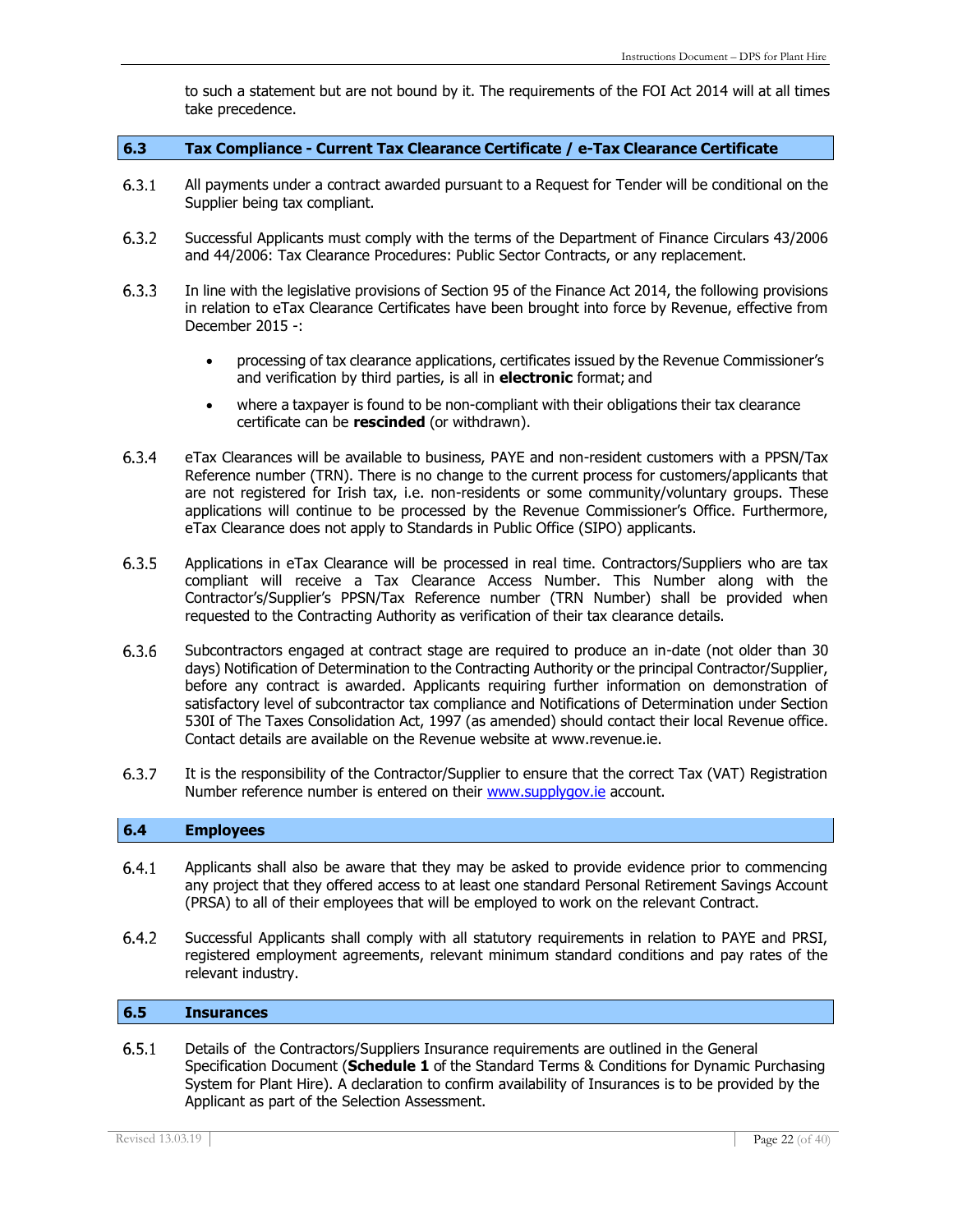#### **6.6 Language**

 $6.6.1$ All correspondence in relation to the competition shall be in the English language or the Irish language.

#### **6.7 Declarations**

- $6.7.1$ Applicants shall ensure that all information provided with their Applications including subsequent further information is correct. Where a Contractor/Supplier is found to have furnished false, misleading or incorrect information, the LGOPC will impose such sanctions as it deems appropriate in the particular case, and in the case of a false Online Declaration, the Contractor/Supplier will be removed from the DPS with immediate effect. The sanction for other false, misleading or incorrect information will be determined by the LGOPC at its own discretion and it may include all steps up to the complete removal from the DPS.
- $6.7.2$ By participating in this competition, Applicants accept, confirm and acknowledge that any Contractor/Supplier will be removed from the DPS with immediate effect if they do not providethe required evidence to substantiate the submitted Declarations when requested by the LGOPC or it is subsequently discovered that any Declaration provided is false.

#### **6.8 Applicable Law**

 $6.8.1$ The laws of Ireland shall apply to this competition and this competition shall be subject to the exclusive jurisdiction of the Irish courts.

#### **6.9 Canvassing**

- $6.9.1$ Canvassing or any effort by an Applicant to influence any staff or agents of the LGOPC in relation to any aspect of the application process may result in automatic disqualification from the application process. Where an Applicant has an existing relationship with the LGOPC, Kerry County Council or its employees, the Applicant is advised that any discussions, correspondence, or other influences on the application process may be treated as canvassing.
- $6.9.2$ In accordance with Section 38 of the Ethics in Public Office Act 1995 any money, gift or other consideration from a person holding or seeking to obtain a contract will be deemed to have been paid or given corruptly unless the contrary is proved.

#### **6.10 Conflicts of Interest and Registrable Interest**

- $6.10.1$ Any actual or potential conflict of interest involving an Applicant (whether by reason of the Applicant having or having had a role in the LGOPC/Contracting Authority in relation to the contract or by reason of the Applicant having or having had an interest in another Applicant or another Applicant having or having had an interest in the Applicant or any other situation creating a conflict of interest, actual or potential) must be fully disclosed by the Applicant as soon as it becomes apparent. The LGOPC/Contracting Authority reserves the right to raise conflict of interest issues with Applicants.
- Where the LGOPC/Contracting Authority consider that the situation does not give rise to a conflict 6.10.2 of interest or that the conflict of interest is not material, it will permit the situation to continue.
- Where the LGOPC/Contracting Authority consider that the situation gives rise to a material conflict  $6.10.3$ of interest, it may, at its sole discretion, permit the situation to continue subject, if necessary, to appropriate safeguards being agreed between the LGOPC/Contracting Authority and the Applicant and the LGOPC/Contracting Authority being fully satisfied that those safeguards have been put in place and will be complied with.
- $6.10.4$ Where the LGOPC/Contracting Authority considers, in its absolute discretion, that the situation can only be remedied by the exclusion of the Applicant from the application process, the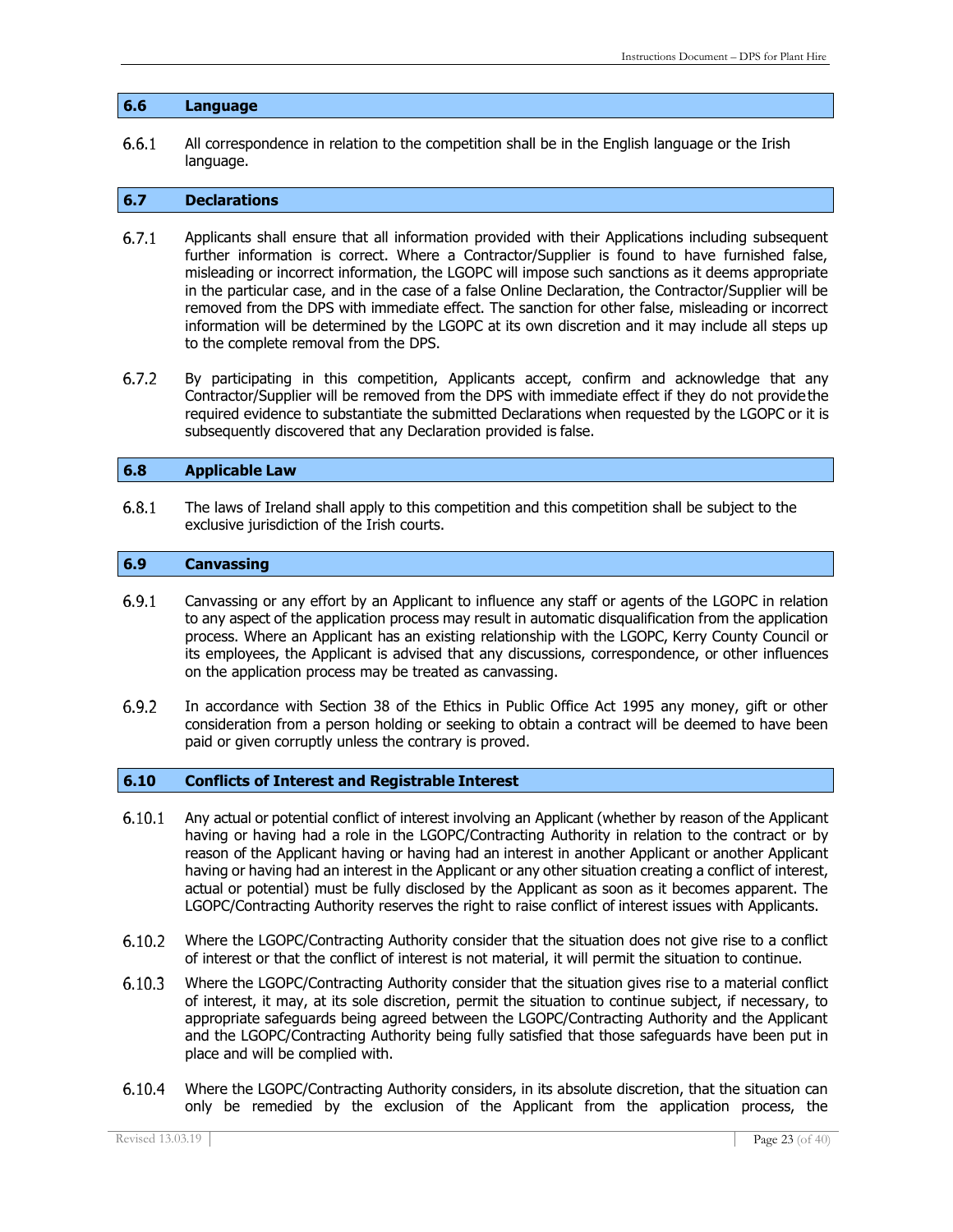LGOPC/Contracting Authority shall exclude the Applicant.

Any registrable interest involving the Applicant and the LGOPC or their relatives must be fully  $6.10.5$ disclosed in the Application, or must be communicated to the LGOPC immediately upon such information becoming known to the Applicant, in the event of this information only coming to the Applicant's notice after the submission of an Application and prior activation on DPS. The terms 'registrable interest' and 'relative' shall have the meaning prescribed by the Ethics in Public Office Act 1995.

#### **6.11 Confidentiality**

 $6.11.1$ All documents issued and information given to Applicants must be treated as strictly confidential. Applicants should not release details of the Application documents other than on an "In Confidence" basis to those who have a legitimate need to know or whom they need to consult for the purpose of preparing their Application.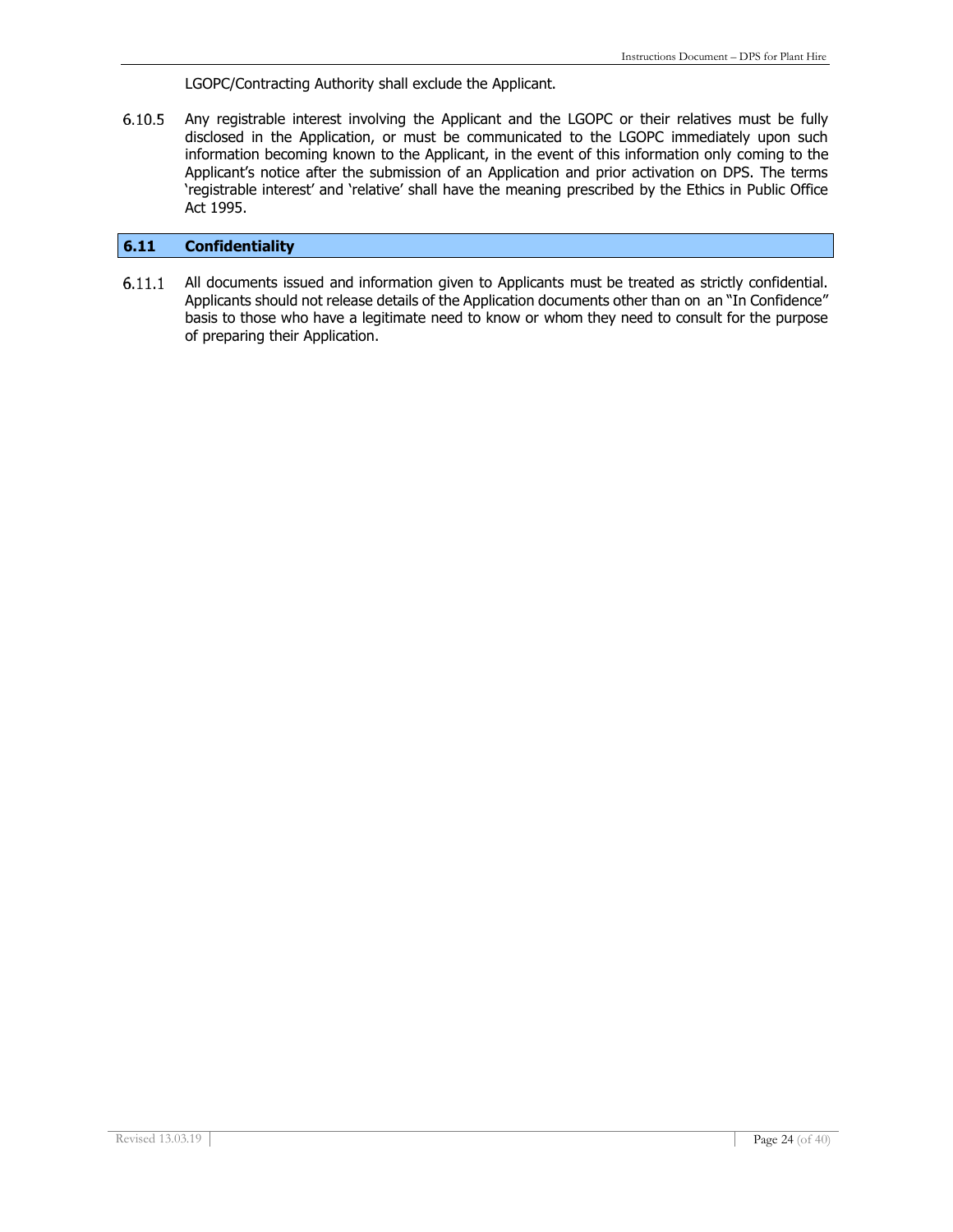## **7.0 APPENDICES AND SCHEDULES**

### **7.1 General**

- 7.1.1 The following Appendices are attached to this Instructions Document.
	- Appendix 1: Indicative Timetable
	- Appendix 2: Glossary of Terms
	- Appendix 3: Plant Hire Categories
	- Appendix 4: Contract Evaluation & Award Criteria (Lot 1)
	- Appendix 5: Contract Evaluation & Award Criteria (Lot 2)
	- Appendix 6: Contract Evaluation & Award Criteria (Lot 3)

#### 7.1.2 The following Schedules are attached to the **Standard Terms & Conditions for Dynamic Purchasing System for Plant Hire**.

| Schedule 1: | <b>General Specification Document</b>    |
|-------------|------------------------------------------|
| Schedule 2: | Contracting Authorities (DPS Purchasers) |
| Schedule 3: | Performance Evaluation Report            |
| Schedule 4: | <b>Plant Hire Categories</b>             |

7.1.3 The **Forms** to be completed and uploaded on [www.supplygov.ie](http://www.supplygov.ie/) as part of the application process are attached separately with the tender documents.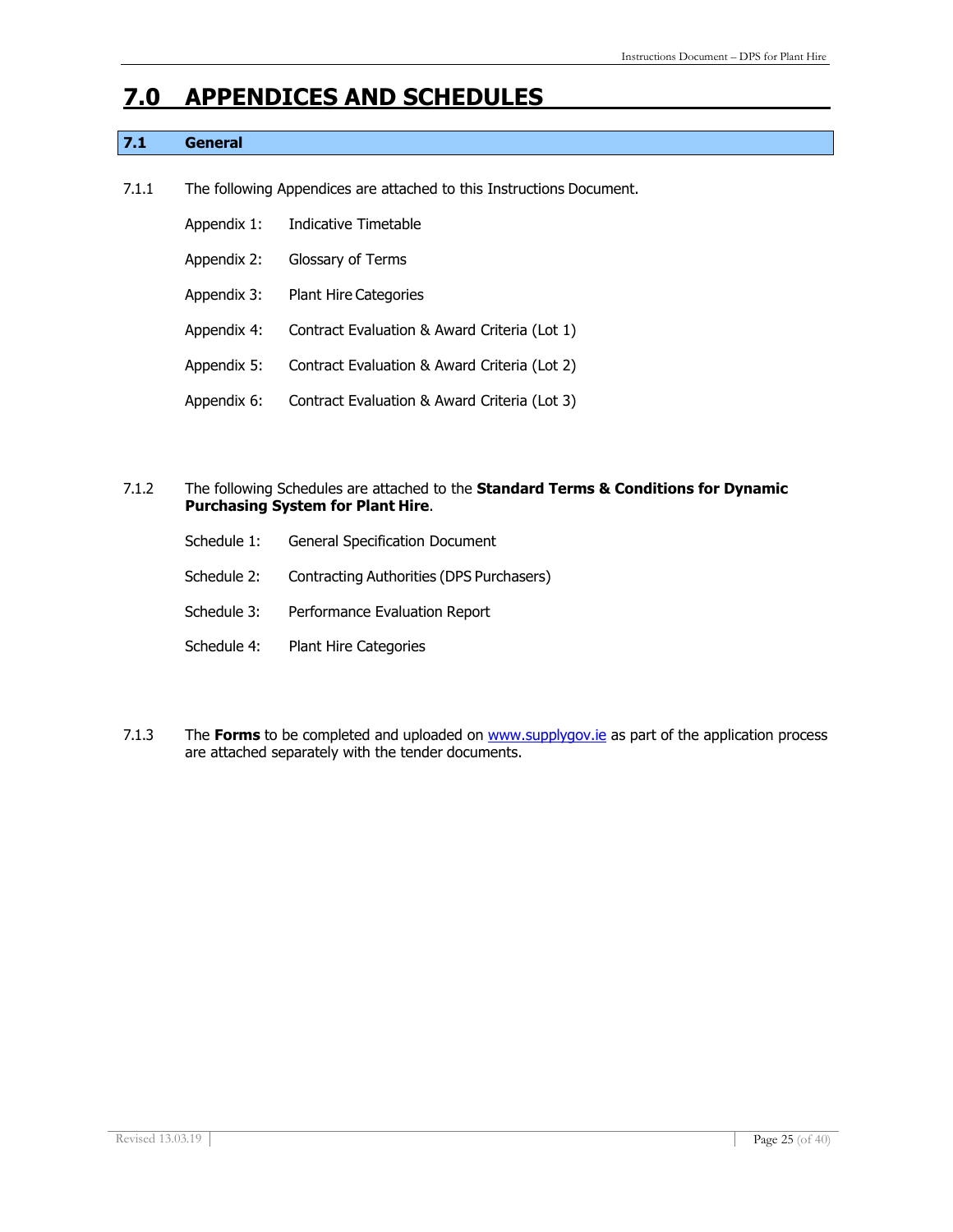# **APPENDIX 1 – INDICATIVE TIMETABLE**

| <b>Procedure to set up Dynamic Purchasing System</b>                      | Date $*$                                                   |
|---------------------------------------------------------------------------|------------------------------------------------------------|
| Date of Contract Notice                                                   | 07 <sup>th</sup> November 2016                             |
| Date of Issue of Instructions to Applicants                               | 07 <sup>th</sup> November 2016                             |
| Deadline for Receipt of Queries                                           | 30 <sup>th</sup> November 2016                             |
| Initial Closing Date for Receipt of Applications for Admission to the DPS | 09th December 2016                                         |
|                                                                           |                                                            |
| Establishment of Dynamic Purchasing System                                | <b>March 2017</b>                                          |
| New Applications to be admitted to DPS                                    | Ongoing throughout<br>the Period of Validity<br>of the DPS |

\*The LGOPC reserves the right to change these dates at its absolute discretion.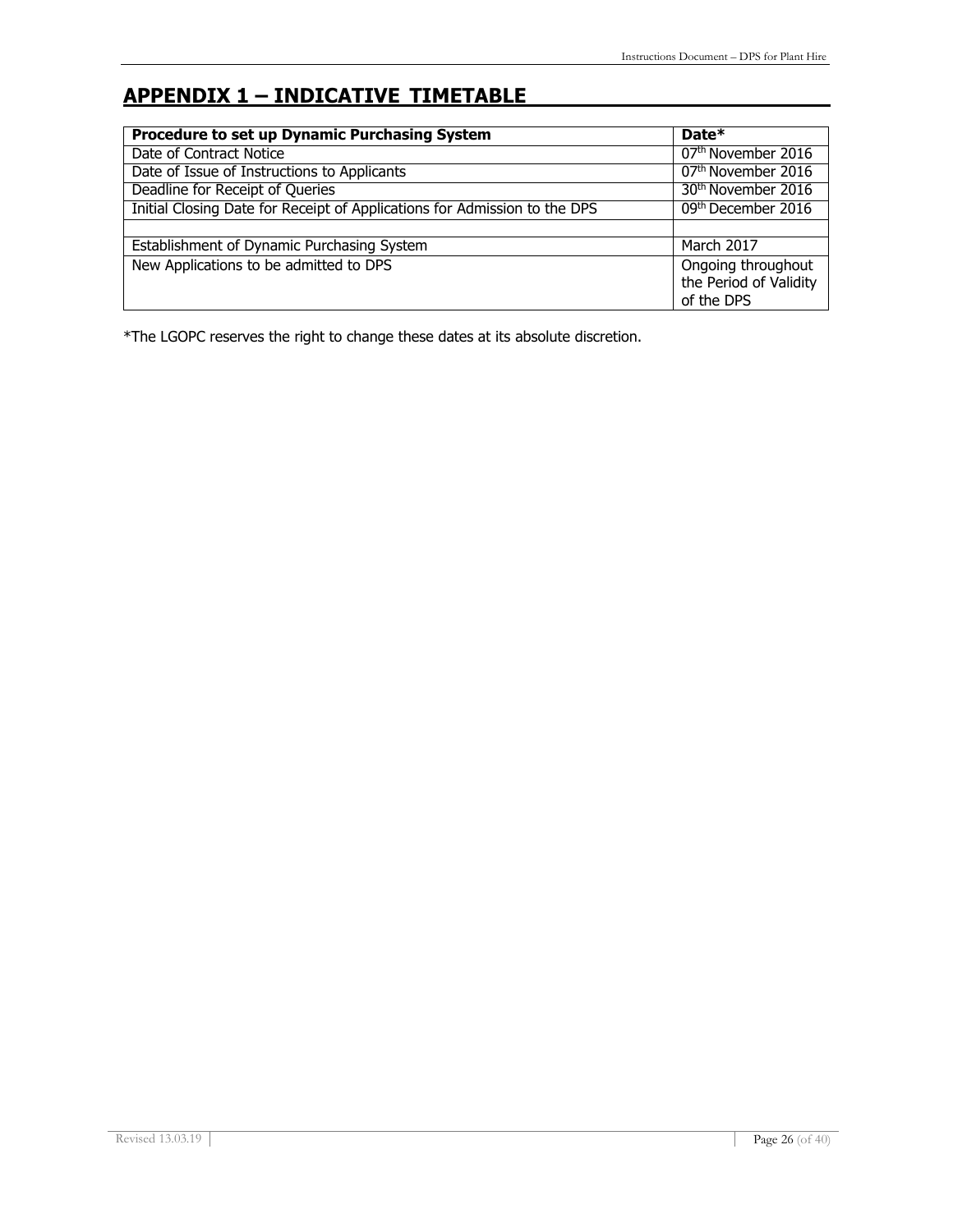### **APPENDIX 2 – GLOSSARY OF TERMS**

Unless the context otherwise requires, capitalised terms in these Instructions have the following meaning;

| <b>Applicant</b>                                       | an economic operator that submits an Application for Admission to the Dynamic<br>Purchasing System (DPS)                                                                                                                                                                                                                     |
|--------------------------------------------------------|------------------------------------------------------------------------------------------------------------------------------------------------------------------------------------------------------------------------------------------------------------------------------------------------------------------------------|
| <b>Application</b>                                     | an Application for admittance to the Dynamic Purchasing System (DPS)<br>submitted online pursuant to these Instructions                                                                                                                                                                                                      |
| <b>Assessment Period</b>                               | the period during which the LGOPC is evaluating Applications                                                                                                                                                                                                                                                                 |
| <b>Contracting Authority / DPS</b><br><b>Purchaser</b> | an individual Contracting Authority as listed in Schedule 3 : Contracting<br>Authorities (the "Purchasers") to the Standard Terms & Conditions for Dynamic<br>Purchasing System for Plant Hire.                                                                                                                              |
| Contract                                               | Contract formed between the Contracting Authority and the Contractor/Supplier<br>as a consequence of a Request for Tender                                                                                                                                                                                                    |
| <b>Contractor</b>                                      | shall be read as having the same meaning as Contractor/Supplier and means an<br>Applicant that is admitted to the Dynamic Purchasing System                                                                                                                                                                                  |
| <b>Declarations</b>                                    | the declarations provided in response to the Selection Criteria                                                                                                                                                                                                                                                              |
| <b>Dynamic Purchasing System</b><br>(DPS)              | a wholly electronic tendering process that contracting authorities can use to<br>procure commonly used purchases the characteristics of which, as generally<br>available on the market, meet the requirements of the contracting authorities                                                                                 |
| <b>Instructions</b>                                    | this Instructions Document and all Appendices hereto                                                                                                                                                                                                                                                                         |
| <b>Initial Closing Date</b>                            | The latest date and time for receipt of applications for admission to this DPS                                                                                                                                                                                                                                               |
| <b>Personal Situation Declaration</b>                  | the declaration attached separately that whether or not the Applicant is subject<br>to any of the mandatory or discretionary exclusion grounds in Regulation 57 of<br>the European Union (Award of Public Authority Contracts) Regulations 2016                                                                              |
| <b>Request For Tender</b>                              | A request by a Purchaser to successfully appointed Contractor/Supplier to tender<br>for a specific competition, undertaken in accordance with the procedure set out<br>in these Instructions                                                                                                                                 |
| <b>Specification</b>                                   | the General Specification document set out in Schedule 1 of the Standard Terms<br>& Conditions for Dynamic Purchasing System for Plant Hire                                                                                                                                                                                  |
| www.supplygov.ie                                       | www.supplygov.ie is an online procurement system utilized for the procurement<br>of goods and services nationally for Contracting Authorities, government<br>departments and other State agencies                                                                                                                            |
| <b>Tender</b>                                          | a tender submitted by a Contractor/Supplier in response to a Request for Tender                                                                                                                                                                                                                                              |
| <b>Period of Validity</b>                              | The DPS commenced in March 2017 with an initial "Period of Validity" of two (2) years<br>from establishment. Further to a corrigendum published on eTenders and in the<br>Official Journal of the European Union ("OJEU") on 20th March 2019, the period of<br>validity was extended for a further period of five (5) years. |
| <b>The Directive and</b><br>implementing Regulations   | Directive 2014/24/EU of the European Parliament and of the Council as<br>implemented into Irish law by the European Union (Award of Public Authority<br>Contracts) Regulations 2016 (SI 284 of 2016)                                                                                                                         |
| <b>Working Hours</b>                                   | Between 9am and 5pm on a day that is not Saturday, Sunday, a public holiday<br>established under the Organisation of Working Time Act 1997, Good Friday, or<br>as specifically set out in the tender documents attached to the Request for<br>Tender                                                                         |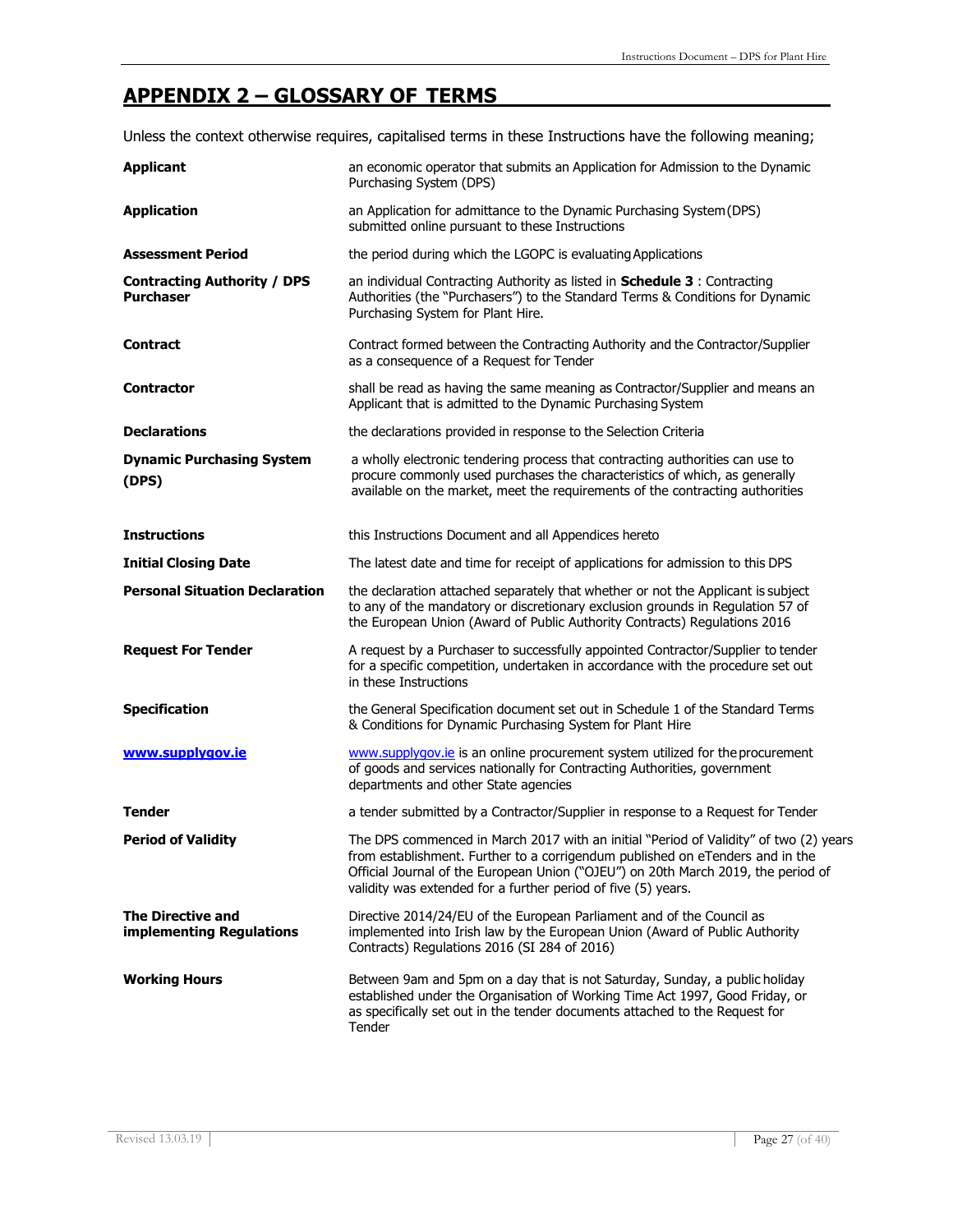## **APPENDIX 3 – PLANT HIRE CATEGORIES**

| <b>Sub Category</b>                 | Product                                       | <b>Product Item</b>                 |
|-------------------------------------|-----------------------------------------------|-------------------------------------|
| <b>Bulldozers</b>                   | <b>Bulldozers</b>                             | <b>Bulldozers</b>                   |
| Cars                                | Cars                                          | Cars                                |
| Cranes                              | Cranes                                        | Cranes                              |
| <b>Crushing Plants</b>              | <b>Crushing Plants</b>                        | <b>Crushing Plant</b>               |
| <b>Draglines</b>                    | <b>Draglines</b>                              | Dragline                            |
| <b>Drilling Rigs</b>                | <b>Drilling Rigs</b>                          | <b>Drilling Rig</b>                 |
| <b>Dumpers</b>                      | Dumpers                                       | <b>Articulated Dumper</b>           |
| Dumpers                             | Dumpers                                       | <b>Rigid Dumper</b>                 |
| <b>Edging Machines</b>              | <b>Edging Machines</b>                        | <b>Edging Machine</b>               |
| Working Platforms/Hoists/Elevations | Working Platforms/Hoists/Elevations           | Working Platforms/Hoists/Elevations |
| Gritters/Chip Spreaders             | Gritters/Chip Spreaders                       | Gritter/Chip Spreader               |
| Excavators                          | Long Reach Steel Tracked Excavator 360°       | Greater than 5 Tonne up to 20 Tonne |
| Excavators                          | Long Reach Steel Tracked Excavator 360°       | Greater than 20 Tonne               |
| Excavators                          | Mini Excavator 360° with Buckets              | Less than 5 Tonne                   |
| Excavators                          | Mini Excavator 360° with Buckets              | Greater than 5 Tonne up to 20 Tonne |
| Excavators                          | Rubber Tracked Excavator 360°                 | Greater than 5 Tonne up to 20 Tonne |
| Excavators                          | Rubber Tracked Excavator 360°                 | Greater than 20 Tonne               |
| Excavators                          | Rubber Wheeled Backhoe Excavator 180°         | Less than 10 Tonnes                 |
| Excavators                          | Rubber Wheeled Excavator 360°                 | Greater than 5 Tonne up to 20 Tonne |
| Excavators                          | Rubber Wheeled Excavator 360°                 | Greater than 20 Tonne               |
| Excavators                          | Steel Tracked Excavator 360°                  | Greater than 5 Tonne up to 20 Tonne |
| Excavators                          | Steel Tracked Excavator 360°                  | Greater than 20 Tonne               |
| <b>Landfill Compactors</b>          | <b>Landfill Compactors</b>                    | <b>Landfill Compactors</b>          |
| Loading Shovels/Teleporters         | All Terrain Telescopic Loadalls (Teleporters) | <b>Rubber Tyred</b>                 |
| Loading Shovels/Teleporters         | All Terrain Telescopic Loadalls (Teleporters) | Tracked                             |
| Loading Shovels/Teleporters         | Loading Shovels                               | <b>Rubber Tyred</b>                 |
| Loading Shovels/Teleporters         | Loading Shovels                               | Tracked                             |
| <b>Mobile Libraries</b>             | <b>Mobile Libraries</b>                       | <b>Mobile Libraries</b>             |
| Tar Patching Machines/Units         | <b>Tar Patching Machines/Units</b>            | Tar Patching Machine Units          |
| Pavers                              | Pavers                                        | Paver                               |
| Pipe Jetting & Suction Machines     | Pipe Jetting & Suction Machines               | Pipe Jetting Machines               |
| Pipe Jetting & Suction Machines     | Pipe Jetting & Suction Machines               | Pipe Jetting and Suction Machine    |
| Pipe Line Cleaners                  | Pipe Line Cleaners                            | Pipe Line Cleaner                   |
| Pumps                               | Pumps                                         | Sludge Pumps                        |
| Pumps                               | Pumps                                         | <b>Water Pumps</b>                  |
| Pumps                               | Pumps                                         | Truck-Mounted Concrete Pump         |
| <b>Refuse Collection Vehicles</b>   | <b>Refuse Collection Vehicles</b>             | <b>Refuse Collection Vehicles</b>   |
| Road Graders and Blade Graders      | Road Graders and Blade Graders                | Road Grader                         |
| Road Graders and Blade Graders      | Road Graders and Blade Graders                | <b>Blade Graders</b>                |
| Sweepers                            | Sweepers                                      | Road Sweeper                        |
| Sweepers                            | Sweepers                                      | Footpath Sweeper                    |
| Rollers                             | Rollers                                       | <b>Vibrating Rollers</b>            |
| Rollers                             | Rollers                                       | <b>Static 3 Wheeled Rollers</b>     |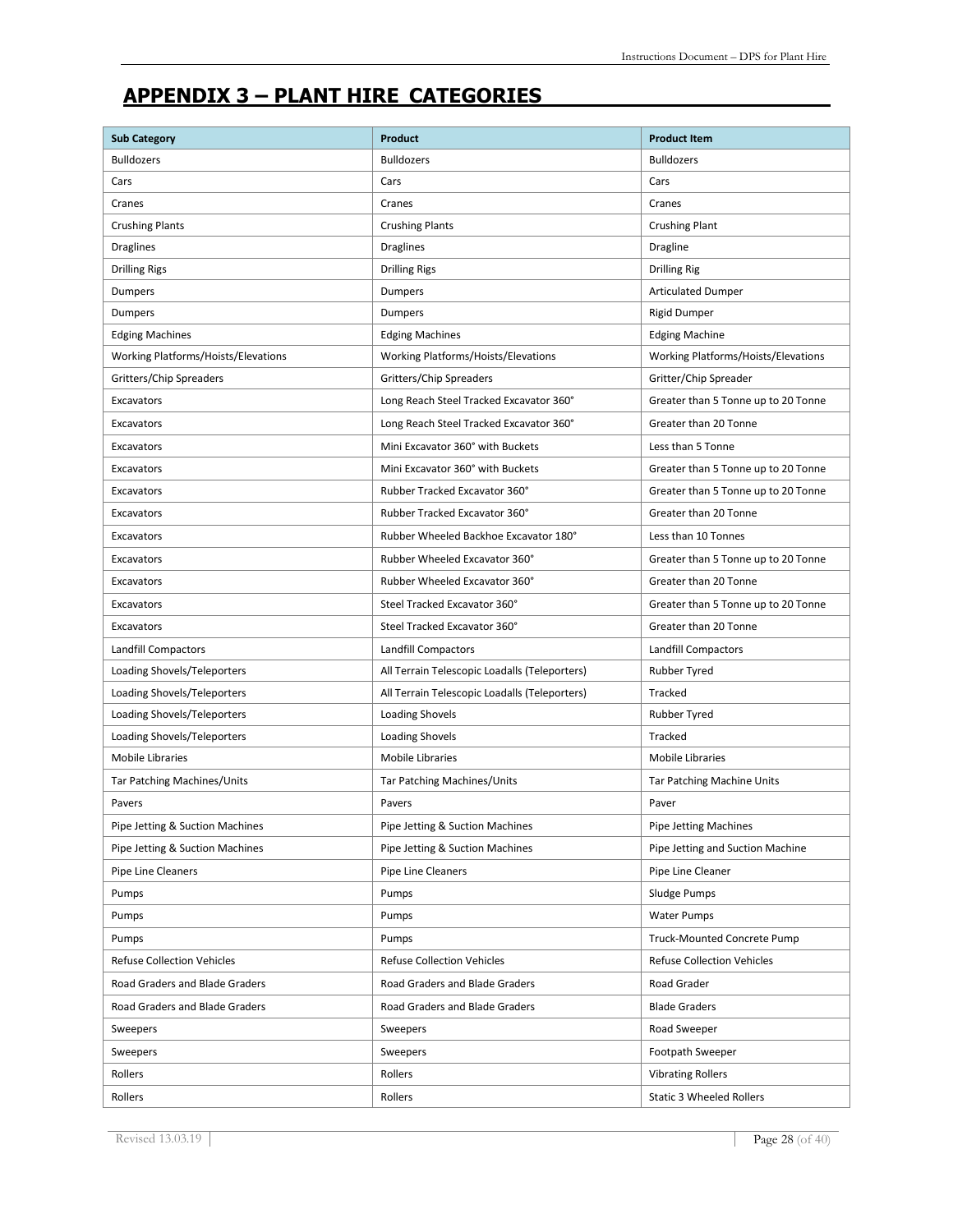| Rollers                                        | Rollers                                        | Rubber Tyred Rollers for Surface                                   |
|------------------------------------------------|------------------------------------------------|--------------------------------------------------------------------|
| Rollers                                        | Rollers                                        | Dressing<br>Remote Controlled Vibrating Roller                     |
| <b>Skips</b>                                   | <b>Skips</b>                                   | <b>Skips</b>                                                       |
| <b>Skips</b>                                   | Skips for Sludge Cake Removal                  | Skips for Sludge Cake Removal                                      |
|                                                | Vacuum Sludge Tankers                          |                                                                    |
| Vacuum Sludge Tankers                          |                                                | <b>Rigid Trucks with Tank</b>                                      |
| Vacuum Sludge Tankers                          | Vacuum Sludge Tankers                          | Articulated Units with Semi Trailer                                |
| Tar Sprayers Binder Distributers & Combi Units | Tar Sprayers Binder Distributers & Combi Units | Tar Sprayers Binder Distributers                                   |
| Tar Sprayers Binder Distributers & Combi Units | Tar Sprayers Binder Distributers & Combi Units | Combi Unit                                                         |
| Lorries/Trucks                                 | Lorries/Trucks                                 | Flat Body Rigid Lorry                                              |
| Lorries/Trucks                                 | Lorries/Trucks                                 | Tipper Body Rigid Lorry<br>Tipper Body Rigid Lorry with Clam Shell |
| Lorries/Trucks                                 | Lorries/Trucks                                 | <b>Bucket</b>                                                      |
| Lorries/Trucks                                 | Lorries/Trucks                                 | <b>Articulated Unit</b>                                            |
| Lorries/Trucks                                 | Lorries/Trucks                                 | Dump Truck                                                         |
| Lorries/Trucks                                 | Lorries/Trucks                                 | Rigid Lorry for Bulk Haulage                                       |
| Lorries/Trucks                                 | Lorries/Trucks                                 | Hook Loader Vehicle                                                |
| Lorries/Trucks                                 | Lorries/Trucks                                 | <b>Truck Mounted Hot Box</b>                                       |
| <b>Tractor &amp; Attachments</b>               | <b>Tractor &amp; Attachments</b>               | Tractor with Hedgecutter                                           |
| <b>Tractor &amp; Attachments</b>               | <b>Tractor &amp; Attachments</b>               | Tractor only                                                       |
| Tractor & Attachments                          | <b>Tractor &amp; Attachments</b>               | <b>Tractor with Bucket</b>                                         |
| <b>Tractor &amp; Attachments</b>               | <b>Tractor &amp; Attachments</b>               | Tractor With Trailer <3,500kgs                                     |
| <b>Tractor &amp; Attachments</b>               | <b>Tractor &amp; Attachments</b>               | Tractor with Mowing Bar                                            |
| <b>Tractor &amp; Attachments</b>               | <b>Tractor &amp; Attachments</b>               | Tractor with Cyclone Grass Cutter                                  |
| <b>Tractor &amp; Attachments</b>               | <b>Tractor &amp; Attachments</b>               | <b>Tractor with Rotavator</b>                                      |
| <b>Tractor &amp; Attachments</b>               | <b>Tractor &amp; Attachments</b>               | <b>Tractor with Roller</b>                                         |
| <b>Tractor &amp; Attachments</b>               | <b>Tractor &amp; Attachments</b>               | Tractor with Harrow (chain)                                        |
| <b>Tractor &amp; Attachments</b>               | <b>Tractor &amp; Attachments</b>               | <b>Tractor with Brush</b>                                          |
| <b>Tractor &amp; Attachments</b>               | <b>Tractor &amp; Attachments</b>               | <b>Tractor with Aerator</b>                                        |
| <b>Tractor &amp; Attachments</b>               | <b>Tractor &amp; Attachments</b>               | Tractor with Vacuum/Slurry Tanker                                  |
| <b>Tractor &amp; Attachments</b>               | <b>Tractor &amp; Attachments</b>               | <b>Tractor with Front Loader</b>                                   |
| Tractor & Attachments                          | Tractor & Attachments                          | Tractor with Garden Equipment                                      |
| <b>Tractor &amp; Attachments</b>               | Tractor & Attachments                          | <b>Tractor with Dump Trailer</b>                                   |
| <b>Tractor &amp; Attachments</b>               | <b>Tractor &amp; Attachments</b>               | Tractor with Hydraulic Grader                                      |
| <b>Tractor &amp; Attachments</b>               | Tractor & Attachments                          | Tractor with Post Driver                                           |
| <b>Tractor &amp; Attachments</b>               | Tractor & Attachments                          | Tractor with Transport Box                                         |
| <b>Tractor &amp; Attachments</b>               | <b>Tractor &amp; Attachments</b>               | <b>Tractor with Sidelining Plough</b>                              |
| <b>Tractor &amp; Attachments</b>               | <b>Tractor &amp; Attachments</b>               | <b>Tractor with Concrete Mixer</b>                                 |
| <b>Tractor &amp; Attachments</b>               | <b>Tractor &amp; Attachments</b>               | <b>Tractor with Snow Plough</b>                                    |
| Tractor & Attachments                          | <b>Tractor &amp; Attachments</b>               | Tractor with Stone Cart                                            |
| Tractor & Attachments                          | Tractor & Attachments                          | Tractor with Stone Rake                                            |
| <b>Tractor &amp; Attachments</b>               | <b>Tractor &amp; Attachments</b>               | Tractor with Road Mulcher                                          |
| Tractor & Attachments                          | Tractor & Attachments                          | Tractor with Sprayer                                               |
| <b>Tractor &amp; Attachments</b>               | <b>Tractor &amp; Attachments</b>               | <b>Tractor with Tar Trailer</b>                                    |
| <b>Tractor &amp; Attachments</b>               | <b>Tractor &amp; Attachments</b>               | Tractor with Low Loader                                            |
| <b>Tractor &amp; Attachments</b>               | Tractor & Attachments                          | Tractor with Swamp Power Tracked<br>Dumper                         |
| Tractor & Attachments                          | Tractor & Attachments                          | Tractor with Lime Spreader                                         |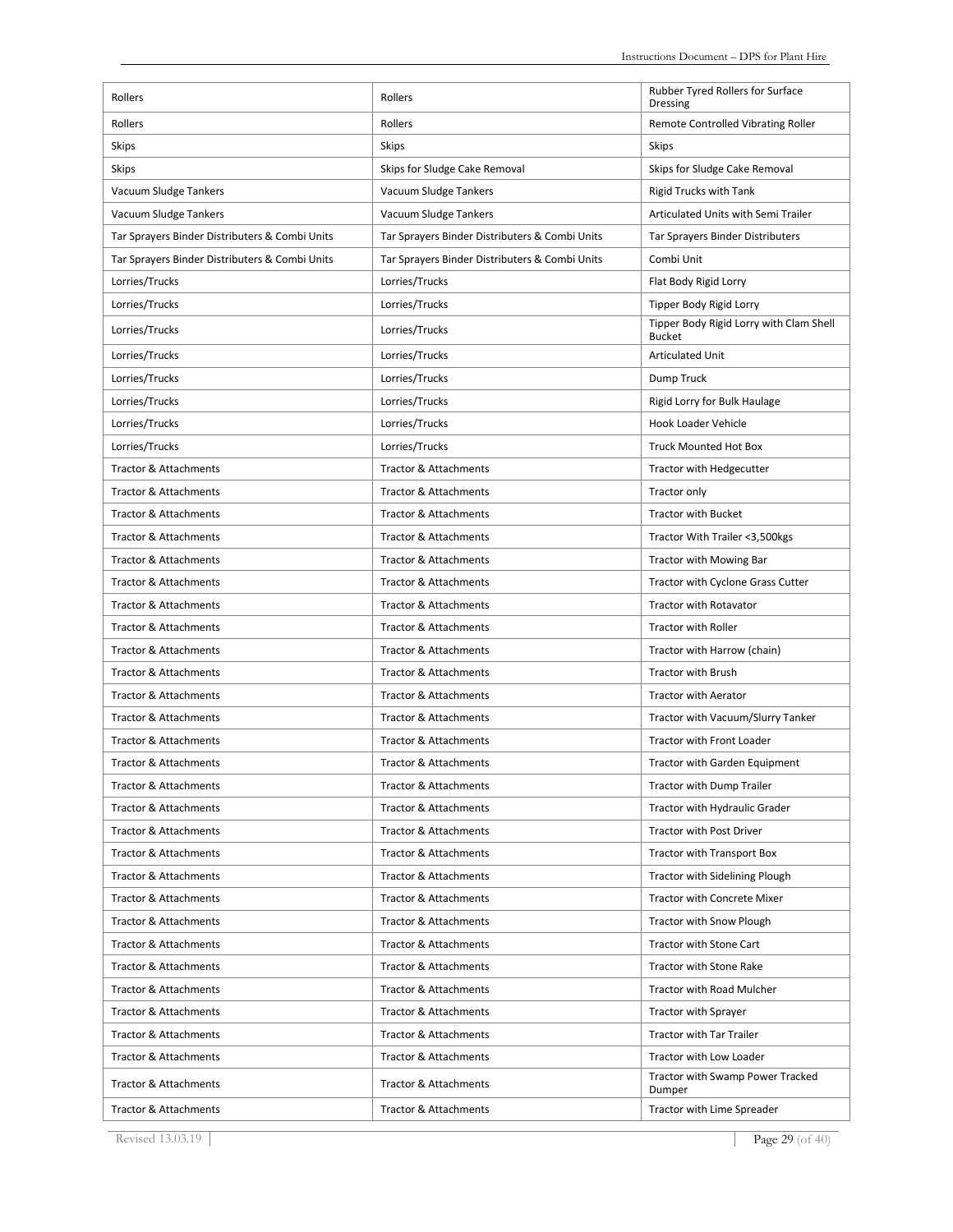| <b>Tractor &amp; Attachments</b>                    | <b>Tractor &amp; Attachments</b>                       | Tractor with Grit Spreader                                     |
|-----------------------------------------------------|--------------------------------------------------------|----------------------------------------------------------------|
| <b>Tractor &amp; Attachments</b>                    | <b>Tractor &amp; Attachments</b>                       | Tractor With Trailer >3,500kgs                                 |
| Vans/Jeeps/Pickups                                  | Jeeps                                                  | Jeeps                                                          |
| Vans/Jeeps/Pickups                                  | Pickups                                                | Crew Cab Pickup                                                |
| Vans/Jeeps/Pickups                                  | Pickups                                                | Day Cab Pickup                                                 |
| Vans/Jeeps/Pickups                                  | Pickups                                                | Pickup with Box Cage                                           |
| Vans/Jeeps/Pickups                                  | Pickups                                                | Pickup with Breadbin Body                                      |
| Vans/Jeeps/Pickups                                  | Vans                                                   | <b>Light Commercial Vans</b>                                   |
| Vans/Jeeps/Pickups                                  | Vans                                                   | <b>Medium Commercial Vans</b>                                  |
| Vans/Jeeps/Pickups                                  | Vans                                                   | Large Commercial Vans                                          |
| Vans/Jeeps/Pickups                                  | Vans                                                   | Crew Cab Van                                                   |
| <b>Road Planers</b>                                 | <b>Road Planers</b>                                    | <b>Road Planer</b>                                             |
| Portable Canteens/Portaloos/Site Storage Containers | Portable Canteens/Portaloos/Site Storage<br>Containers | Portable Canteens                                              |
| Portable Canteens/Portaloos/Site Storage Containers | Portable Canteens/Portaloos/Site Storage<br>Containers | <b>Standard Portaloos</b>                                      |
| Portable Canteens/Portaloos/Site Storage Containers | Portable Canteens/Portaloos/Site Storage<br>Containers | <b>Site Storage Containers</b>                                 |
| Portable Canteens/Portaloos/Site Storage Containers | Portable Canteens/Portaloos/Site Storage<br>Containers | <b>Disabled Portaloos</b>                                      |
| Portable Canteens/Portaloos/Site Storage Containers | Portable Canteens/Portaloos/Site Storage<br>Containers | Site Welfare Units (Combined Portaloo &<br>Canteen)            |
| <b>Forklift Trucks</b>                              | <b>Forklift Trucks</b>                                 | <b>Forklift Trucks</b>                                         |
| <b>Mobile Welding Plants</b>                        | <b>Mobile Welding Plants</b>                           | Mobile Welding Plant                                           |
| <b>Velocity Patcher</b>                             | <b>Velocity Patcher</b>                                | <b>Velocity Patcher</b>                                        |
| <b>CCTV Pipe Surveying Equipment</b>                | <b>CCTV Pipe Surveying Equipment</b>                   | <b>CCTV Pipe Surveying Equipment</b>                           |
| <b>Articulated Semi Trailers</b>                    | <b>Articulated Semi Trailers</b>                       | Curtain-sider Trailer                                          |
| <b>Articulated Semi Trailers</b>                    | <b>Articulated Semi Trailers</b>                       | <b>Tipping Trailer</b>                                         |
| <b>Articulated Semi Trailers</b>                    | <b>Articulated Semi Trailers</b>                       | Flat Body Trailer                                              |
| <b>Articulated Semi Trailers</b>                    | <b>Articulated Semi Trailers</b>                       | Vacuum Tanker Trailer                                          |
| <b>Articulated Semi Trailers</b>                    | <b>Articulated Semi Trailers</b>                       | Low Loader Trailer                                             |
| <b>Water Tanker</b>                                 | Mobile Potable Water Tankers                           | Mobile Potable Water Tankers                                   |
| Tree Cutting & Branch Lopping                       | <b>Branch Lopping</b>                                  | <b>Branch Lopping</b>                                          |
| Tree Cutting & Branch Lopping                       | <b>Tree Cutting</b>                                    | <b>Tree Cutting</b>                                            |
| Tree Cutting & Branch Lopping                       | Woodchipper Machine                                    | Woodchipper Machine                                            |
| Ride-on Lawnmower                                   | Ride-on Lawnmower                                      | Ride-On Lawnmower                                              |
| Compressors                                         | Compressors                                            | Mobile Air Compressors                                         |
| Compressors                                         | Compressors                                            | <b>Hydraulic Compressors</b>                                   |
| Generators                                          | Generators                                             | Greater than 20kVA                                             |
| <b>Traffic Management</b>                           | <b>VMS Signs</b>                                       | <b>Trailer Mounted VMS Sign</b>                                |
| <b>Traffic Management</b>                           | <b>VMS Signs</b>                                       | Standalone VMS Sign                                            |
| <b>Traffic Management</b>                           | <b>Traffic Management Vehicles</b>                     | Lorry Mounted Crash Cushion                                    |
| <b>Traffic Management</b>                           | <b>Traffic Management Vehicles</b>                     | Advance Warning Vehicle -<br>Demount/Impact Protection Vehicle |
| <b>Trench Supports</b>                              | <b>Trench Supports</b>                                 | Trench Boxes - non hydraulic strut<br>support                  |
| <b>Trench Supports</b>                              | <b>Trench Supports</b>                                 | Drag Boxes - non hydraulic strut<br>support                    |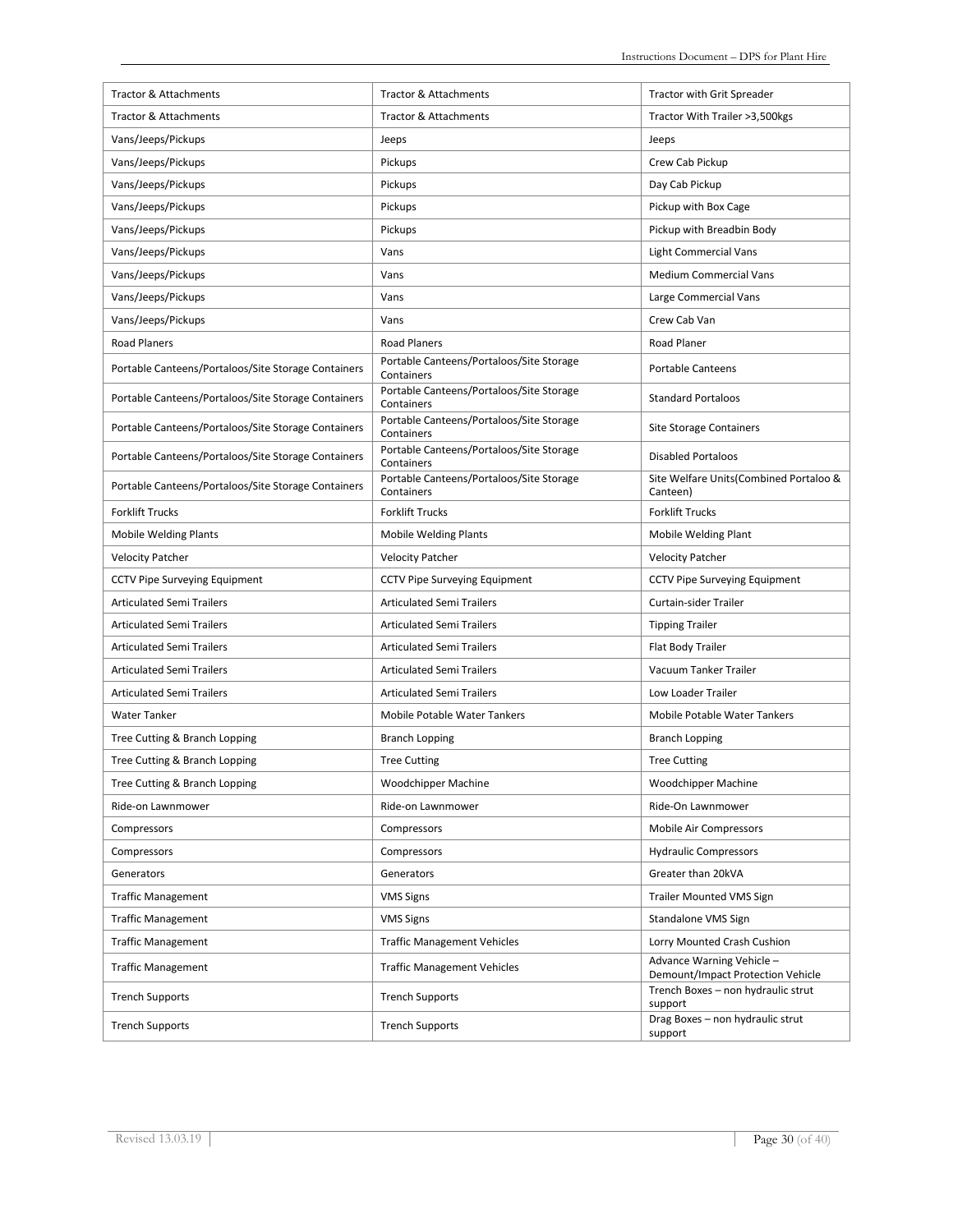### **APPENDIX 4: CONTRACT EVALUATION & AWARD CRITERIA (LOT 1)**

#### **4.1 Contract Evaluation Criteria**

- 4.1.1 Contractors/Suppliers submitting a response to a Request for Tender must submit the information listed in the Table hereunder, that will be assessed on a Pass/Fail basis.
- 4.1.2 Applicants should note that not all of the criteria listed may apply to every Request for Tender.
- 4.1.3 Only those Tenderers passing all of the following Contract Evaluation Criteria will proceed for assessment in accordance with the Contract Award Criteria set out in part 4.2below.

| <b>Contract Evaluation Criteria</b><br>Lot 1 Plant Hire only (without Operator/PSCS) |                                                                                                                                                                                                                                                                            | Weighting |
|--------------------------------------------------------------------------------------|----------------------------------------------------------------------------------------------------------------------------------------------------------------------------------------------------------------------------------------------------------------------------|-----------|
| 1                                                                                    | <b>Maintenance and Inspection</b>                                                                                                                                                                                                                                          |           |
|                                                                                      | The Contractor/Supplier must supply evidence that a relevant maintenance and<br>inspection regime is in place for all items of plant tendered in response to this Request<br>for Tender.                                                                                   | Pass/Fail |
|                                                                                      | Evidence shall be proof that the item of plant has been serviced in accordance with<br>statutory and manufacturer's guidelines and maintained, inspected, and/or checked<br>on a periodic basis as defined in the Request For Tender.                                      |           |
| 2                                                                                    | <b>Proposed Plant Hire Availability</b>                                                                                                                                                                                                                                    |           |
|                                                                                      | Submit confirmation in writing that the Contractor/Supplier has the required Plant<br>Hire available to provide the requested service within the specified timeframes,<br>respecting the nominated start and finish dates outlined in the Request for Tender<br>documents. | Pass/Fail |

#### **4.2 Contract Award Criteria**

4.2.1 The Applicant that achieves the highest ranking score by reference to the criteria below will be awarded the Contract.

| <b>Contract Award Criteria &amp; Weightings</b><br>Lot 1 Plant Hire only (without Operator/PSCS) |      |       |  |
|--------------------------------------------------------------------------------------------------|------|-------|--|
| <b>MAXIMUM MARKS</b><br>Weighting<br><b>CRITERION</b><br><b>AVAILABLE</b>                        |      |       |  |
| <b>Total Cost</b>                                                                                | 100% | 1,000 |  |

- 4.2.2 Depending on the nature of the required services, the Total Cost may comprise of one or more of the following -:
	- Hire of Plant Item (Tenderers must submit one price for each item regardless of whether the Tenderer has several similar items of plant under a particular category)
	- Green Procurement
	- Collection and/or Delivery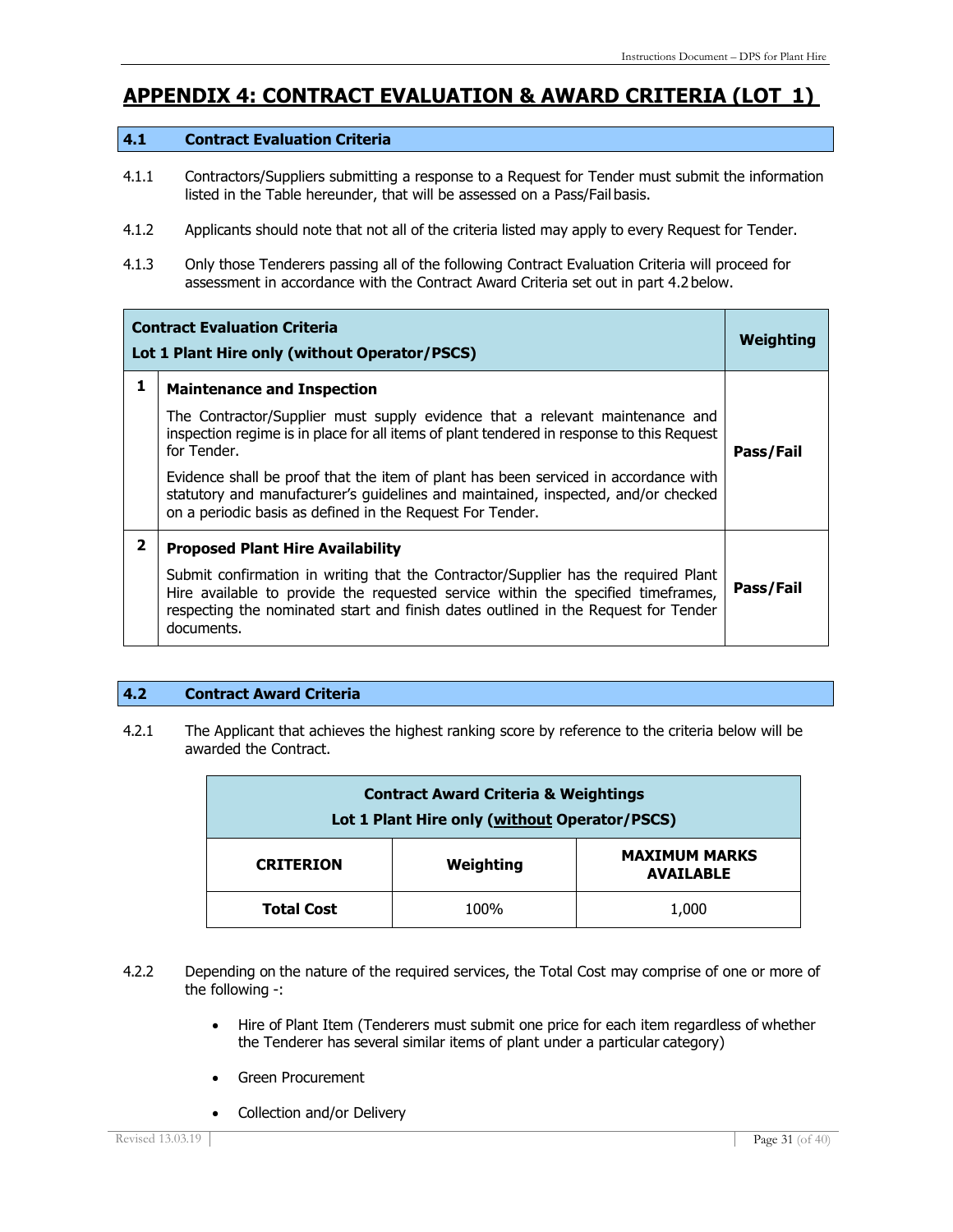- Breakdown Response Time
- Replacement of Consumables

The Total Cost component(s) will be specified by the Contracting Authority at Tender Competition stage.

- 4.2.3 The lowest Total Cost tendered for completion of the project will be awarded 100% of the 1,000 marks available for Price.
- 4.2.4 The remaining Tenders for the Competition will receive a pro rata mark for Total Cost based on the difference between their total tendered cost and that of the lowest total cost tenderer, expressed as a percentage of the lowest cost, i.e.

| <b>Marks</b> |   | <b>Lowest Total Cost</b> | <b>Available Marks</b>   |
|--------------|---|--------------------------|--------------------------|
| Awarded      | = | <b>Total Cost being</b>  | <b>For Price (1,000)</b> |
|              |   | evaluated                |                          |

- 4.2.5 The marks awarded above will determine the highest scoring Contractor/Supplier who will be ranked No. 1 for the Tender Competition. The remaining Contractors/Suppliers will be ranked in descending order, i.e. the next highest mark ranked No. 2, etc.
- 4.2.6 The maximum allowable term of a request for tender run under **Lot 1** is 36 months.
- 4.2.7 The Plant Hire will be completed in accordance with the sample Contract attached to the Plant Hire - Standard Terms and Conditions.
- 4.2.8 The acknowledgement of receipt of any Tender shall not constitute an actual or implied agreement between the Contractor/Supplier and the DPS Purchaser.
- 4.2.9 Where, after a competition, two or more Contractors/Suppliers are level on marks the DPS Purchaser reserves the right to either;
	- 1. Ask the equally ranked Contractors/Suppliers to resubmit prices and continue this process until there is a winner, or
	- 2. To divide the project between the equally ranked Contractors/Suppliers, or
	- 3. Award the contract by random selection concluded in an open and transparent forum, or
	- 4. To re-tender the project

Where after a competition, the Contractor is the preferred Tenderer i.e. the successful Contractor confirms they are unable to complete the works, the DPS Purchaser reserves the right to then award the contract to the Contractor ranked No. 1 on the substitution list. Should this contractor confirm that they are unable to complete the works the DPS Purchaser shall then move to award the contract to the Contractor ranked No. 2 on the substitution list etc. This is outlined in thePlant Hire contract under section 9.1

- 4.2.10 All Contractors/Suppliers submitting a Tender in response to a Request for Tender will be informed of the outcome of the competition without delay following conclusion of the Request for Tender evaluation process. There is no standstill period for a specific contract entered into on the basis of a dynamic purchasing system. Details of the DPS Contract awarded will be published in a Contract Award Notice (or in a quarterly batch of Contract Award Notices) on the Official Journal of the European Union.
- 4.2.11 For the avoidance of doubt, an individual DPS Purchaser may award DPS Contracts on behalf of one or more DPS Purchasers.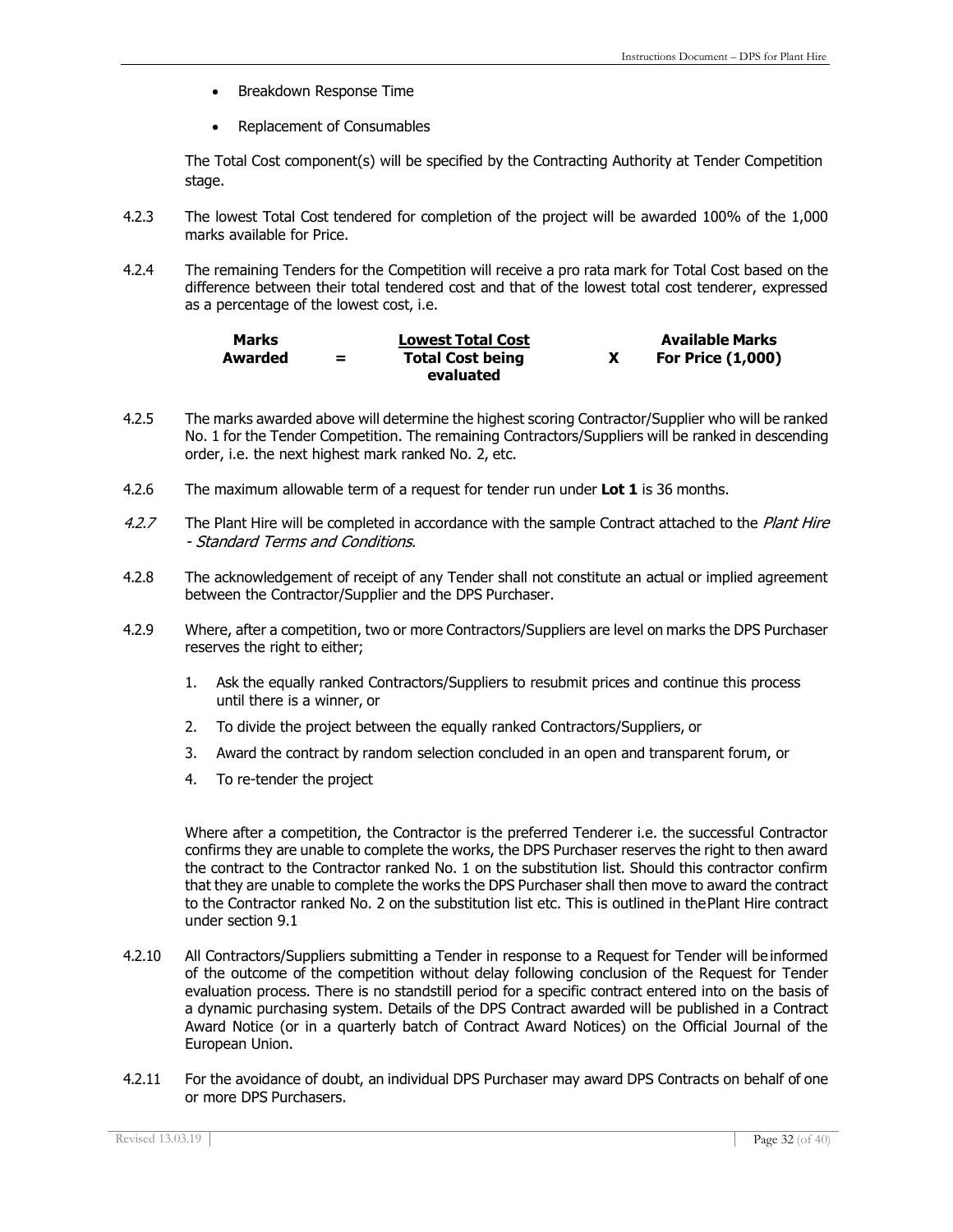### **4.3 Information to be provided by the preferred tenderer prior to Contract Award**

- 4.3.1 In addition to the information to be provided when submitting a tender in response to a Request for Tender (as outlined in part 4.1 above), the preferred Tenderer must provide to the Purchaser for their review and approval, prior to formal award of contract, the specific information listed below or any such relevant information as requested bythe Purchaser:
	- Satisfactory evidence of insurance
	- Current Safety Statement
	- Required information attached to each Plant Item, including but not limited to -:
		- o Vehicle Registration Certificate (in Contractors/Suppliers Name)
		- o Certificate of Road Worthiness
		- o Report of Thorough Examination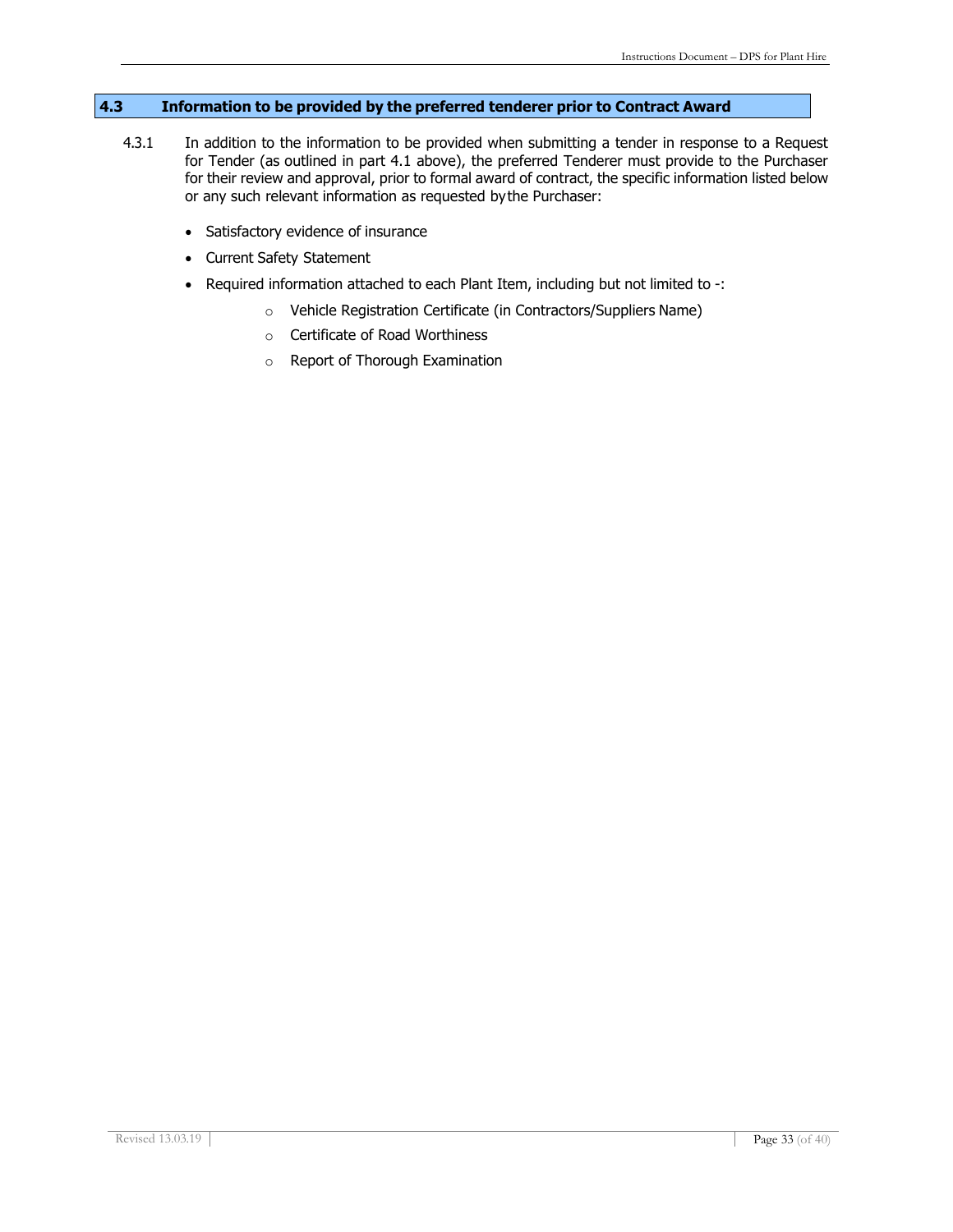### **APPENDIX 5: CONTRACT EVALUATION & AWARD CRITERIA (LOT 2)**

### **5.1 Contract Evaluation Criteria**

- 5.1.1 Contractors/Suppliers submitting a response to a Request for Tender must submit the information listed in the Table hereunder, that will be assessed on a Pass/Failbasis.
- 5.1.2 Applicants should note that not all of the criteria listed may apply to every Request for Tender.
- 5.1.3 Only those Tenderers passing all of the following Contract Evaluation Criteria will proceed for assessment in accordance with the Contract Award Criteria set out in part 5.2below.

|              | <b>Contract Evaluation Criteria</b><br>Lot 2 Plant Hire with Operator (without PSCS)                                                                                                                                                                                                                                                                                                                                                                                                                                                                                                                                                                                                                                                                                                                                                          | Weighting |
|--------------|-----------------------------------------------------------------------------------------------------------------------------------------------------------------------------------------------------------------------------------------------------------------------------------------------------------------------------------------------------------------------------------------------------------------------------------------------------------------------------------------------------------------------------------------------------------------------------------------------------------------------------------------------------------------------------------------------------------------------------------------------------------------------------------------------------------------------------------------------|-----------|
| 1            | <b>Maintenance and Inspection</b><br>The Contractor/Supplier must supply evidence that a relevant maintenance and<br>inspection regime is in place for all items of plant tendered in response to this Request<br>for Tender.<br>Evidence shall be proof that the item of plant has been serviced in accordance with<br>statutory and manufacturer's guidelines and maintained, inspected, and/or checked<br>on a periodic basis as defined in the Request For Tender.                                                                                                                                                                                                                                                                                                                                                                        | Pass/Fail |
| $\mathbf{2}$ | <b>Proposed Resources Availability</b><br>Submit confirmation in writing that the Contractor/Supplier has the required resources<br>available to provide the requested service within the specified timeframe, respecting<br>the nominated start and finish dates outlined in the Request for Tender documents.                                                                                                                                                                                                                                                                                                                                                                                                                                                                                                                               | Pass/Fail |
| 3            | <b>Drivers/Operatives</b><br>Submit confirmation in writing of the names of the proposed Driver(s) and/or<br>Operative(s) that will carry out the services/works if successful.                                                                                                                                                                                                                                                                                                                                                                                                                                                                                                                                                                                                                                                               | Pass/Fail |
| 4            | <b>Driver/Operator Competency</b><br>Submit a list of Plant Hire Service contracts completed by the proposed<br>Driver/Operator(s) that are similar in size, nature and complexity to the<br>services/works required under this Request For Tender.                                                                                                                                                                                                                                                                                                                                                                                                                                                                                                                                                                                           | Pass/Fail |
| 5            | <b>Health &amp; Safety Competency of Project Team</b><br>For each Driver/Operative proposed in 3 and 4 above, details of the following must<br>be entered on www.supplygov.ie under 'My Checklist' -:<br>· Solas/Fás Safepass Card, or equivalent<br>And where relevant to the item (s) of plant contained in the Request for Tender:<br>• A valid CSCS Card for the item of plant requested<br>• A valid CSCS card for any additional skill covered under the Construction Skills<br>Certification Scheme required for the proposed Plant Hire Services/Works as<br>defined in this Request For Tender<br>A valid and compliant Driver CPC Card for the appropriate vehicle category<br>$\bullet$<br>Any additional qualifications required for the proposed Plant Hire Services/Works<br>$\bullet$<br>as defined in this Request For Tender | Pass/Fail |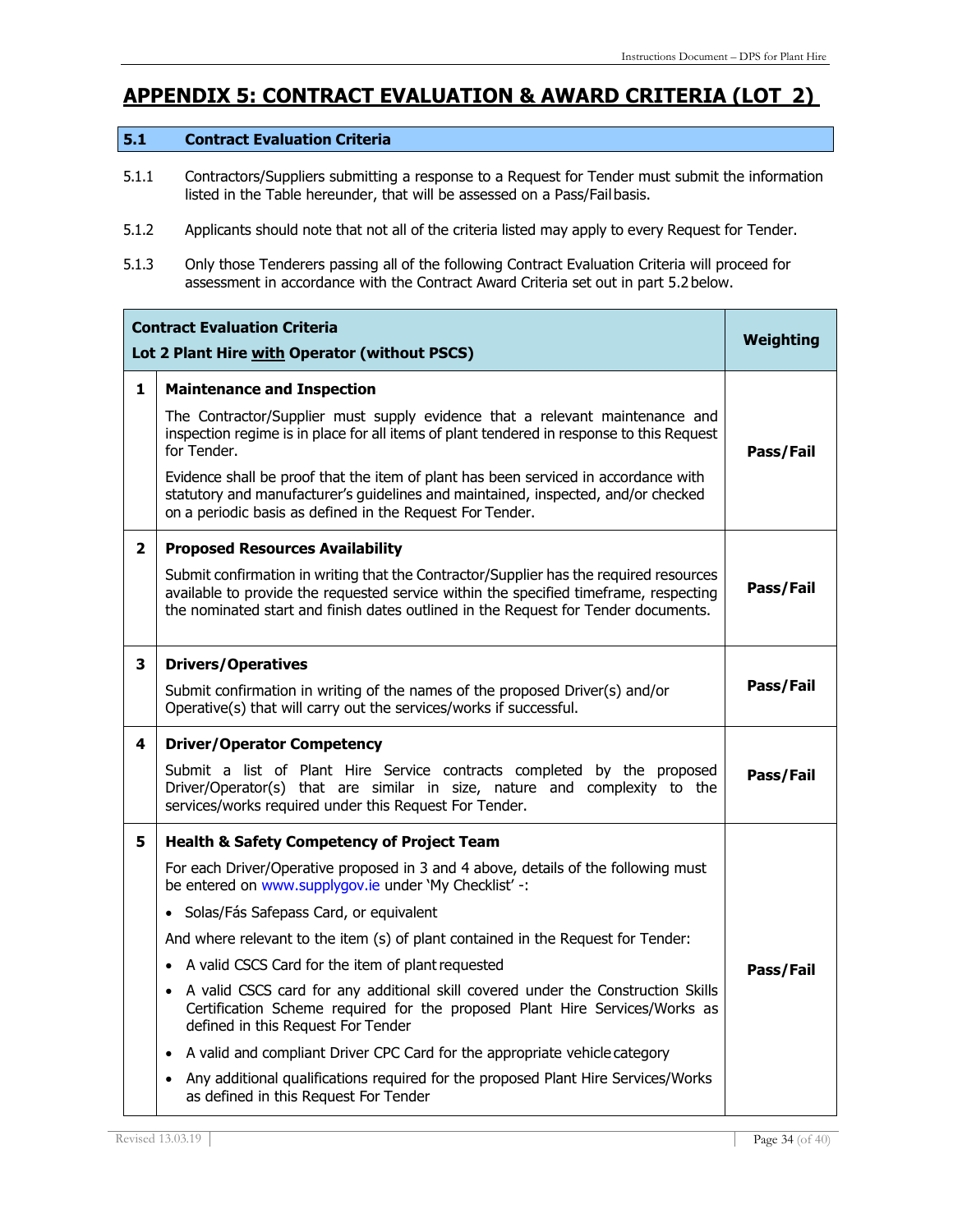#### **5.2 Contract Award Criteria**

5.2.1 The Contract will be awarded to the most economically advantageous tender, identified following application of the contract award criteria and weightings detailed below.

| <b>Contract Award Criteria &amp; Weightings</b><br>Lot 2 Plant Hire with Operator (without PSCS) |           |                                          |  |
|--------------------------------------------------------------------------------------------------|-----------|------------------------------------------|--|
| <b>CRITERION</b>                                                                                 | Weighting | <b>MAXIMUM MARKS</b><br><b>AVAILABLE</b> |  |
| <b>Total Cost</b>                                                                                | 90%       | 900                                      |  |
| <b>Project Methodology</b>                                                                       | 10%       | 100                                      |  |
| Total                                                                                            | 100%      | 1,000                                    |  |

- 5.2.2 Depending on the nature of the required services, the Total Cost may comprise one or more of the following:
	- Hire of Plant Item (Tenderers must submit one price for each hire of plant item regardless of whether the Tenderer has several similar items of Plant under <sup>a</sup> particular category)
	- Green Procurement
	- Collection and/or Delivery
	- Breakdown Response Time
	- Replacement of Consumables
	- Additional Resources

The Total Cost component(s) will be specified by the Contracting Authority at Tender Competition stage.

5.2.3 Marks will be apportioned to the Total Cost proposals as follows:

Marks Awarded for Total Cost <sup>=</sup> Total Cost of Lowest Valid Tender Total Cost of Lowest Valid Tender being Evaluated X Maximum Marks Available (1,000)

- 5.2.4 Quality will comprise of the following -:
	- Project Methodology

Contractors/Suppliers must describe in detail how they intend to deliver the required services. Responses to this criterion must address in particular the characteristics of the contract, including but not limited to, the site specific constraints in relation to working times, project schedules, risk management, project management, resourcing proposals and allowable project duration.

- 5.2.5 The project methodology will be assessed on the basis of the level of detail provided and the quality of the methodology.
- 5.2.6 The marks awarded will determine the highest scoring Contractor/Supplier who will be ranked No. 1 for the Tender Competition. The remaining Contractors/Suppliers will be ranked in descending order, i.e. the next highest mark ranked No. 2, etc.
- 5.2.7 The maximum allowable term of a request for tender run under **Lot 2** is 12 months.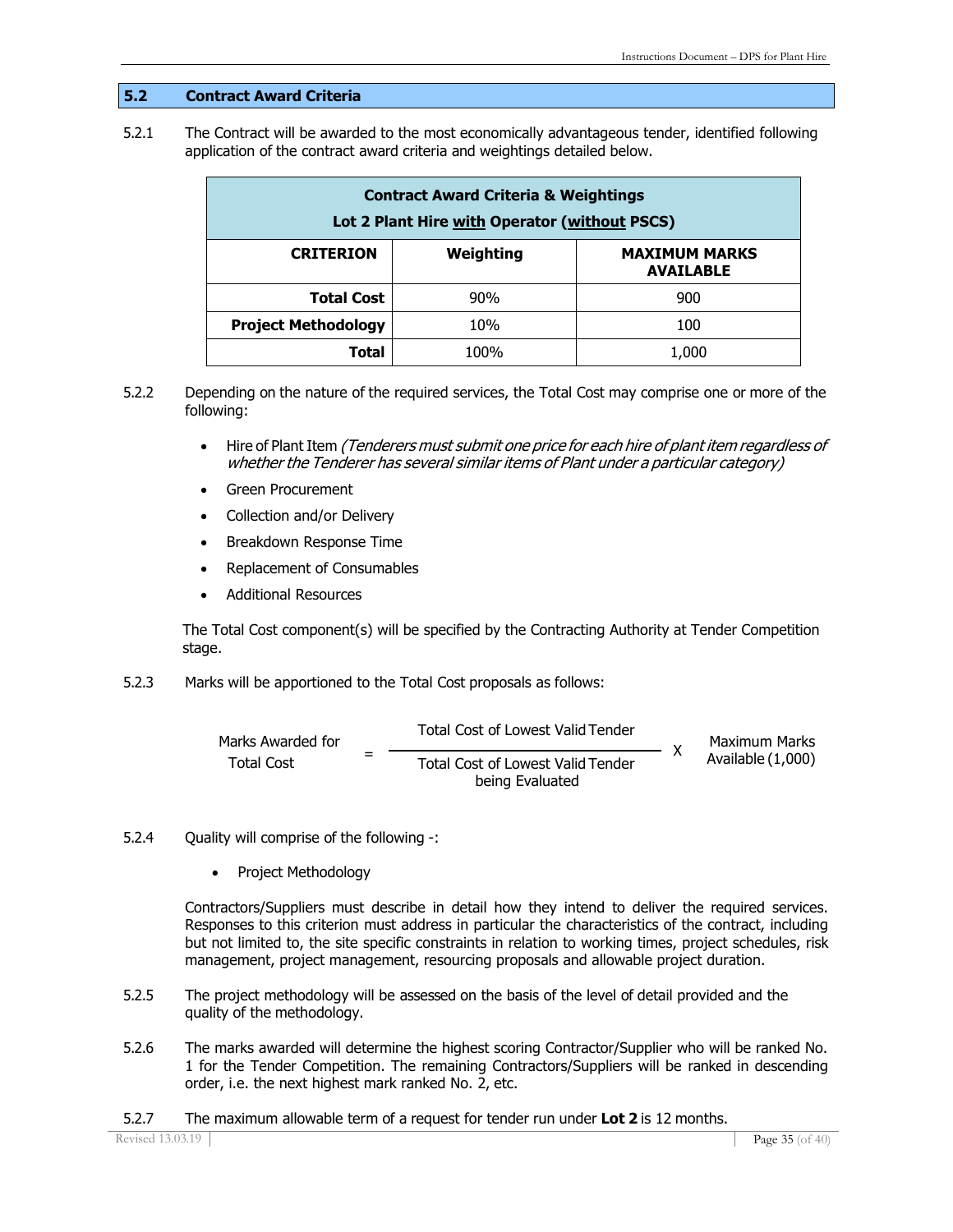- 5.2.8 A contracting authority will have the discretion to exclude a Contractor/Supplier for failure to provide the Project Methodology. This discretion must be exercised in accordance with thegeneral principles of EU Law including transparency, equal treatment andproportionality.
- 5.2.9 The Plant Hire will be completed in accordance with the sample Contract attached to the Plant Hire - Standard Terms and Conditions.
- 5.2.10 The acknowledgement of receipt of any Tender shall not constitute an actual or implied agreement between the Contractor/Supplier and the DPS Purchaser.
- 5.2.11 Where, after a competition, two or more Contractors/Suppliers are level on marks the DPS Purchaser reserves the right to either;
	- 1. Ask the equally ranked Contractors/Suppliers to resubmit prices and continue this process until there is a winner, or
	- 2. To divide the project between the equally ranked Applicants, or
	- 3. Award the contract by random selection concluded in an open and transparent forum, or
	- 4. To re-tender the project

Where after a competition, the Contractor is the preferred Tenderer i.e. the successful Contractor confirms they are unable to complete the works, the DPS Purchaser reserves the right to then award the contract to the Contractor ranked No. 1 on the substitution list. Should this contractor confirm that they are unable to complete the works the DPS Purchaser shall then move to award the contract to the Contractor ranked No. 2 on the substitution list etc. This isoutlined in the Plant Hire contract under section 9.1.

- 5.2.12 All Contractors/Suppliers submitting a Tender in response to a Request for Tender will be informed of the outcome of the competition without delay following conclusion of the Request for Tender evaluation process. There is no standstill period for a specific contract entered into on the basis of a dynamic purchasing system. Details of the DPS Contract awarded will be published in a Contract Award Notice (or in a quarterly batch of Contract Award Notices) on the Official Journal of the European Union.
- 5.2.13 For the avoidance of doubt, an individual DPS Purchaser may award DPS Contracts on behalf of one or more DPS Purchasers.

#### **5.3 Information to be provided by the preferred tenderer prior to Contract Award**

- 5.3.1 In addition to the information to be provided when submitting a tender in response to a Request for Tender (as outlined in part 5.1 above), the preferred Tenderer must provide to the Purchaser for their review and approval, prior to formal award of contract (if not already submitted), the specific information listed below or any such relevant information as requested by the Purchaser:
	- Satisfactory evidence of insurance
	- Driver's License for Item of Plant
	- Current Safety Statement
	- Site Specific Risk Assessment
	- Site Specific Method Statement
	- Contractor/Supplier Competence Questionnaire
	- Required information attached to each Plant Item to be entered on [www.supplygov.ie,](http://www.supplygov.ie/) including but not limited to -:
	- Vehicle Registration Certificate (in Contractors/Suppliers Name)
	- Certificate of Road Worthiness
	- Report of Thorough Examination
	- Temporary Traffic Management Plan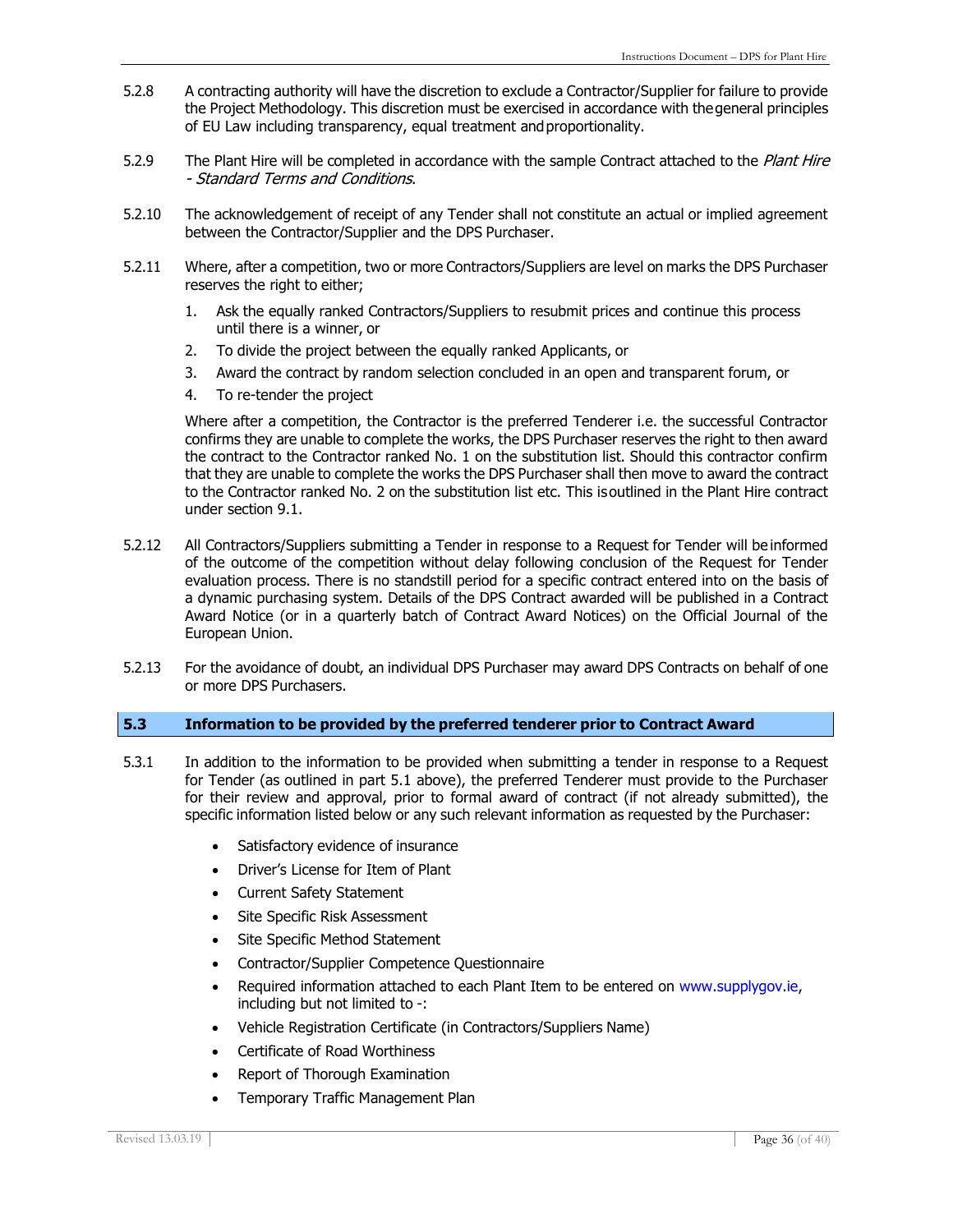### **APPENDIX 6: CONTRACT EVALUATION & AWARD CRITERIA (LOT 3)**

#### **6.1 Contract Evaluation Criteria**

- 6.1.1 Contractors/Suppliers submitting a response to a Request for Tender must submit the information listed in the Table hereunder, that will be assessed on a Pass/Fail basis.
- 6.1.2 Applicants should note that not all of the criteria listed may apply to every Request for Tender.
- 6.1.3 Only those Tenderers passing all of the following Contract Evaluation Criteria will proceed for assessment in accordance with the Contract Award Criteria set out in part 6.2below.

|              | <b>Contract Evaluation Criteria</b><br>Lot 3 Plant Hire with Operator and with PSCS                                                                                                                                                                                      | Weighting |
|--------------|--------------------------------------------------------------------------------------------------------------------------------------------------------------------------------------------------------------------------------------------------------------------------|-----------|
| 1            | <b>Maintenance and Inspection</b>                                                                                                                                                                                                                                        |           |
|              | The Contractor/Supplier must supply evidence that a relevant maintenance and<br>inspection regime is in place for all items of plant tendered in response to this Request<br>for Tender.                                                                                 | Pass/Fail |
|              | Evidence shall be proof that the item of plant has been serviced in accordance with<br>statutory and manufacturer's guidelines and maintained, inspected, and/or checked<br>on a periodic basis as defined in the Request For Tender.                                    |           |
| $\mathbf{2}$ | <b>Proposed Resources Availability</b>                                                                                                                                                                                                                                   |           |
|              | Submit confirmation in writing that the Contractor/Supplier has the required<br>resources available to provide the requested service within the specified timeframe,<br>respecting the nominated start and finish dates outlined in the Request for Tender<br>documents. | Pass/Fail |
| 3            | <b>Drivers/Operatives</b>                                                                                                                                                                                                                                                |           |
|              | Submit confirmation in writing of the names of the proposed Driver(s) and/or<br>Operative(s) that will carry out the services/works if successful.                                                                                                                       | Pass/Fail |
| 4            | <b>Driver/Operator Competency</b>                                                                                                                                                                                                                                        |           |
|              | Submit a list of Plant Hire Service contracts completed by the proposed<br>Driver/Operator(s) that are similar in size, nature and complexity to the<br>services/works required under this Request For Tender.                                                           | Pass/Fail |
| 5            | <b>Health &amp; Safety Competency of Project Team</b>                                                                                                                                                                                                                    |           |
|              | For each Driver/Operative proposed in 3 and 4 above, details of the following must<br>be entered on www.supplygov.ie under 'My Checklist' -:                                                                                                                             |           |
|              | · Solas/Fás Safepass Card, or equivalent                                                                                                                                                                                                                                 |           |
|              | And where relevant to the item (s) of plant contained in the Request for Tender:                                                                                                                                                                                         |           |
|              | A valid CSCS Card for the item of plant requested                                                                                                                                                                                                                        | Pass/Fail |
|              | • A valid CSCS card for any additional skill covered under the Construction Skills<br>Certification Scheme required for the proposed Plant Hire Services/Works as<br>defined in this Request For Tender                                                                  |           |
|              | A valid and compliant Driver CPC Card for the appropriate vehicle category<br>$\bullet$                                                                                                                                                                                  |           |
|              | Any additional qualifications required for the proposed Plant Hire Services/Works<br>$\bullet$<br>as defined in this Request For Tender                                                                                                                                  |           |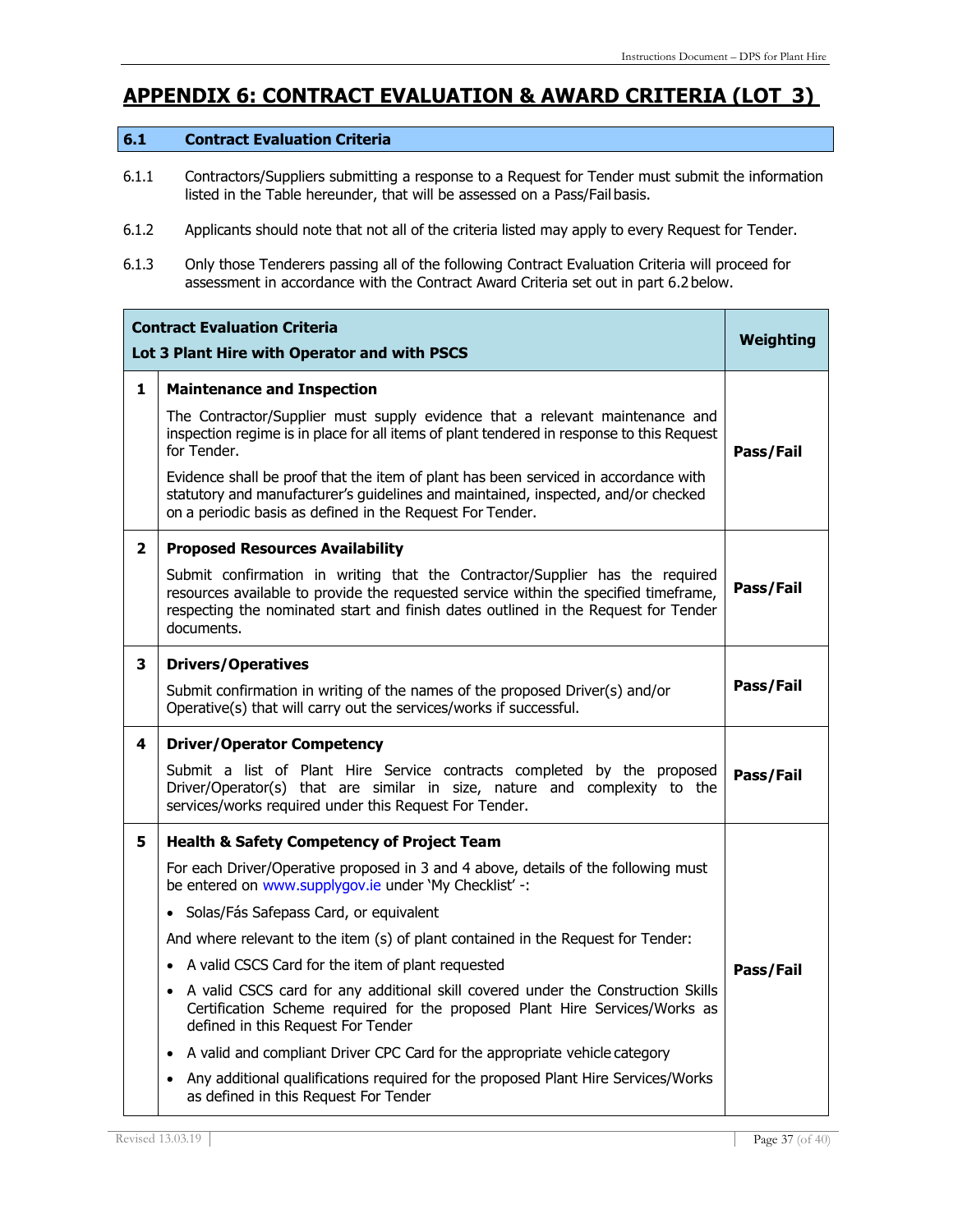#### **6 Contractor/Supplier & PSCS Competence Questionnaire**

Complete and submit the site specific PSCS Health & Safety Questionnaire included by the Purchaser in the Request For Tender.

### **Pass/Fail**

#### **6.2 Contract Award Criteria**

6.2.1 The Contract will be awarded to the most economically advantageous tender, identified following application of the contract award criteria and weightings detailed below.

| <b>Contract Award Criteria &amp; Weightings</b><br>Lot 3 Plant Hire with Operator with PSCS |      |       |
|---------------------------------------------------------------------------------------------|------|-------|
| Weighting<br><b>MAXIMUM MARKS</b><br><b>CRITERION</b><br><b>AVAILABLE</b>                   |      |       |
| <b>Total Cost</b>                                                                           | 90%  | 900   |
| <b>Project Methodology</b>                                                                  | 10%  | 100   |
| Total                                                                                       | 100% | 1,000 |

Depending on the nature of the required services, the Total Cost may comprise one or more of the following:

- Hire of Plant Item (Tenderers must submit one price for each hire of plant item regardless of whether the Tenderer has several similar items of Plant under <sup>a</sup> particular category)
- Green Procurement
- Collection and/or Delivery
- Breakdown Response Time
- Replacement of Consumables
- Additional Resources

The Total Cost component(s) will be specified by the Contracting Authority at Tender Competition stage.

6.2.2 Marks will be apportioned to the Total Cost proposals as follows:

Marks Awarded for Total Cost <sup>=</sup> Total Cost of Lowest Valid Tender Total Cost of Lowest Valid Tender being Evaluated Maximum Marks Available (1,000) X

#### 6.2.3 Quality will comprise of the following -:

• Project Methodology

Contractors/Suppliers must describe in detail how they intend to deliver the required services. Responses to this criterion must address in particular the characteristics of the contract, including but not limited to, the site specific constraints in relation to working times, project schedules, risk management, project management, resourcing proposals and allowable project duration.

6.2.4 The project methodology will be assessed on the basis of the level of detail provided and the quality of the methodology.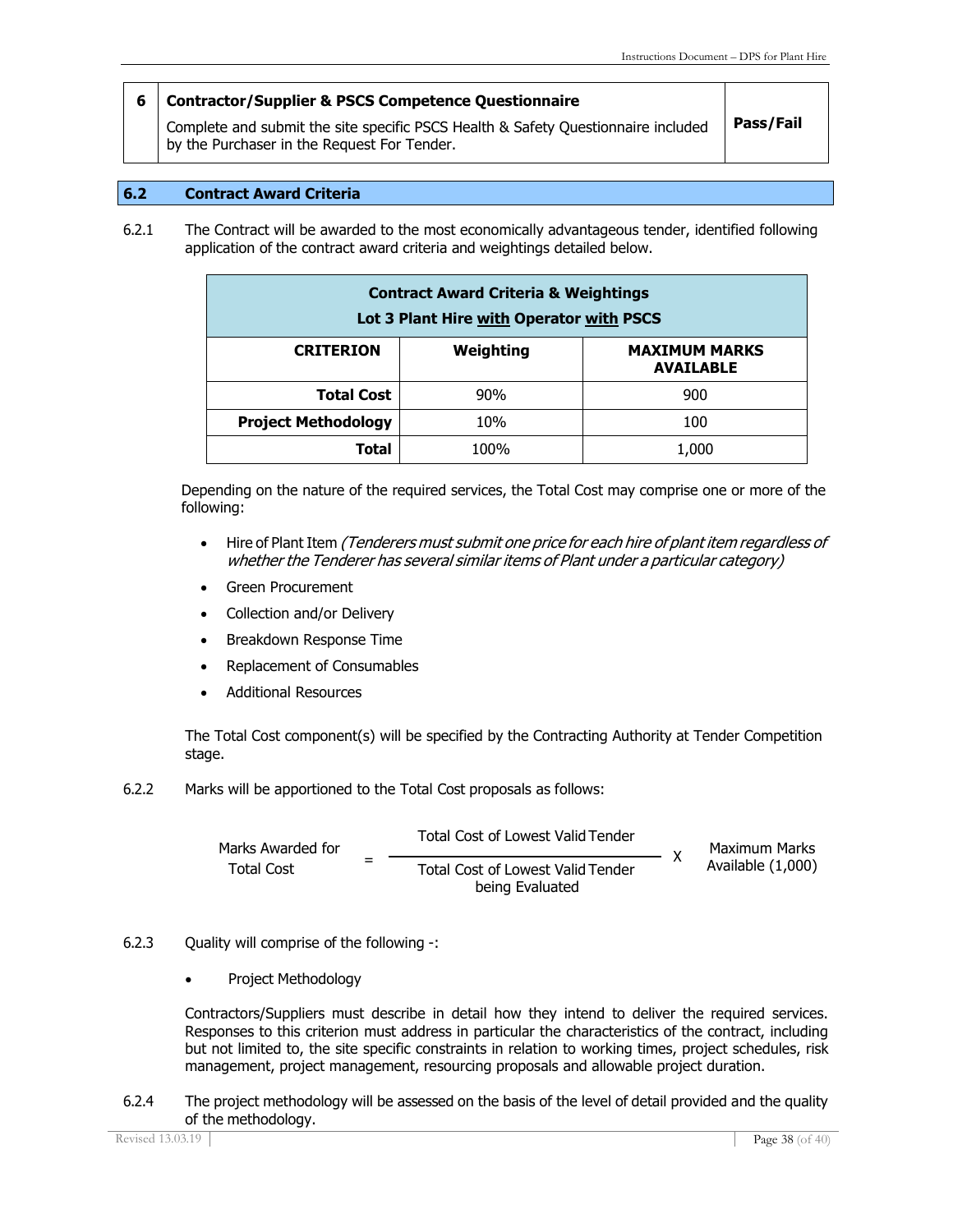- 6.2.5 The marks awarded will determine the highest scoring Contractor/Supplier who will be ranked No. 1 for the Tender Competition. The remaining Contractors/Suppliers will be ranked in descending order, i.e. the next highest mark ranked No. 2, etc.
- 6.2.6 The maximum allowable term of a request for tender run under **Lot 3** is 12 months.
- 6.2.7 A contracting authority will have the discretion to exclude a Contractor/Supplier for failure to provide the project Methodology. This discretion must be exercised in accordance with thegeneral principles of EU Law including transparency, equal treatment and proportionality.
- 6.2.8 The Plant Hire Lot 3 contracts will be completed in accordance with the **Public Works Short Form of Contract (PWCF-6)**.
- 6.2.9 The acknowledgement of receipt of any Tender shall not constitute an actual or implied agreement between the Contractor/Supplier and the DPS Purchaser.
- 6.2.10 Where, after a competition, two or more Contractors/Suppliers are level on marks the DPS Purchaser reserves the right to either;
	- Ask the equally ranked Contractors/Suppliers to resubmit prices and continue this process until there is a winner, or
	- To divide the project between the equally ranked Applicants, or
	- Award the contract by random selection concluded in an open and transparent forum, or
	- To re-tender the project
- 6.2.11 All Contractors/Suppliers submitting a Tender in response to a Request for Tender will be informed of the outcome of the competition without delay following conclusion of the Request for Tender evaluation process. There is no standstill period for a specific contract entered into on the basis of a dynamic purchasing system. Details of the DPS Contract awarded will be published in a Contract Award Notice (or in a quarterly batch of Contract Award Notices) on the Official Journal of the European Union.
- 6.2.12 For the avoidance of doubt, an individual DPS Purchaser may award DPS Contracts on behalf of one or more DPS Purchasers.

#### **6.3 Information to be provided by the preferred tenderer prior to Contract Award**

- 6.3.1 In addition to the information to be provided when submitting a tender in response to a Request for Tender (as outlined in part 6.1 above), the preferred Tenderer must provide to the Purchaser for their review and approval, prior to formal award of contract (if not already submitted), the specific information listed below or any such relevant information as requested by the Purchaser:
	- Satisfactory evidence of insurance
	- Driver's License for Item of Plant
	- **Current Safety Statement**
	- Site Specific Risk Assessment
	- Site Specific Method Statement